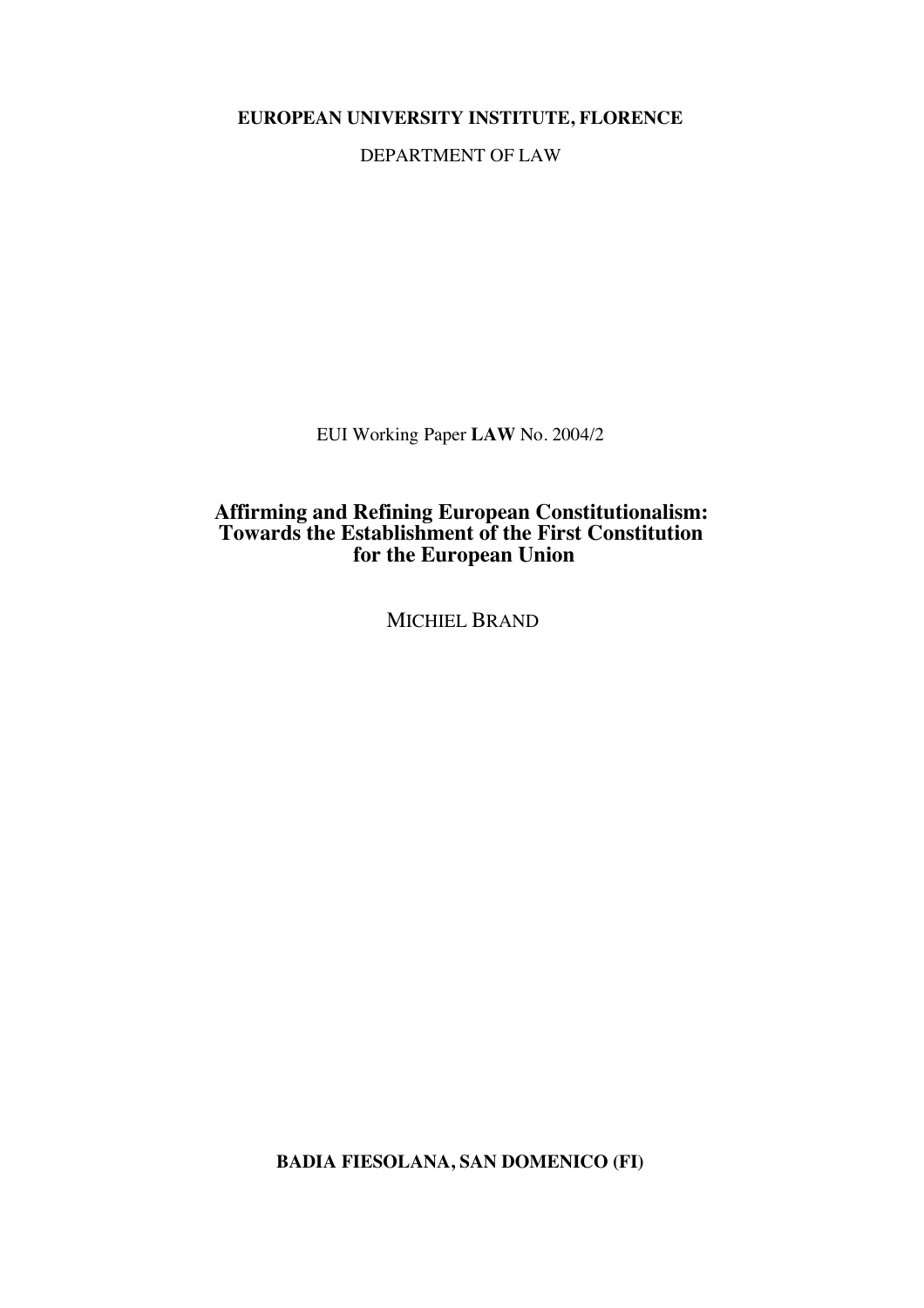All rights reserved. No part of this paper may be reproduced in any form without permission of the author(s)

> © 2004 Michiel Brand Published in Italy in February 2004 European University Institute Badia Fiesolana I – 50016 San Domenico (FI) Italy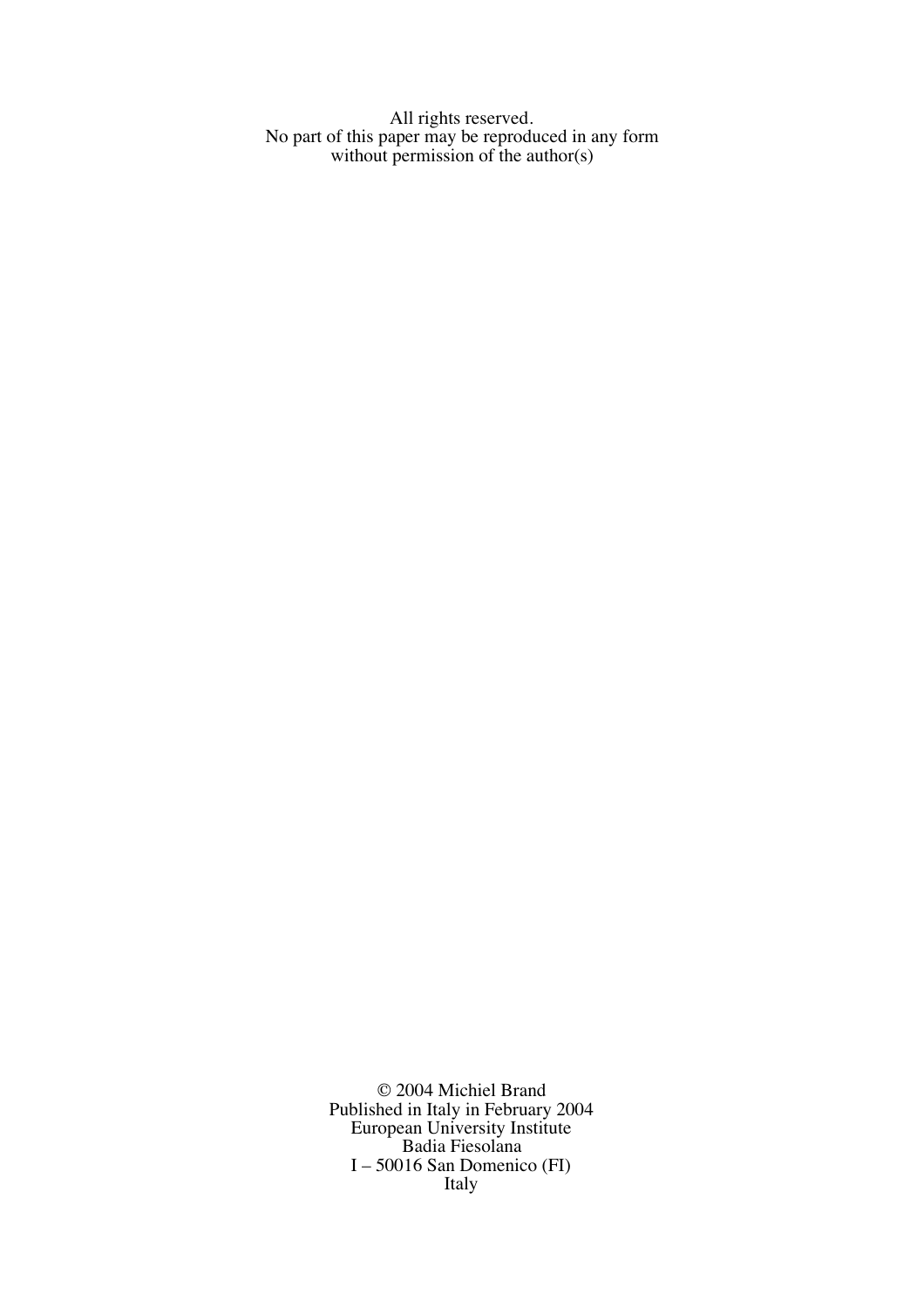| 1 A European constitution will not have any inherent negative consequences  36 |    |
|--------------------------------------------------------------------------------|----|
|                                                                                |    |
|                                                                                |    |
|                                                                                |    |
|                                                                                |    |
|                                                                                |    |
|                                                                                |    |
|                                                                                |    |
| $1$ Summary                                                                    | 47 |

# **CONTENTS**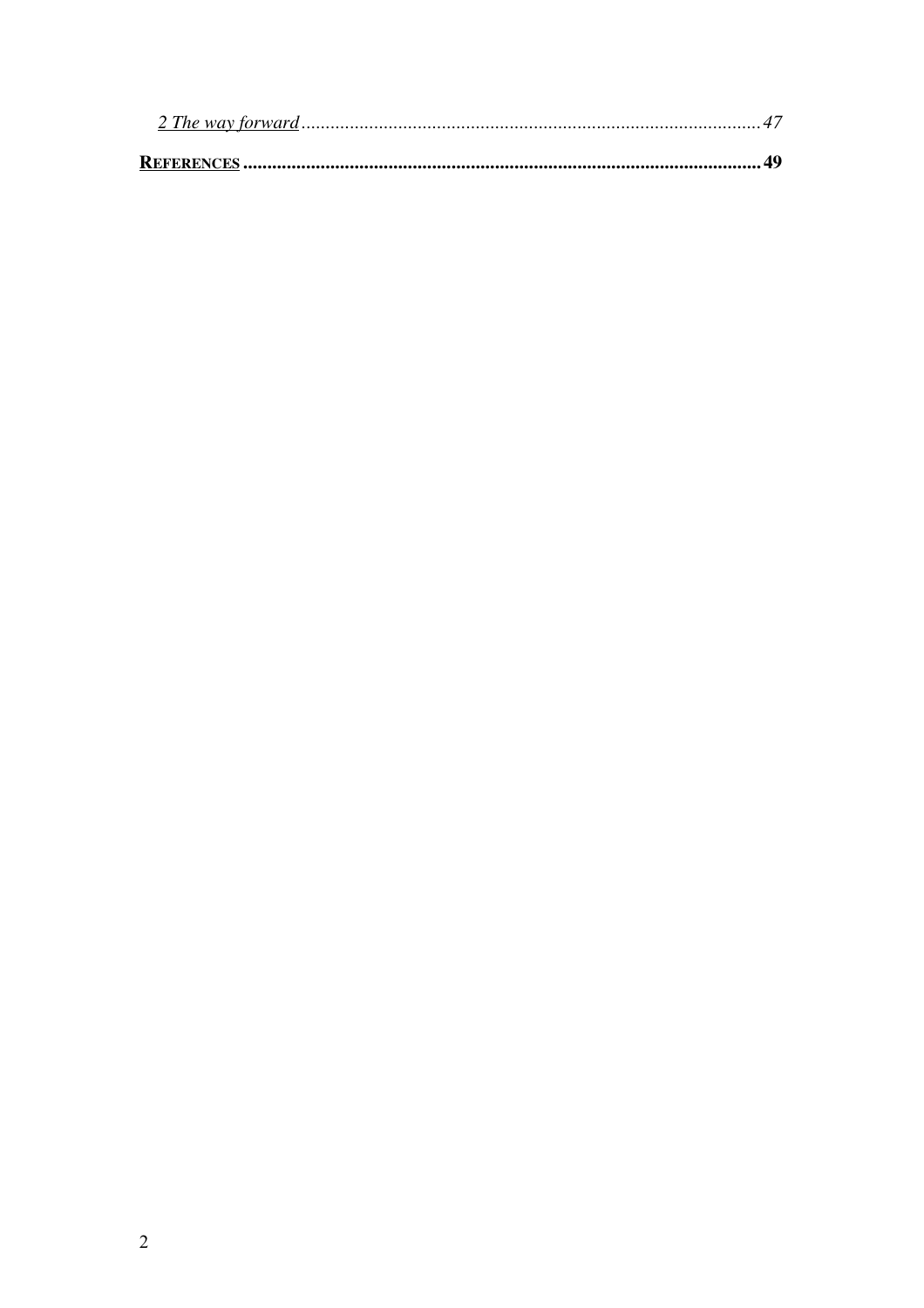#### **AFFIRMING AND REFINING EUROPEAN CONSTITUTIONALISM:**

### **TOWARDS THE ESTABLISHMENT OF THE FIRST CONSTITUTION FOR THE EUROPEAN UNION**

*Michiel Brand*<sup>∗</sup>

### **I INTRODUCTION**

#### *1 The debate on the future of Europe*

Europe's functional or Monnet<sup>1</sup> method of "piece-meal engineering" and "resultbased masterminding", $\frac{2}{3}$  has always been the followed approach in the European integration process. Today, it appears that this functional strategy has borne fruit.<sup>3</sup> However, one significant consequence of the use of this pragmatic method was the avoidance to thoroughly discuss and determine the ultimate objectives of the integration process on the political level. Functionalism made European integration an incremental process without any blueprint for Europe's finality. This can be seen when looking at the Treaty establishing the European Community and the Treaty on European Union, which, instead of mentioning the exact direction and finality of European integration, speak of "an ever closer union among the peoples of Europe".<sup>4</sup> There have of course always been some debates and discussions on the possible and

desirable direction of European integration, mainly in the academic world. The debate on Europe's future, however, has always been rather limited, because it was not really constructively occurring on the political level.<sup>5</sup> Moreover, the debate was also largely remaining outside the attention of the media and public opinion.

However, things have fundamentally changed. It may perhaps already be deemed an eternal cliché, but it is certainly true that the European Union currently "stands at a crossroads, a defining moment in its existence".6 The Union has become a quite complex structure, remote from its citizens and characterised by a deplorable democratic deficit. At the same time, the Union is facing the tremendous challenge of the coming enlargement, which is without precedent in terms of scope as well as diversity. The widening of the Union of up to 25 members in the near future simply entails that the Union has to be reformed structurally in order to accommodate this

<sup>∗</sup> LL.M. European University Institute, Florence. I would like to thank Neil Walker for all his useful comments and analysis. All views expressed are strictly the author's own.

<sup>1</sup> Jean Monnet, who was the actual designer of the Schuman plan, wrote: "European unity is not a blueprint, it is not a theory, it is a process that has already begun, of bringing peoples and nations together to adapt themselves jointly to changing circumstances", Monnet (1962), p. 211.

 $2$  Lenaerts and Desomer (2002), p. 1224.

 $3$  Salmon and Nicoll (2001), p. 66.

<sup>4</sup> See the preambles to the TEC and the TEU and art. 1 TEU.

<sup>&</sup>lt;sup>5</sup> The European Parliament must be mentioned here as the exception to this observation: see Lenaerts and Desomer (2002), p. 1223 and note 28 there.

<sup>6</sup> Laeken Declaration on the Future of the European Union, Annex I to the Presidency Conclusions of the Laeken European Council of 14 and 15 December 2001.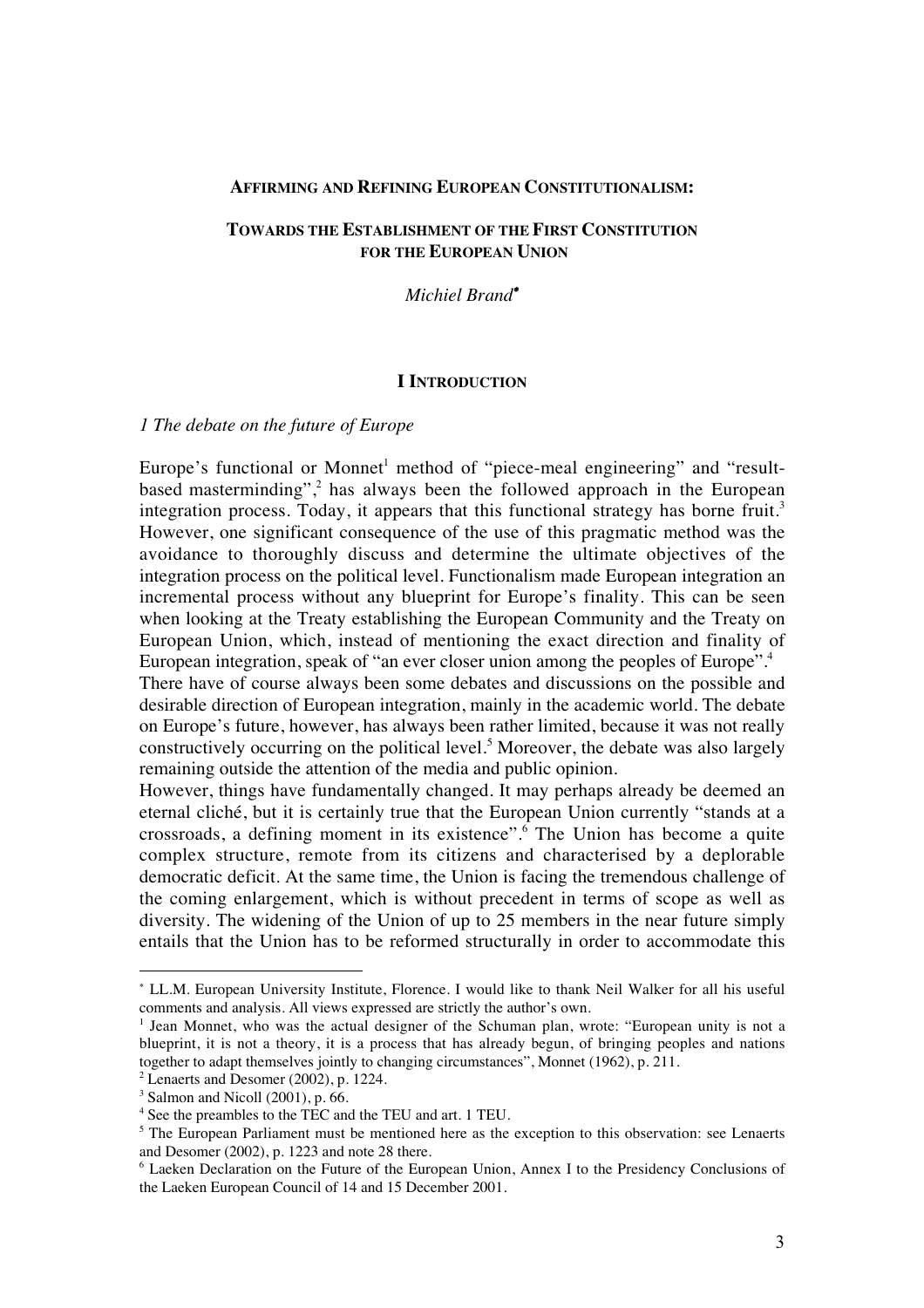vast increase in members. In these exciting times, the Union is in desperate need of structural change in order to function effectively in the future and to remain able to live up to the high expectations. This has effectively resulted in an intensified interest in the future of European integration: the fundamental question of Quo Vadis Europa has explicitly been posed.

The debate on the future of Europe was started with the already famous speech of Germany's Foreign Minister Joschka Fischer on 12 May 2000 to the Humboldt University in Berlin, where he presented his own view on the future shape of Europe.<sup>7</sup> His speech received a wide degree of public attention and subsequently, at the European summit in Nice in December 2000, a "deeper and wider debate about the future of the European Union"8 was called for and was formally launched on 7 March  $2001.<sup>9</sup>$ 

#### *1.1 The Convention on the Future of Europe*

The debate reached another phase with the establishment of a Convention on the future of Europe by the Laeken declaration of December  $2001$ .<sup>10</sup> The Convention, which held its inaugural session on 28 February 2002 and which has done the preparatory work for the current IGC where amendments to the treaties will be made, comprised 105 members<sup>11</sup> and was composed, quite similarly to its 'predecessor' that drew up the Charter of Fundamental Rights, as follows:<sup>12</sup>

- The Praesidium of the Convention comprised one Chairman (Valéry Giscard d'Estaing) and two Vice-Chairmen (Giuliano Amato and Jean-Luc Dehaene). The Praesidium was supplemented by nine members drawn from the Convention (three representatives of the governments holding the Council Presidency during the Convention (*i.e.* Spain, Denmark and Greece), two national parliament representatives, two European Parliament representatives and two Commission representatives. Later, also a representative from the accession states (in the person of Slovenian parliamentarian Alojz Peterle) was added to the Praesidium. Peterle was, however, merely designated as an 'invitee');
- 15 representatives of the Heads of State of Government of the Member States (one from each Member State) ;
- 30 members of national parliaments (two from each Member State);
- 16 members of the European Parliament;
- 2 Commission representatives;
- Furthermore, the 13 candidate countries were fully involved in the Convention's proceedings and were represented in the same way as the current Member States without, however, being able to prevent any consensus emerging among the Member States;

 $7$  Fischer (2000).

<sup>&</sup>lt;sup>8</sup> Declaration no. 23 to the Final Act of the Treaty of Nice.

<sup>&</sup>lt;sup>9</sup> Statement initiating the debate on the future development of the European Union, 7 March 2001, <http://www.europa.eu.int/futurum/documents/speech/sp070301\_3\_en.htm>.

<sup>10</sup> Laeken Declaration, *supra* n. 6.

 $11$  In practice, however, this number was a lot higher, since the alternate members often played a full role in the Convention in addition to the full members.

<sup>12</sup> See part III of the Laeken Declaration, *supra* n. 6.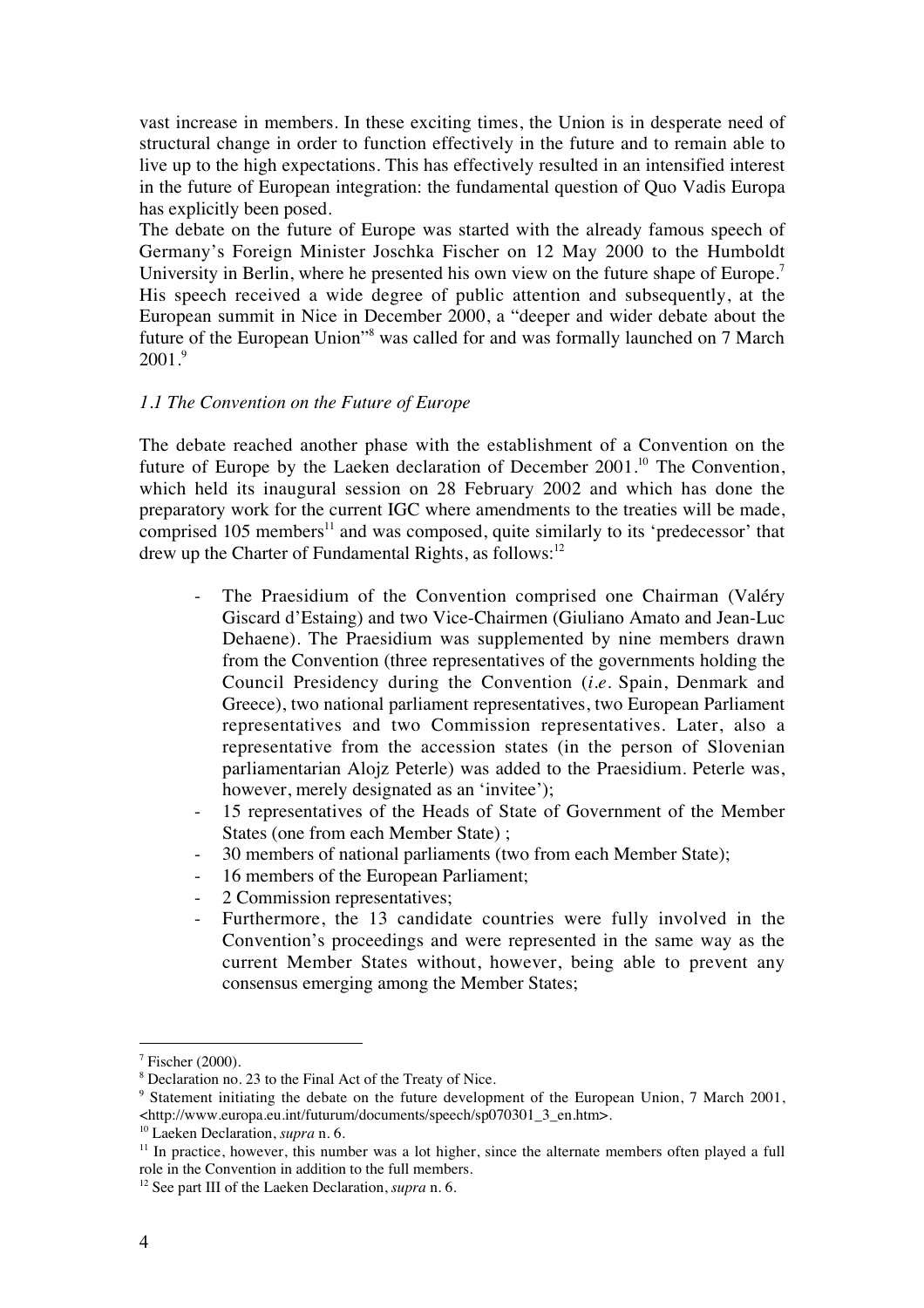In addition, there were thirteen observers: three representatives of the Economic and Social Committee, three representatives of the European social partners, six representatives from the Committee of the Regions, and the European Ombudsman.

### *2 A European constitution*

It is exactly the issue of a European constitution that has been put to the centre of attention in the debate on the future of Europe, as the debate is mainly concerned with issues of a fundamental and constitutional nature, affecting the very basis of the EU. The four issues which the debate should inter alia address and which are mentioned in declaration no. 23 to the Treaty of Nice on the future of the Union, $13$  are all matters which traditionally belong in, or are at least strongly related to, a constitution. There have been many political statements favouring a European constitution.<sup>14</sup> Quite remarkably, also the more eurosceptic forces, whereas they first "engaged in a symbolic practice of 'constitutional denial'",<sup>15</sup> now seem to have become reconciled to the idea of a European constitution and participate in the constitutional debate,  $16$ perhaps mostly because of the potential restrictive rather than expansionary function of a constitution.17 Further, the Laeken declaration signalled the very first use of the words "constitution" and "constitutional" by the European Council, which Bruno de Witte describes as "[o]ne of the most spectacular innovations" of the document.<sup>18</sup> Under the heading: "Towards a Constitution for European citizens", the declaration

"The question ultimately arises as to whether this simplification and reorganisation might not lead in the long run to the adoption of a constitutional text in the Union. What might the basic features of such a constitution be? The values which the Union cherishes, the fundamental rights and obligations of its citizens, the relationship between Member States in the Union?"19

reads:

<sup>&</sup>lt;sup>13</sup> *Le.* the delimitation of powers between the EU and the Member States; the status of the Charter of Fundamental Rights; simplification of the Treaties and the role of the national parliaments in the European architecture.

<sup>&</sup>lt;sup>14</sup> *E.g.* Fischer (2000), Chirac (2000), Verhofstadt (2000), Kok (2001), Rau (2001), Jospin (2001), Ciampi (2002).

<sup>&</sup>lt;sup>15</sup> See Walker (2002c). He adds that the "concern that motivates this approach is that the very acceptance of the EU as an appropriate site for constitutional debate should endow that entity with greater authority and momentum as a putative self-standing polity than is deemed appropriate by the Eurosceptic, typically jealous of creeping encroachment on national sovereignty and perhaps also sceptical of the objective legitimacy of the EU's constitutional claim – particularly in the light of its 'democratic deficit' and its anaemic conception of citizenship", at p. 334.

<sup>16</sup> See *e.g.* Straw (2002).

<sup>&</sup>lt;sup>17</sup> "Eurosceptics may want a constitution in order to delimit the competencies and limit the authority of the EU": Wilkinson (2002). However, Neil Walker makes two interesting points in connection to this: "(1) The attitude of the sceptics remains highly ambivalent, vacillating between general antipathy to a Constitution and acknowledgement that one, and only one, particular type of Constitution may be acceptable. (2) A number of distancing tactics are used, often with the consequence of minimizing active engagement in the debate over the full implications of a Constitutional settlement.", Walker (2003b), at n. xii.

<sup>18</sup> De Witte (2002b), p. 1281.

<sup>19</sup> Laeken Declaration, *supra* n. 6.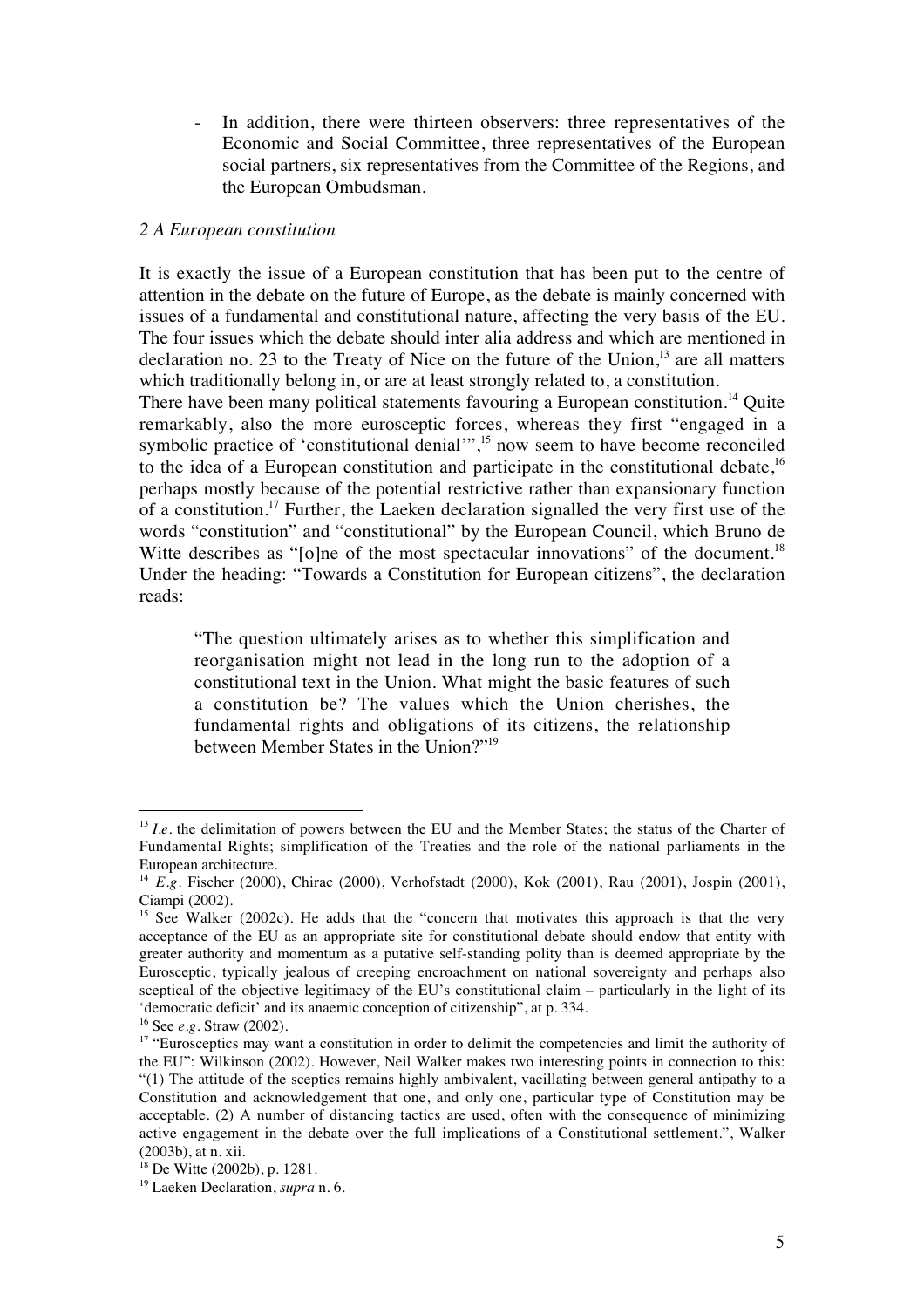The constitutional debate reached its climax in the Convention on the Future of Europe, which – although not intentionally set up like this – transformed itself into a constitutional Convention from the very beginning.20 In October 2002 the Convention put forward a "Preliminary Draft Constitutional Treaty"<sup>21</sup> that formed the basis for the final "Draft Treaty establishing a Constitution for Europe"<sup>22,23</sup> that the Convention presented as the outcome of its work to the European Council in Rome on 18 July  $2003.<sup>24</sup>$  Currently, the draft is under discussion by the Intergovernmental Conference that started on 4 October under the Italian presidency. Whereas there is much disagreement in the IGC about the *content* of the constitution to be established, the constitutional terminology itself seems accepted. It is thus highly likely that the European Union will in the near future be endowed with a constitution.

This paper focuses on the theoretical aspects of the "constitutional question" in the EU. It will be argued that, as is supported by many,  $^{25}$  the present European Union *already* is endowed with its own constitution. At the outset, it is thus important to understand the current constitutional process not as intending to create *a* constitution for Europe, but as intending to bring about a *new, modified, different and more explicit form of* constitution for Europe. It will, moreover, be asserted that this process towards the elaboration of a future European constitution, is a useful and desirable exercise, signifying an affirmation and refinement of already existing European constitutionalism.

It is obvious that this argument is subject to much and heavy criticism. These critical positions will be closely looked at in this paper and I will try to provide convincing counter arguments against them. The fiercest and most well-known of those critical positions is the no demos thesis, with which we shall start the discussion.

<sup>&</sup>lt;sup>20</sup> Before the start of the Convention, its President Valéry Giscard d'Estaing already compared the body to the Philadelphia Convention that wrote the United States' constitution in 1787, see *Giscard wants to be Europe's Benjamin Franklin*, <http://www.euobserver.com> of 7 February 2002.

<sup>21</sup> CONV 369/02.

<sup>22</sup> CONV 850/03 (hereinafter also "Draft Constitution").

 $23$  The term "Constitutional Treaty" was mentioned early on by President Giscard d'Estaing as the one to be used for the final document that the Convention would put forward: see Giscard d'Estaing (2002): "In order to avoid any disagreement over semantics, let us agree now to call it: a 'constitutional treaty for Europe'", at p. 11. The final outcome of the Convention, however, is labelled as "Draft Treaty establishing a Constitution for Europe". In its provisions, the document consistently refers to itself as being a "Constitution". The draft thus signals a slight shift in terminology, to the "benefit" of the term "Constitution". The label of the draft, however, confirms that the *nature* of the instrument remains a Treaty. This approach seems the right one to me, since it reflects the fact that we will have, as is already presently the case, a Treaty in form and a constitution in substance.

<sup>&</sup>lt;sup>24</sup> See also *Report from the Presidency of the Convention to the President of the European Council of 18 July 2003*, CONV 851/03 and the *Rome Declaration* by Giscard d'Estaing (2003b).

<sup>25</sup> See *e.g.*: Van Gerven (1996), Zuleeg (1997), Snyder (1998), Weiler (1999), Hirsch Ballin (2000), Douglas-Scott (2001) , Føllesdal (2002), Lenaerts and Desomer (2002).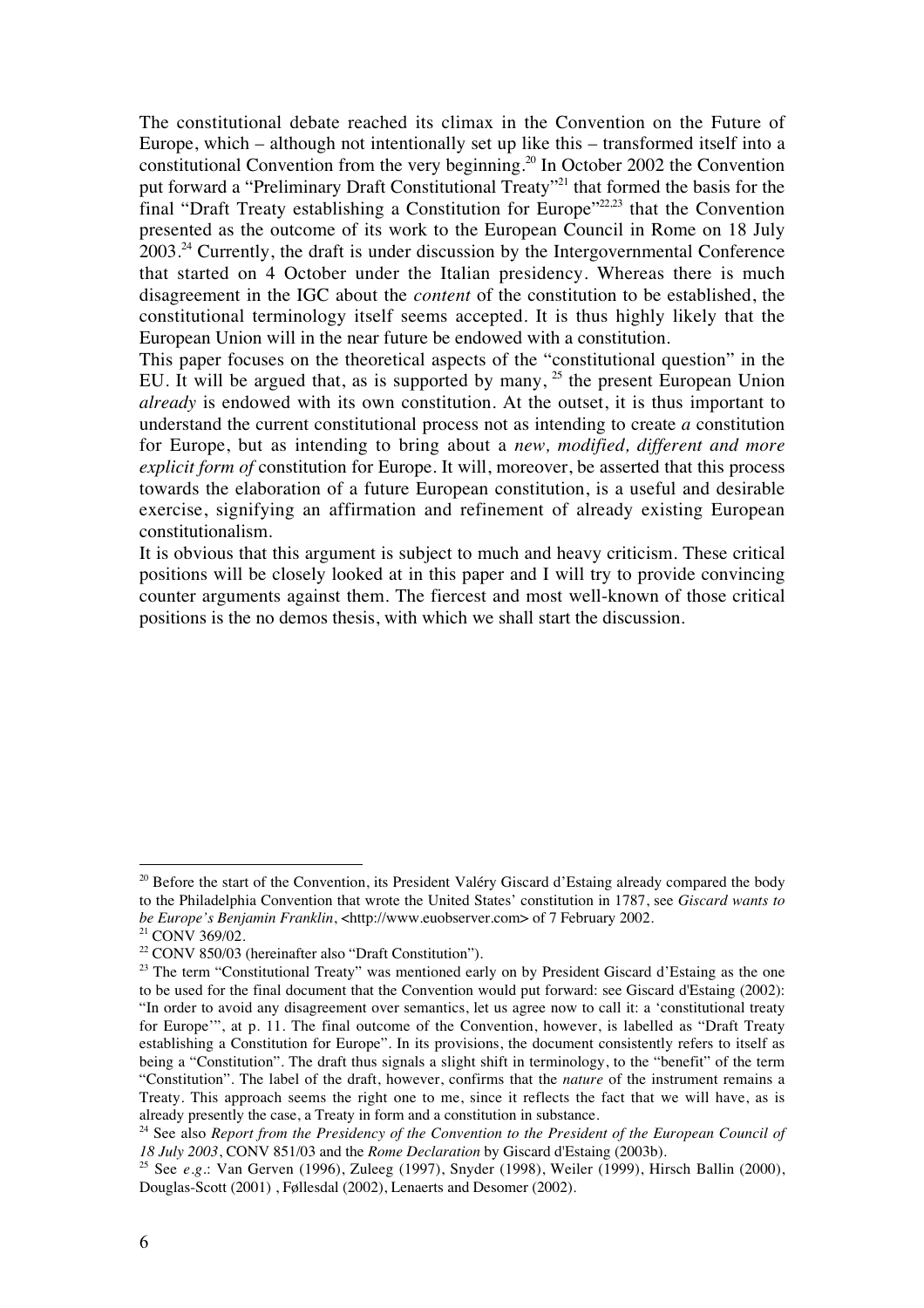### **II THE NO DEMOS THESIS**

#### *1 Analysing the no demos thesis*

The no demos thesis constitutes a fundamental challenge to the contention that Europe is already endowed with its own constitution. Moreover, the thesis holds that Europe should not, and in principle also is not *able* to, have a constitution. The no demos view also touches upon, and has implications for, other closely related issues such as democracy and statehood which will necessarily have to be discussed here.

The no demos thesis finds its origin in German constitutional thinking and has been put forward most notably by Dieter Grimm<sup>26</sup> and by the (in)famous Maastricht judgement of Germany's Federal Constitutional Court, the Bundesverfassungsgericht.<sup>27</sup> What follows is a brief account of the no demos thesis. It should be noted at the outset, however, that this account is of course not a universal one, as the no demos argument has been used in different variants.28

The no demos thesis conceives of a demos as an ethno-cultural, organic and static concept, characterised by a certain degree of homogeneity.<sup>29</sup> This view of demos is an extremely rigid and indivisible one, setting high and demanding criteria for the existence of a people. It is obvious that this extreme conception of demos is almost exclusively linked to the state, rather than to a non-state polity such as the European Union $30$  where the strong criteria are hardly met. The Bundesverfassungsgericht states that "[t]he Union Treaty (as explained) establishes a federation of States for the purpose of realising an ever closer union of the peoples of Europe (organised as States) and not a state based on the people of one European nation (**Article A** of the Union Treaty)".<sup>31</sup> It is said that the "Volk predates historically, and precedes politically the modern state".<sup>32</sup> The state is the political embodiment of a people and state rule-making should logically reflect and express the will of the largely homogeneous people. The Maastricht judgment shows this well, as its key passage reads:

"Each of the peoples of the individual States is the starting point for a state power relating to that people. The States need sufficiently important spheres of activity of their own in which the people of each can develop and articulate itself in a process of political will-formation which it legitimates and controls, *in order thus to give legal expression to what binds the people together (to a greater or lesser degree of homogeneity) spiritually, socially and politically*."33

 $26$  Grimm (1995).

<sup>27</sup> *Brunner v. The European Union Treaty*, [1994] 1 Common Market Law Reports 57.

<sup>&</sup>lt;sup>28</sup> Moreover, the Maastricht judgement and Grimm's article both encapsulate a complex, sophisticated and sometimes contradictory argument, which makes it hard to flesh out the argument comprehensively. In the same way, it is to be realised that the critique of the no demos thesis I will present below is necessarily not directed against all variations, 'soft' or 'hard', of that thesis. For a "composite version of the No Demos thesis culled from the [Maastricht judgment] and some of the principal exponents of this thesis", see Weiler (1995), p. 224 *et seq.*

 $29$  See further Weiler (1995), pp. 225-226.

<sup>&</sup>lt;sup>30</sup> This is an obvious fact. A general supposition is that the European Union can be placed "somewhere between being a society of states and a federal state": Sap (1997), p. 257.

<sup>31</sup> *Brunner*, *supra* n. 27, para. 51.

<sup>32</sup> Weiler (1995), p. 226.

<sup>33</sup> *Brunner*, *supra* n. 27, para. 44. Emphasis added.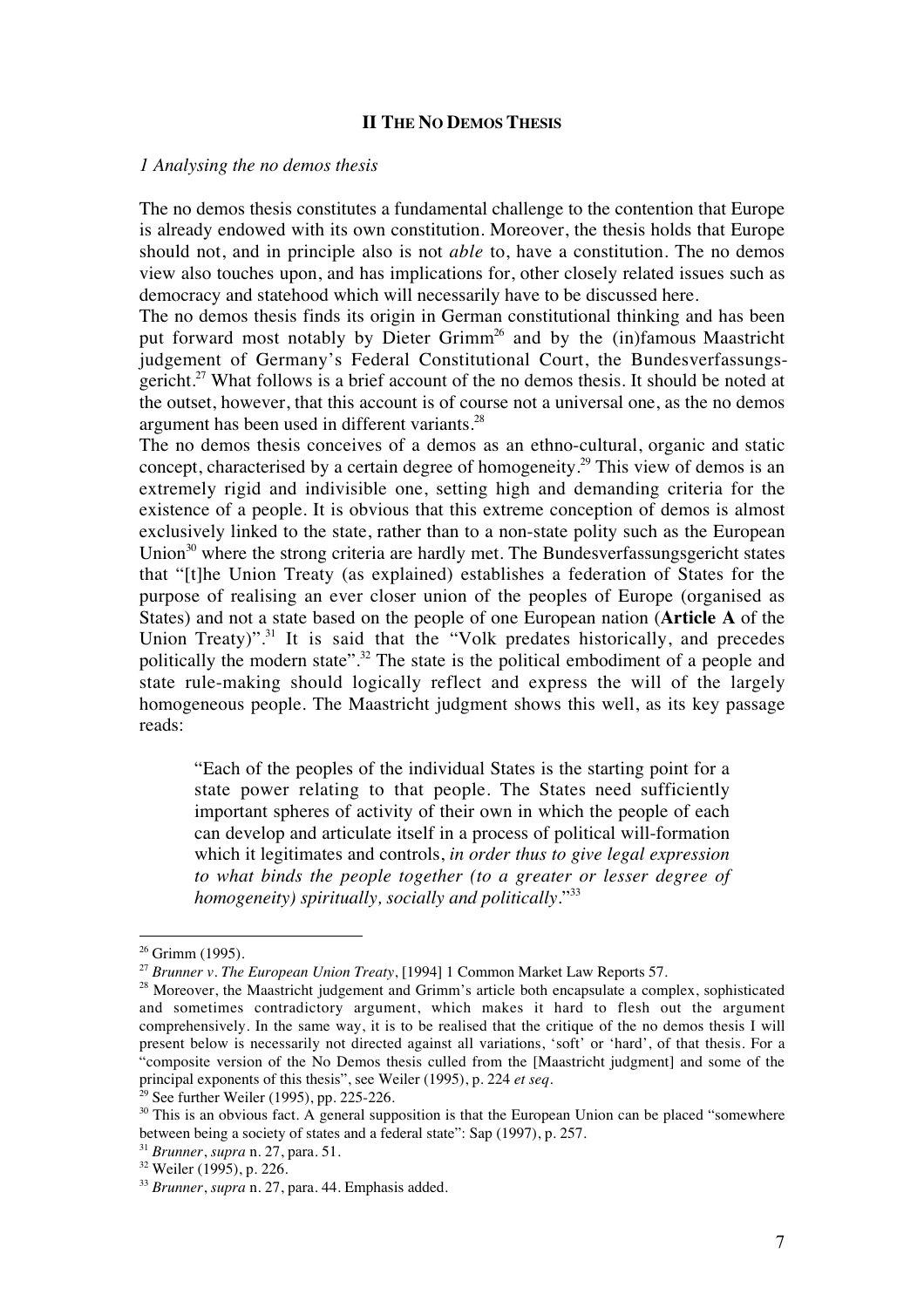How the no demos thesis is related to constitutions, is shown by Dieter Grimm. First, he points out that there is, in principle, a possibility to disconnect the constitution from the state because "[w]hat needs legalisation once the State's monopoly of power goes and it shares its authority with non-State bearers is, then, sovereign power, irrespective of whether it lies with the State or a suprastatal entity".<sup>34</sup> He also states that the European Treaties "have various functions in relation to the European Union's public power that domestically go to constitutions".<sup>35</sup> In his opinion however, it can be said that "it is inherent in a constitution in the full sense of the term that it goes back to an act taken by or at least attributed to the people, in which they attribute political capacity to themselves".36 The European Union lacks this fundamental requirement because European public power is "not one that derives from the people, but one mediated through states".<sup>37</sup> In other words: there is at present no European demos, no true European democracy and the European Union thus does not have a constitution in the full sense of the term. This also entails that the European Parliament actually is not a real parliament and that extending its powers would probably even exacerbate the problems of European democratic legitimacy.38

Instead of enumerating rigid criteria to be fulfilled for the existence of a demos, Grimm takes a more cautious approach, distancing himself explicitly from the ethnocentric, Schmittian idea of a "homogeneous 'Volksgemeinschaft'".39 He simply states that there is no European people, pointing to the "weakly developed collective identity" of the Union citizens.<sup>40</sup> His main argument, however, focuses on the conditions for democracy. He states that a prerequisite for a democratic society is the existence of mediatory structures closely linking the institutions, as the framework that exercises state power, to the people, as the possessor of state power.<sup>41</sup> At the European level however, the conditions for a European mediation process are largely lacking, as there are no mediatory structures, no Europeanised party system and no European media. These conditions also cannot simply be created, the main impediment being Europe's linguistic diversity. The absence of a European lingua franca obstructs the possibility of a true European democracy, as it constitutes "the biggest obstacle to Europeanisation of the political substructure, on which the functioning of a democratic system and the performance of a parliament depends".<sup>42</sup>

<sup>&</sup>lt;sup>34</sup> Grimm (1995) p. 289.

<sup>35</sup> *Ibid.*, p. 291.

<sup>36</sup> *Ibid.*, p. 290.

<sup>37</sup> *Ibid*., p. 291.

<sup>&</sup>lt;sup>38</sup> *Ibid.*, p. 296-297: "[F]ull parliamentarisation of the European Union on the model of the national constitutional State will rather aggravate than solve the problem. On the one hand it would loosen the Union's ties back to the Member States, since the European Parliament is by its construction not a federal organ but a central one. Strengthening it would be at the expense of the Council and therefore inevitably have centralising effects. On the other hand the weakened ties back to Member States would not be compensated by any increased ties back to the Union population. The European Parliament does not meet with any European mediatory structure in being; still less does it constitute a European popular representative body, since there is as yet no European people." The Bundesverfassungsgericht, however, seems to put forward a different view: "At the same time, with the building-up of the functions and powers of the Community, it becomes increasingly necessary to allow the democratic legitimation and influence provided by way of the national parliaments to be accompanied by a representation of the peoples of the member-States through a European Parliament as the source of a supplementary democratic support for the policies of the European Union.", *Brunner*, *supra* n. 27, para. 40. Weiler mentions this as one of the Court's inconsistencies, Weiler (1995) p. 231.

<sup>39</sup> Grimm (1995), p. 297.

<sup>40</sup> *Ibid*.

<sup>41</sup> *Ibid.*, p. 292 *et seq*.

<sup>42</sup> *Ibid*., p.295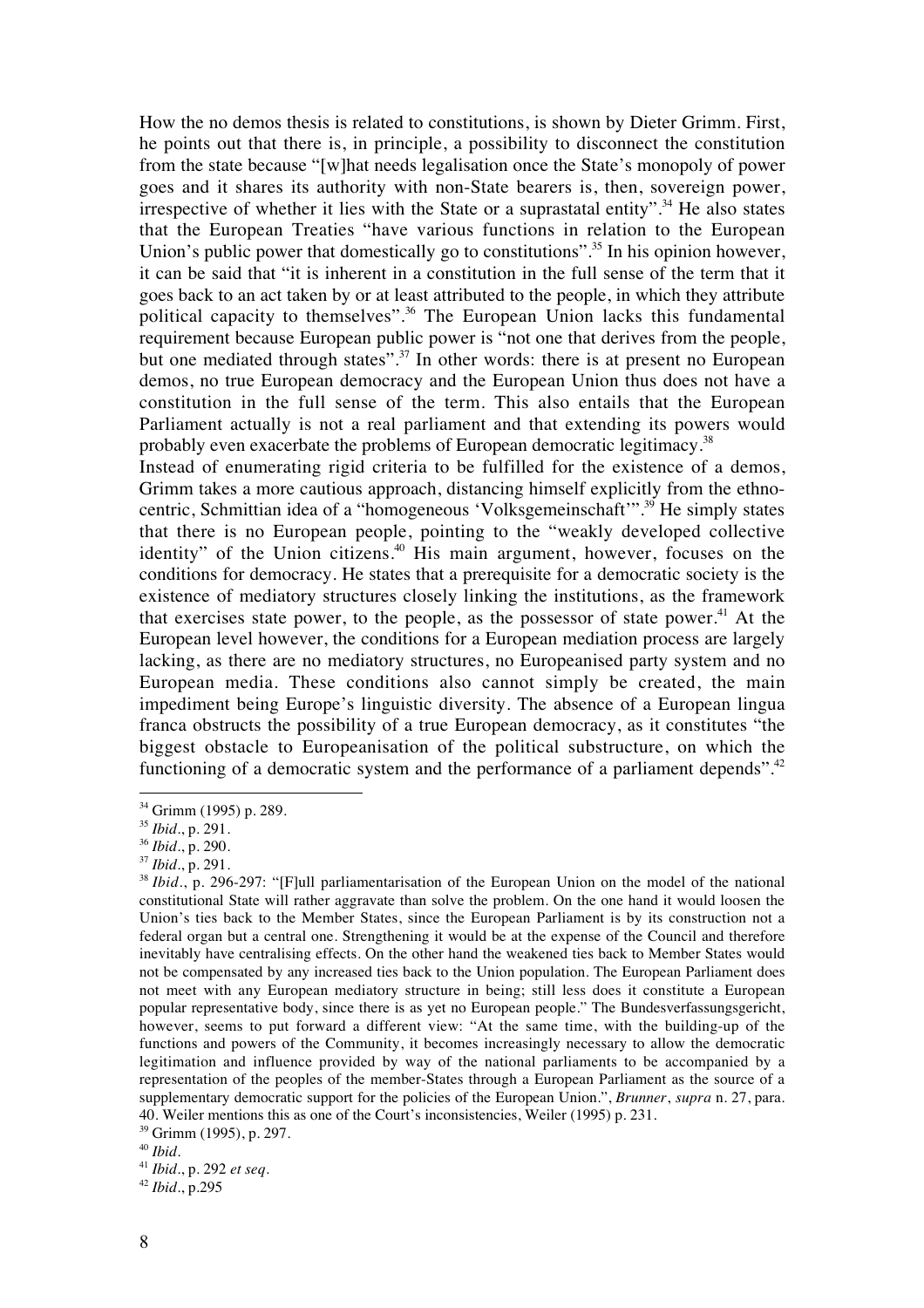Because of Grimm's insistence on a common language, it can certainly be argued that his endeavour to avoid the ethno-centric connotation of the demos fails.<sup>43</sup>

The perceived weakly developed collective identity and low capacity for transnational discourse of the Union citizens lead Grimm to the conclusion that "the European democracy deficit is structurally determined" and that the "achievement of the democratic constitutional State can for the time being be adequately realised *only* in the national framework".<sup>44</sup> However, if we would add to the treaties "those elements" that still separate it from a constitution in the full sense of the term", *i.e.* change the legitimating basis of the Union from being based on the Member States to being based on a single European people, "this would end up turning the European Union into a State".<sup>45</sup> This would, however, "not be an immediately desirable goal" because such a European state "could not meet the democratic requirements of the present [states]",<sup>46</sup> for it would actually be based on a fictitious legitimation: a structurally non-existent European demos. Grimm thus links the concepts of constitution, people, democracy and the state inextricably together. Even though Grimm at first recognises that nonstate entities could in principle have a constitution, his observations make him conclude that "when it comes down to it constitutions are still something to do with States, and anyone calling for one for Europe should be aware what movement he is thereby setting going".47

The no demos thesis can thus be summarised as follows. The demos is defined in ethno-cultural and organic terms and is conflated with the concepts of state, democracy and constitution. The European Union lacks a demos, is not an independent democratic source and does not have a constitution. If the EU were however to have a constitution based on a single European demos, however unlikely<sup>48</sup> and undesirable that may be, it would transform automatically into a state thereby replacing the national states and demoi.

### *2 The Critique*

The no demos thesis has been the subject of severe critique, $49$  and rightly so. Below, I will offer some lines of responses to the no demos view to show that it is fundamentally flawed in certain respects.

 $\overline{a}$ 

<sup>47</sup> *Ibid.*, p. 299.

<sup>43</sup> *Cf*. also Mancini (1998), pp. 34-35.

 $44$  Grimm (1995) p. 297. Emphasis added.

<sup>45</sup> *Ibid*., p. 298.

<sup>46</sup> *Ibid.*, pp. 297-298.

<sup>&</sup>lt;sup>48</sup> Grimm does keep the theoretical possibility of the future existence of a European people open, as he explicitly speaks of the fact that "there is *as yet* no European people", Grimm (1995), p. 297 (emphasis added). However, his insistence on a common European language, definitively impeding the existence of European communication systems as well as his statement that the democracy deficit is "structurally determined", indicate his scepticism as to the idea that a real European democracy based on one European people might ever be realised. It should further be pointed out here that also the Bundesverfassungsgericht seems to keep the possibility of a future European demos open: *Brunner*, *supra* n. 27, para. 41-42.

 $49$  Weiler is particularly harsh in his critique, stating with regard to the Maastricht decision: "I consider the Court's decision as regards the existing Community embarrassing: as regards its future evolution I find the decision sad, even pathetic.", Weiler (1995) p. 222.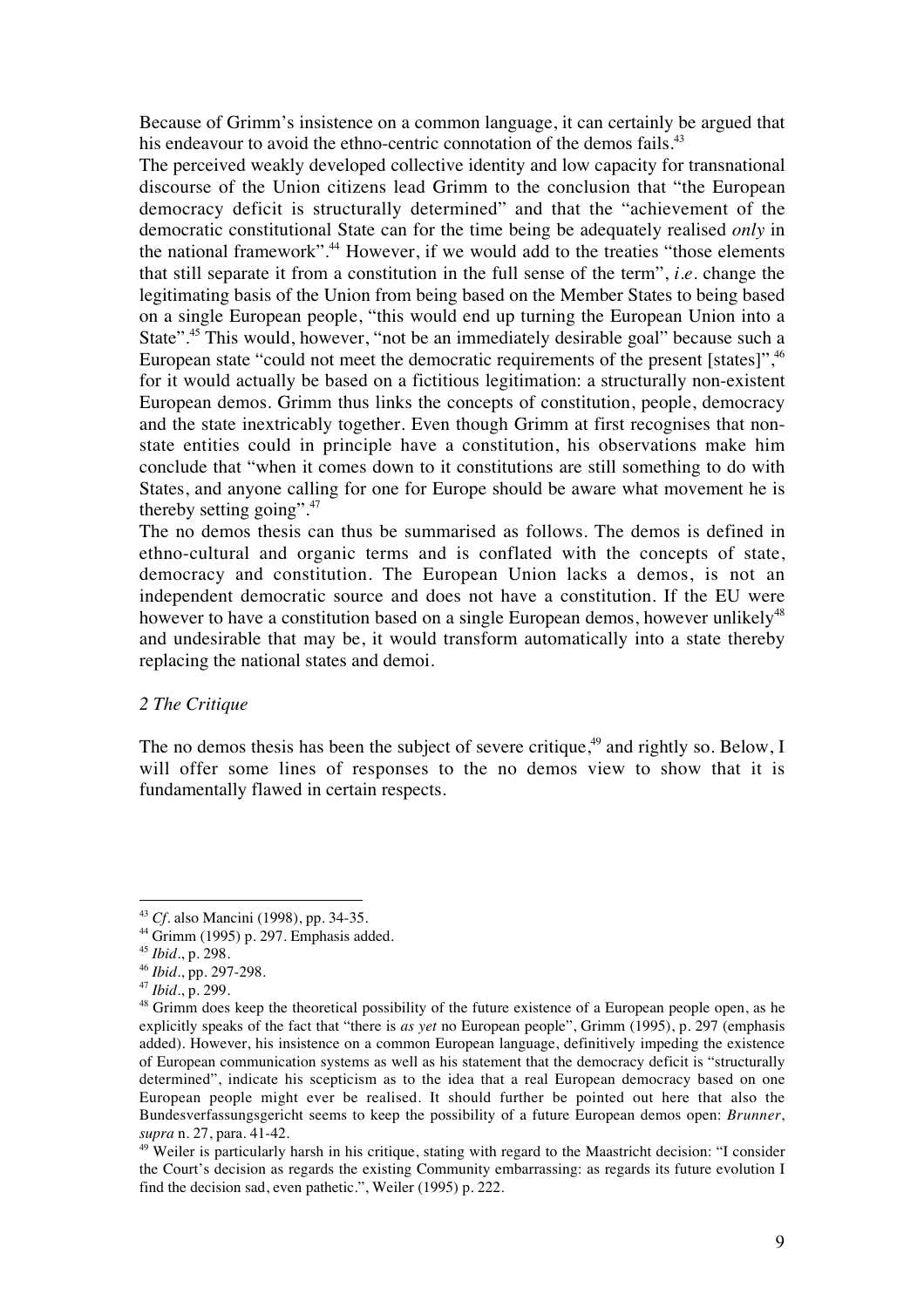#### *2.1 Self-legislation, essentialism and constructivism*

Hans Lindahl has provided a critical response to the no demos thesis, by focusing on the concept of popular sovereignty, or self-legislation.<sup>50</sup> The concept of selflegislation begs the question what the actual relationship is between the enactment of norms and the identity of a people.

The Bundesverfassungsgericht in its Maastricht decision has given a specific answer to this question. It held that the people, as the *pouvoir constituant*, is "the starting point for a state power relating to that people" and that the "process of political willformation" gives "legal expression to what binds the people together".<sup>51</sup> In other words: the identity of a people is the prior normative closure, preceding the enactment of legal norms that express that identity. Thus, "to give legal expression to the identity of a community means, in the Constitutional Court's opinion, to *reproduce* the values defining the people's identity". $52$ 

This position, which can be called essentialism, stands in symmetrical opposition to the idea of constructivism,<sup>53</sup> supported by, for example, Jürgen Habermas:

"A nation of citizens must not be confused with a community of fate shaped by common descent, language and history. This confusion fails to capture the voluntaristic character of a civic nation, the collective identity of which exists *neither independent of nor prior to the democratic process from which it springs*. Such a civic, as opposed to ethnic, conception of 'the nation' reflects both the actual historical trajectory of the European nation-states and the fact that democratic citizenship establishes an abstract, legally mediated solidarity between strangers."<sup>54</sup>

Constructivism inverts the logic of the no demos thesis by claiming that legal norms can also *produce* identity and that the conceptual sequence standing opposite to that of the no demos thesis can also apply: first a state/constitution, then a people.<sup>55</sup> Whilst essentialism views the demos as the *starting point* of legal power, constructivism on the other hand sees it as its *end point*.

However, as Lindahl makes clear, adhering *either* to essentialism *or* to constructivism, is an unsatisfactory approach. Both have to be seen as conjunctive, rather than disjunctive. After all, if the enactment of legal norms is purely *reproductive* as in the view of essentialism, then "legal power becomes tautologous, the *a priori* confirmation of extant political boundaries".56 On the other hand, if "legal power is purely productive, such that the normative closure that counts as its point of departure cannot be recognised in the enacted norm, then legislation is no longer selflegislation. The enacted norm would no longer express the identity of a people, thereby forfeiting its claim to legitimacy."57 Thus, we have to conceptualise the "law-

<sup>50</sup> Lindahl (2000).

<sup>51</sup> *Brunner*, *supra* n. 27, para. 44.

 $52$  Lindahl (2000) p. 241. See further also Lindahl (2003).

<sup>53</sup> See also Cederman (2001).

<sup>54</sup> Habermas (2001) p. 15.Emphasis added.

<sup>55</sup> Lindahl (2003), p. 438: "Far from being radical, the idea of a *creatio ex nihilo* is simply the inverted image of pure repetition, and in this sense no different from the latter: both are manifestations of originalism."

<sup>56</sup> Lindahl (2000), p. 243.

<sup>57</sup> *Ibid*.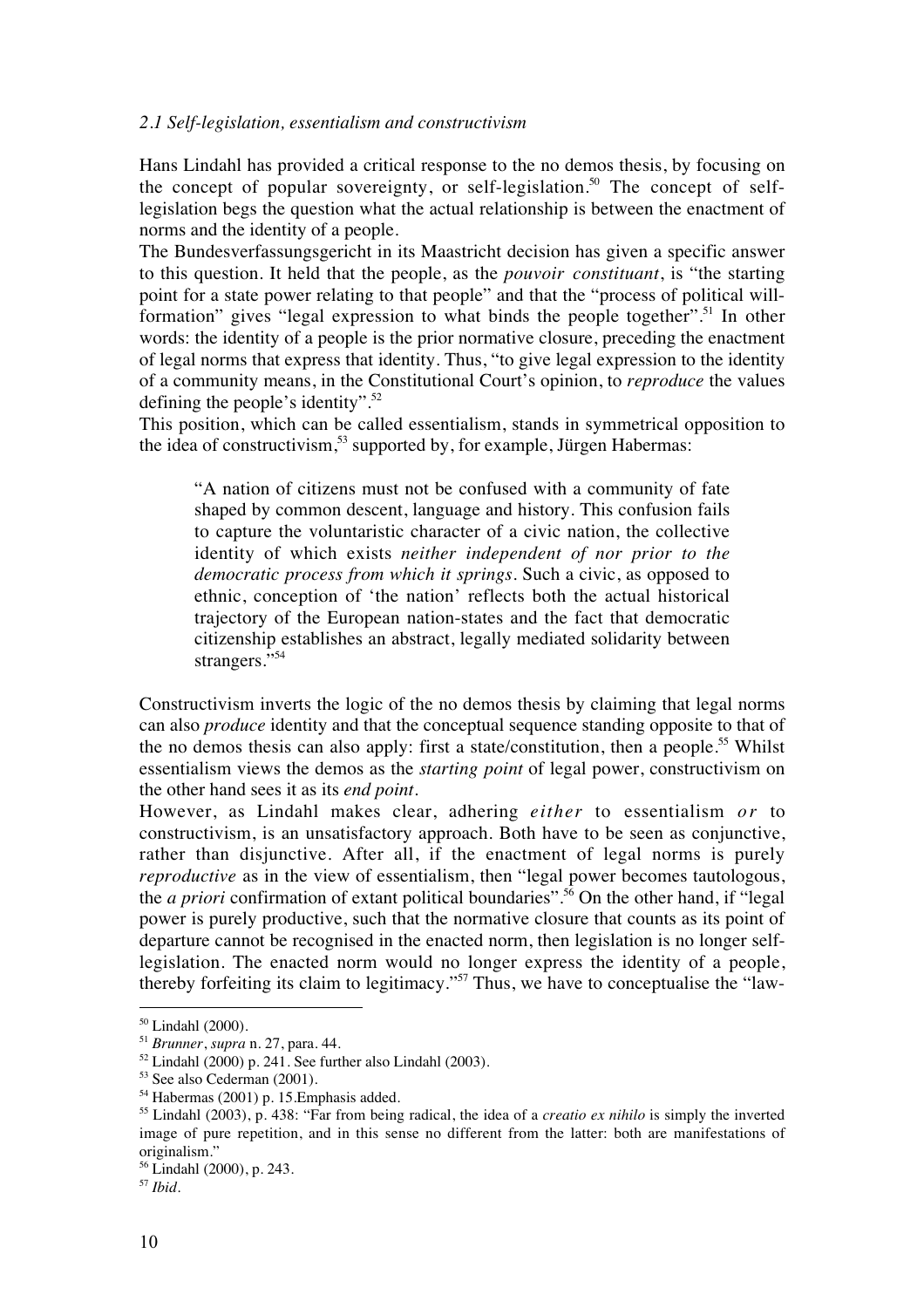making as *both* reproductive *and* productive of identity."58 Adopting "an unorthodox variation on a Kelsenian theme"59, Lindahl shows that positing a legal norm *creates* the higher norm it *applies*. <sup>60</sup> To state that law-making is merely the application of a higher, more general norm, fails to appreciate the dynamic character of law. Due to changing contexts and insights, the enactment of legal norms does not merely apply a higher norm, but at the same time, to a greater or lesser degree, creates and transforms that higher norm. At the top of this hierarchical structure of norms, stands the basic norm of the legal order: the identity of its people.

Thus, the dialectical structure of a legal act means that the process of which the Bundesverfassungsgericht speaks, of giving "legal expression to what binds the people together" not only repeats and applies the identity of the people, it also transforms and creates that identity.<sup>61</sup> The preamble to the Treaty of Rome speaks of "an *ever closer union* among the peoples of *Europe*".<sup>62</sup> This shows that unity is the *telos* of integration. However, this sentence also shows that, when the Treaty of Rome was signed, there *already* was a union, a community of peoples that aspires to grow closer through integration. This community was not initiated by the Rome Treaty. Rather, the Treaty builds on and repeats this normative closure, which at the same time is transformed and created by the Treaty. Similarly, the preamble to the TEU speaks of "reinforcing the European identity"<sup>63</sup>. Important is that the word "*re*inforcing" is used, indicating the *repetition* of a normative closure. In a minimal sense, a European identity, a European people is seen both as the starting point and as the terminus of the European integration process. The European identity is the presupposition of the process of integration, which builds on, gives more concrete content to and reinforces that identity. This shared identity, this single European demos, by no means precludes the existence of a plurality of diverse European peoples on which it is based: there is unity in diversity.<sup>64</sup>

 The simultaneous application and transformation involved in enacting legal norms, entails that legal acts are always to a certain extent transgressive and that identity is in a constant flux:

"[T]he act of positing a legal norm is always, to a greater or lesser extent, *ultra vires*. In as much as positing a legal norm not only applies a normative boundary but also creates it, power moves outside the law. Legal power is also always more or less unbounded power, and the legal act is also always, to a greater or lesser extent, a transgression of identity. Thus, the relation of dependence between power and legal boundaries is always *two-way*. On the one hand, power cannot claim to

<sup>58</sup> *Ibid*., p.244.

<sup>59</sup> *Ibid*.

 $<sup>60</sup>$  Lindahl uses the ECJ's evolving interpretation of Article 28 TEC to illustrate this double structure of</sup> a legal act: Lindahl, *ibid.*, pp. 244 *et seq.*

<sup>61</sup> As Lindahl convincingly argues, this holds for "*every* legal act, not merely for the acts of the 'highest' legal body in a democratic polity, e.g. parliament, for the creation of identity takes place in contracts as much as in the enactment of statutes, in adjudication no less than in administrative acts". Lindahl, *ibid*, p. 248.

<sup>62</sup> Emphasis added.

 $63$  It is true that this phrase in the preamble only refers to the limited context of the common foreign and security policy, but "[c]learly, however, presupposing European identity determines the integrative process as a whole", Lindahl (2000), p. 250.

<sup>&</sup>lt;sup>64</sup> Interesting to note is that the Convention's Draft Constitution states that "[t]he motto of the Union shall be: United in diversity", Article IV-1 of CONV 850/03.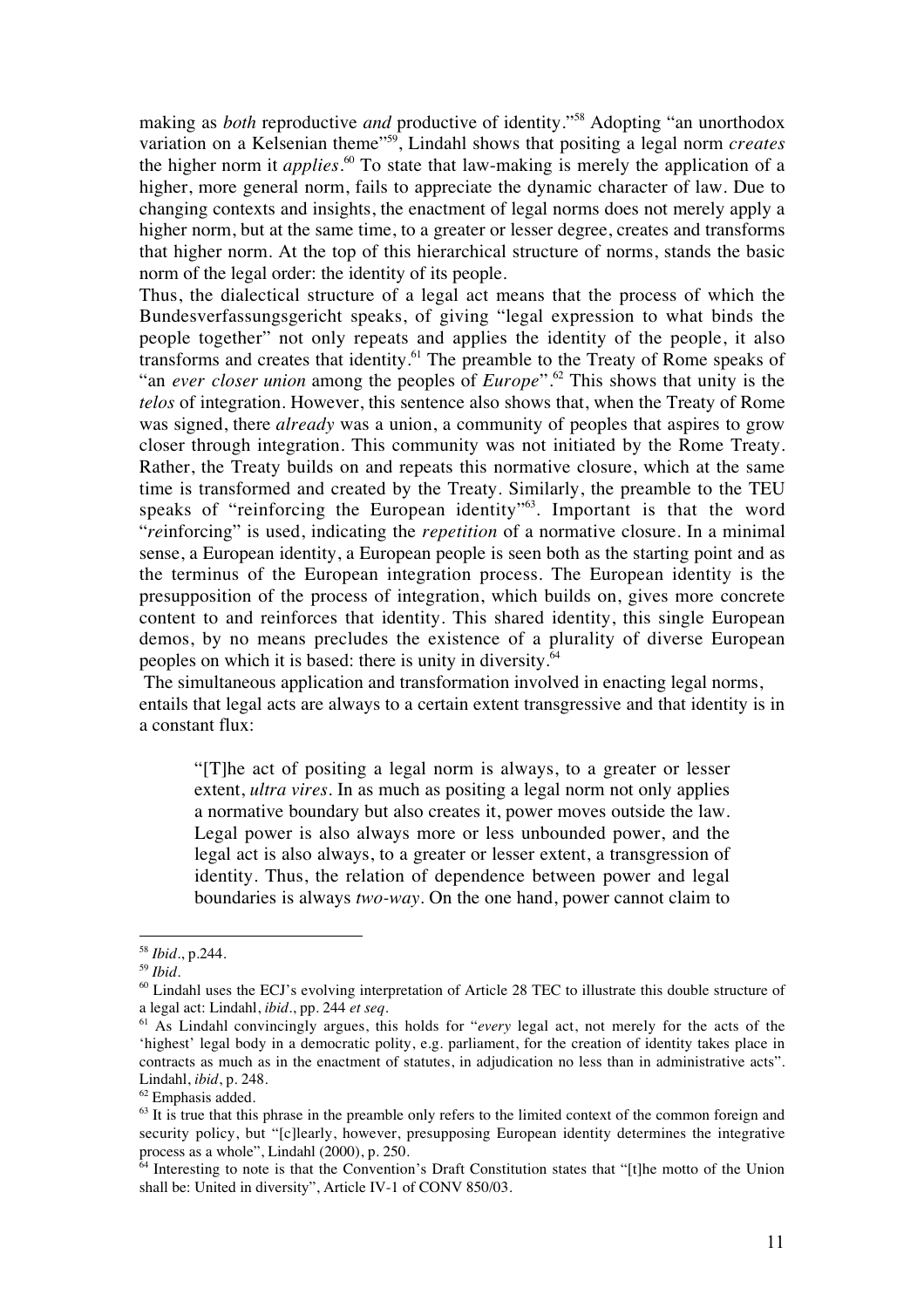be legitimate unless it is conditioned by  $-$  applies  $-$  a prior normative boundary. On the other hand, the legal act also conditions this normative boundary, establishing its meaning for the situation in which it must be applied. Hence, if the legal act *repeats* a normative closure, it also introduces difference therein. The 'end point' of legal power neither fully coincides with, nor entirely abandons, its 'starting point'. The legal act is neither pure repetition nor pure difference; rather, repetition deploys difference, and difference contains repetition. […] And, to the extent that the applied norm itself concretises the identity of a polity, legal dynamics ultimately deploys a dialectic of identity. The structure of the legal act suggests, therefore, that identity has no 'zero point'. There is no identity of a people that law could capture in its pristine originality. Not unlike Midas, the legal act transforms the identity of a people in the very act of apprehending it."65

Lindahl does not give an answer to the question how the European identity and demos, as '*Grundnorm*' of the EU legal order and as presupposition and *telos* of the integration process, must be "defined" or perceived. After all, in his view identity is no *a priori* given that is independent of representation.<sup>66</sup> Rather, identity is something that is in constant flux and that consequently can only be "defined" *ex post*, and always in a provisional way. However, in order to come to a stronger rejection of the no demos view, it is relevant in my opinion to take a closer look at the concept of demos to see what it actually means.

## *2.2 The concept of demos*

It is argued that the specific view of the demos put forward by the no demos thesis, is to be used with great care and in any case is an *incomplete* one.

Firstly, when we have regard to our present Western, multi-cultural, pluralistic societies, we should realise that the 'thick' demos, which the no demos thesis advances should be used in a relative, rather than in an absolute sense. As Koopmans remarks on the Maastricht judgment:

"In zijn nogal lyrisch gestemde passages over het 'Staatsvolk' valt het gerecht bijv. terug op de gedachte van de homogeniteit van de bevolking als wezenskenmerk van de democratie, met een beroep op Herman Heller. De implicatie is kennelijk dat een stedeling uit Aarhus of Aberdeen zich niet erg homogeen zal voelen met een boer uit de Peleponnesus of een kloosterling uit Trapani. Daar steekt op zichzelf wel iets in, maar het is als argument lichtelijk lachwekkend in een tijd waarin honderdduizenden Turken in Berlijn wonen en waarin Londen, *for all practical purposes*, een multi-etnische stad is geworden. Als de

<sup>65</sup> Lindahl (2000), p. 248.

<sup>&</sup>lt;sup>66</sup> Lindahl (2003), p. 447: "If constituent power claims to represent the common good, the inverse holds as well: there is no direct access to the common good; it is only accessible mediately, by way of its representations. Deprived of representations which *concretise* it, the common good is but an empty normative signifier which provides no normative orientation whatsoever." Emphasis in original.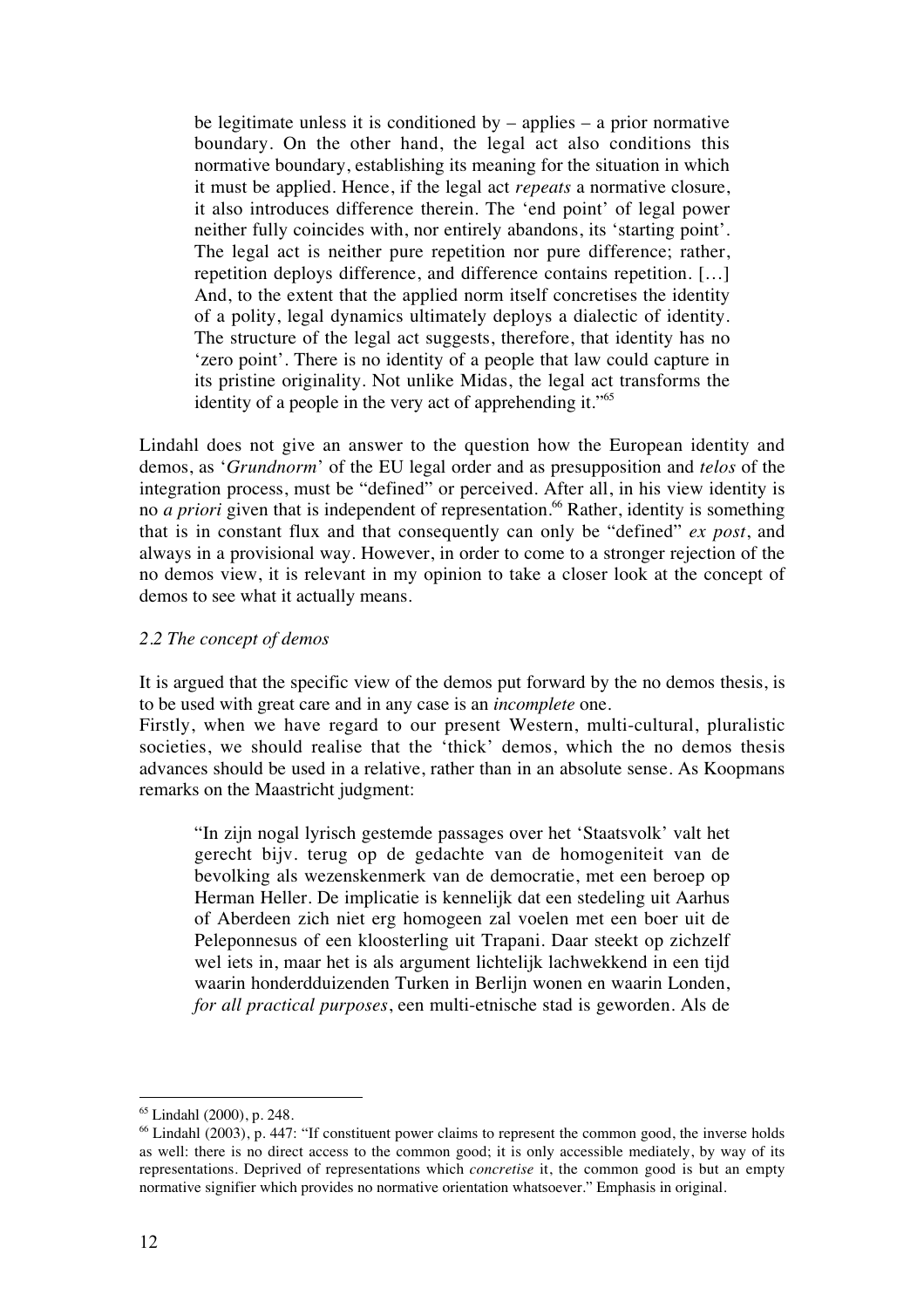homogeniteit van het 'Staatsvolk' al mocht worden bedreigd, dan is het van binnen, en niet door de monetaire unie."67

Thus, the homogeneity of the national people, of which the Bundesverfassungsgericht speaks, should be treated cautiously. Whereas a national demos is obviously thicker and more homogeneous than the European demos, it is to be realised that any reference to national homogeneity is relative rather than absolute.<sup>68</sup>

Secondly, Weiler has convincingly challenged the view that the concept of demos be understood *exclusively* in organic cultural homogeneous *Volkish* terms. Rather, we should also understand the concept of demos (and the European demos in particular) "in non-organic civic terms, a coming together on the basis not of shared ethnos and/or organic culture, but a coming together on the basis of shared values, a shared understanding of rights and societal duties and shared rational intellectual culture which transcend organic-national differences".<sup>69</sup> National and European citizenship can be distinguished as well as related in terms of a value matrix that has

"two civilizing strands: material and processual. The first subordinates the individual and the national society to certain substantive values. The second subordinates them to the discipline of decisional procedures representing a range of interests and sensibilities going beyond the national polity. Naturally, the two are connected. We are willing to submit aspects of our social ordering to a polity composed of "others" precisely because we are convinced that in some material sense they share our basic values. It is a construct which is designed to encourage certain values of tolerance and humanity."<sup>70</sup>

In this sense, by pointing to the European identity and the common basis of Europeanness, $71$  we thus partially take the no demos thesis on board, albeit with a

 $67$  Koopmans (1994), p. 248. Translation [MB]: "In its rather lyrical passages on the 'Staatsvolk' the Court for example falls back to the thought of the homogeneity of the people as a fundamental feature of democracy, referring to Hermann Heller. The implication is apparently that a citizen from Aarhus or Aberdeen does not feel very homogeneous with a farmer from the Peleponnesus or a conventual from Trapani. This holds some water, but as an argument it is slightly ridiculous in a time in which hundreds of thousands of Turks live in Berlin and in which London, for all practical purposes, has become a multi-ethnic city. If the homogeneity of the 'Staatsvolk' were threatened at all, then it is from the inside, and not by the monetary union."

<sup>68</sup> See also Van Gerven (1996), p. 83: "If the notion of 'State's people' refers instead to the identity of the people living in the territory of a state, then it has a very vague and loose content assuming as it does, when applied to a multicultural state like my own, Belgium, that there is a Belgian people, which is not exactly the identity which the Flemish and the Walloons living in Belgium ascribe to themselves. But if that is nevertheless the kind of *Staatsvolk* that Kirchhof has in mind also for a multicultural state,, then there is not only a Belgian people but also a European people which is as real as the Belgian people (as distinguished from the Flemish or Walloon peoples)."

 $\frac{69}{9}$  Weiler (1995), pp. 243-244. Pernice (1999), p. 721 states: "[T]his foundation of identity emerges from the agreement on common values, which express an emerging political culture based on equal rights and which include the liberty to be different. Thus, the identity of the European citizen is founded on law expressing common values, not on any kind of presumed homogeneity."

<sup>70</sup> Weiler (1999), p. 347.

 $71$  Think of the shared European values of mutual social responsibility and respect for human rights, most obviously in the EU context the prohibition of discrimination on grounds of nationality. At the start of the integration process, Europe was already 'united' in sharing these common values; it was 'united' in its belief that international cooperation was a necessary response to cross-border problems that could not be dealt with sufficiently by the weakening Nation State in an increasingly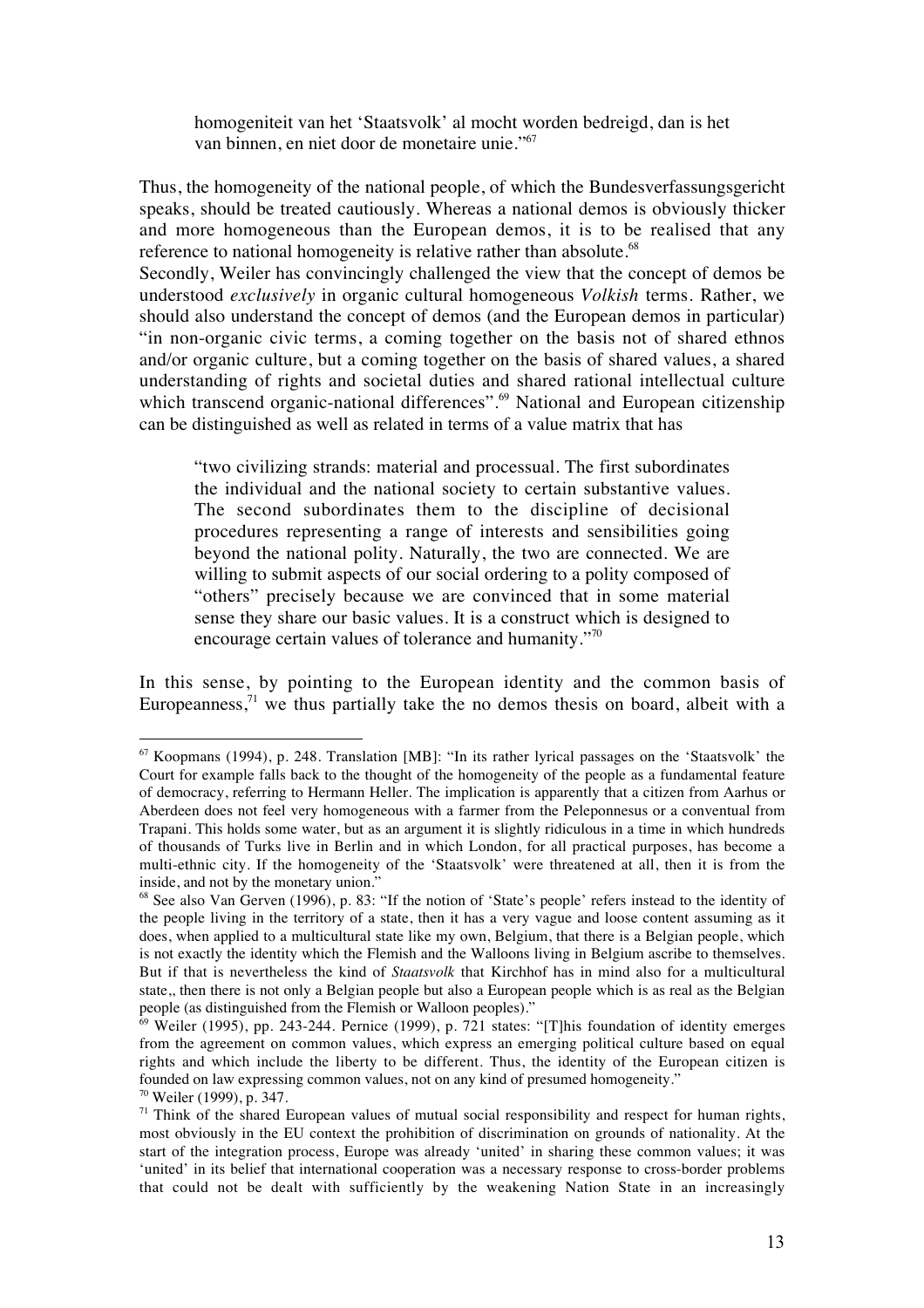fundamentally different conception of the European demos.<sup>72</sup> True, the European integration process in its constructivist form has been dominant, continuously giving further and more concrete shape to European identity. However, it would go too far as to state that the inception of the integration process simultaneously marked a *complete construction* of identity and of those shared values. The phrase "an ever closer union among the peoples of Europe" might have caused some confusion when it first appeared in the 1957 Rome Treaty. However, it precisely indicates the existence of certain 'pre-ingredients', constituting the minimal essentialist and legitimating basis of the integration project that constructivism has not truly affected.

The concept of a civic demos requires us to decouple nationality (in the organic, national-cultural sense) and citizenship and *Volk* from demos, something that is inconceivable for the no demos thesis. Weiler remarks:

"Is it really not possible for an individual to have very strong and deep cultural, religious and ethnic affiliations which differ from the dominant ethno-cultural group in a country and yet in truth accept full rights and duties of citizenship and acquit oneself honourably? […] Note, too, that the view that would decouple Volk from Demos and Demos from State, in whole or in part, does not require a denigration of the virtues of nationality – the belongingness, the social cohesion, the cultural and human richness which may be found in exploring and developing the national ethos. It questions whether nationality in the organic sense, as a guarantor of homogeneity of the polity, must be the exclusive condition of full political and civic membership of that polity. Let me not mince my words: To reject this construct as impossible and/or undesirable is to adopt a worldview which ultimately informs ethnic cleansing."73

The TEC's provision on citizenship is striking:

"Citizenship of the Union is hereby established. Every person holding the nationality of a Member State shall be a citizen of the Union. Citizenship of the Union shall complement and not replace national citizenship."74

interdependent world; and it was 'united' in its desire to create a framework that would guarantee much-desired and needed peace and security in Europe by taming the 'national' (Eros, as Weiler (1999), Chapter 10 calls it) through the 'supranational'.

 $72$  As indicated before, Lindahl does not agree with giving any kind of particular, set content to the demos, as it is a fluid and ever-changing concept. In this sense, he disagrees with Weiler's efforts to define the civic demos: "[B]y enumerating a series of *shared* values as the normative foundation of the European Union, Weiler effectively postulates a form of relative homogeneity (!) as conditioning the legitimacy of European law, albeit not necessarily a 'cultural-organic' homogeneity. […] The Constitutional Court (and Schmitt) would no doubt concur!", Lindahl (2000), at p. 242. However, this is not an entirely satisfactory approach in contesting the ethno-cultural concept of demos as advocated by the Bundesverfassungsgericht. Thus, despite the fact that identity is in constant flux as a result of the constructivist element present in the positing of legal norms, it is nevertheless argued here that the idea of a civic demos, as a material and core concept on which identity is based, is useful in offering an alternative notion of identity to the unnecessarily thick and rigid concept that the German constitutional court has advanced.

<sup>73</sup> Weiler (1995), p. 251.

 $74$  Art. 17(1) TEC.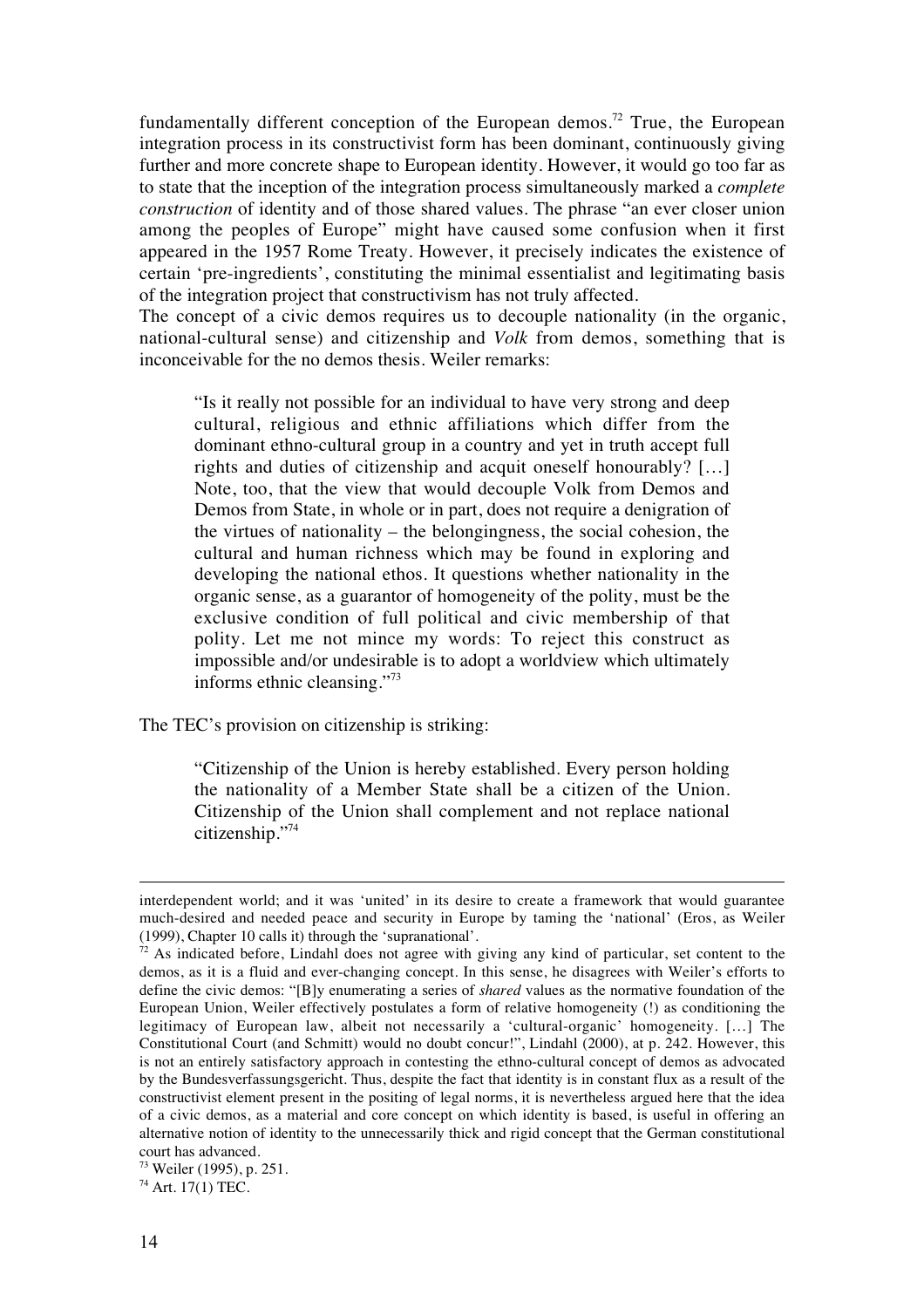This provision could be understood "as the very conceptual decoupling of nationality/*Volk* from citizenship and as the conception of a polity the demos of which, its membership, is understood in the first place in civic and political rather than ethno-cultural terms".75 Thus, one can belong simultaneously to two, co-existing demoi: a 'thick', national demos and a 'thin', civic, European demos. The latter does not replace the former but rather complements it.

#### *2.3 Some erroneous conflations*

The no demos thesis tends to conflate the concepts of state, constitution, demos and democracy.76 The demos, characterised by a certain degree of spiritual, social and political homogeneity and (often) characterised by the use of a common language, is linked almost inextricably to the state. A constitution of a democratic polity needs to be based on a single, thick demos. Such a demos and constitution necessarily implicate a state. Remarkable is the enslavement to the notion of state, which is considered the only viable framework for constitutional democracy.

However, these conflations are ill-founded. First of all, the 'thick demos' is often, but certainly not *exclusively* linked to the democratic state as reality shows. Mancini points, amongst others, to states like South Africa and India, which are comprised of several nations, or thick demoi, but which are nevertheless democracies.<sup>77</sup> Examples like these tell us that democratic states need not necessarily be based on a largely homogeneous people but may also be based on a plurality of nations and languages. Next, Paul Craig explains that constitutions, as Grimm asserts, do not necessarily have to go back to an act taken by or attributed to the people as the empirical and normative foundation for that claim is not readily apparent.<sup>78</sup> Also, the alleged indissoluble relation between constitution and state, especially when having regard to our post-Westphalian world, is unjustified.<sup>79</sup> After all:

"When considering the evolution of the notions of 'State' and of 'Constitution' from an historical perspective […], one can note two things: first, that the notion of 'Constitution' is older than the notion of 'State', and, secondly, that a constitution is not necessarily reserved to the 'sovereign state' as defined in the modern age. […] A prerequisite for a constitution is the existence of a political community: a state as such is not required. In other words, the shape of the political system depends upon the provisions of the constitution. With the notion of 'constitution' thus understood in a wider sense, notably as the basic

<sup>75</sup> Weiler (1995), p. 252.

 $\frac{76}{3}$  Again, it needs to be borne in mind that not every version of the no demos thesis would make the same extreme conflations (*e.g.* the Maastricht judgment hints at the possibility of post-State democracy, see *supra* n. 38). Also, as we will see in Chapter IV, Joseph Weiler, even though being a fierce opponent of the no demos view, nevertheless subscribes to certain parts of this cluster of conflations.  $77$  Mancini (1998), pp. 36-37.

<sup>78</sup> Craig (2001), pp. 137-138.

 $79$  As Di Fabio (2001), p. 163 phrases it : "One who simply dismisses the idea of constitutionalizing the European Union ignores the fact that Europe has long been in the midst of a transitional era in which the connectivity between the sovereign state and the constitution is being dissolved. The opening of states both internally and externally, the emerging triumph of economic rationality over the power plays of territorial politics, and the accelerated search for legal and political forms and for futureoriented cultural concepts for the global economic community no longer permit unequivocal insistence on the classical concept of the constitution as the expression of state autonomy."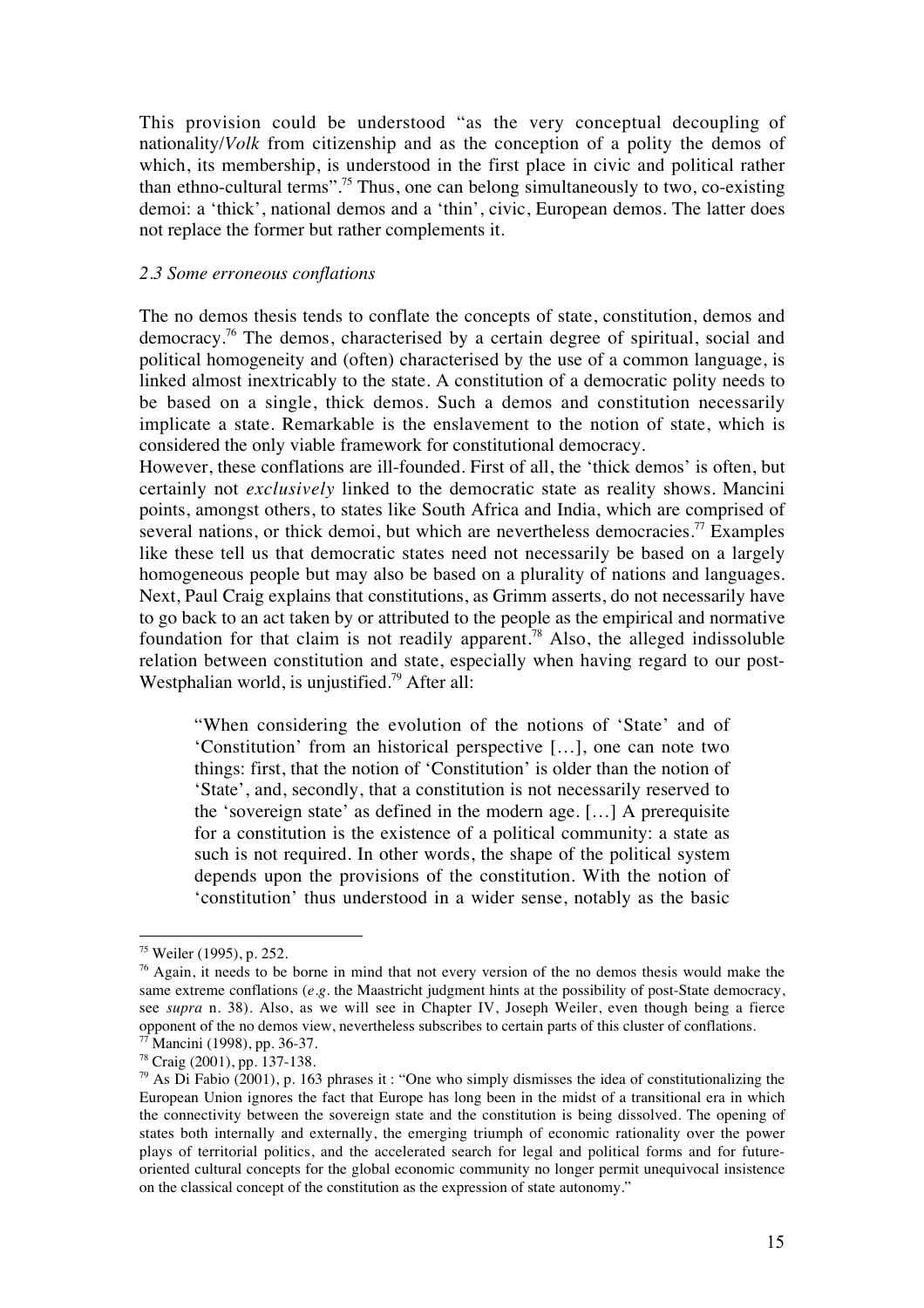legal order of a political system, there is no obstacle for the capacity of the European Union, being not a state but a supranational entity sui generis, to have a constitution. Moreover, the term 'constitution' has already been applied to the foundation charters of other international organizations."80

A European constitution does not *inevitably* lead to a European state.<sup>81</sup> The changes that would be needed in order to create a European state (such as full EU sovereignty in all external matters, a European army and police force, a common European fiscal policy etc.) would not be brought about by the mere enactment of a constitution. Of course, it would certainly be possible "for a European Constitution with the 'people at the helm' to frame its substantive content in a more pro-centralist manner, but there is no necessary reason why this should be so".<sup>82</sup> After all, "[t]here is a range of options as to the substantive content of any European Constitution, and this is so even if one posits the states as the Masters of the Treaties".<sup>83</sup> However, it has to be accepted that there remains a strong link between the two concepts, as constitutions are often *traditionally* defined as the basic law of a state.<sup>84</sup> Adopting a broad view of a constitution, requires us to cut "the umbilical cord connecting the constitution and the nation-state",<sup>85</sup> something not everyone considers as acceptable.

The no demos thesis conceives of the relationship between Europe and its Member States in either-or terms. This exactly is the big danger and fallacy of the thesis. Proponents of the thesis hold that presently, the only legitimate source of democracy is the Nation-State and that if we were to create a European demos, as construed in their conception of it, it would necessarily mean the destruction of the separate national demoi, thereby creating a European state. It is thus a zero-sum game, the existence of national demoi alongside a European demos is simply excluded. In the European context, such a view is particularly difficult. The thick conception of demos simply denies the existence of a European democracy, and puts all weight solely on national democracies. This surely cannot be so:

"Whether or not there is a European demos, it is hard to see how in the already *existing* stage of European integration both pre- and post-Maastricht, statal structures, processes and institutions alone, including the German Federal Constitutional Court itself, can possibly provide adequate democratic guarantees for the European construct. […] Whatever the original intentions of the High Contracting parties, the

<sup>80</sup> Dorau and Jacobi (2000), pp. 417-418. Regarding the last observation in the quote, Piris (1999), pp. 558-559 notes: "A magnificent example exists in international law, for an entity which obviously does not pretend in any way to be a State: the International Labour Organization (ILO) was created in 1919 by the adoption of a 'Constitution'; the ILO is still governed to this day by its founding 'Constitution'." Fassbender (1998), pp. 568 *et seq.* specifically terms the UN Charter as a constitution.

<sup>&</sup>lt;sup>81</sup> Craig (2001), p. 138. Also politicians advocating a European constitution have continuously stressed that they do not thereby envisage the creation of a European superstate. See *e.g.* Chirac (2000), Jospin (2001) and Rau (2001).

 $82$  Craig (2001), p. 139.

<sup>83</sup> *Ibid.*

<sup>&</sup>lt;sup>84</sup> See Dutheil de la Rochère and Pernice (2002), pp. 6-7, where it is pointed out that the Austrian, Finnish, Spanish, Luxembourg, Greek, Italian and German reports to the FIDE Congress of October 2002 all give a definition of a constitution as being related to states only. It is however stated that this *traditional* concept of constitution has been questioned "with regard to the recent developments of the European Union".

<sup>85</sup> De Witte (2002a), p. 39 at n. 1.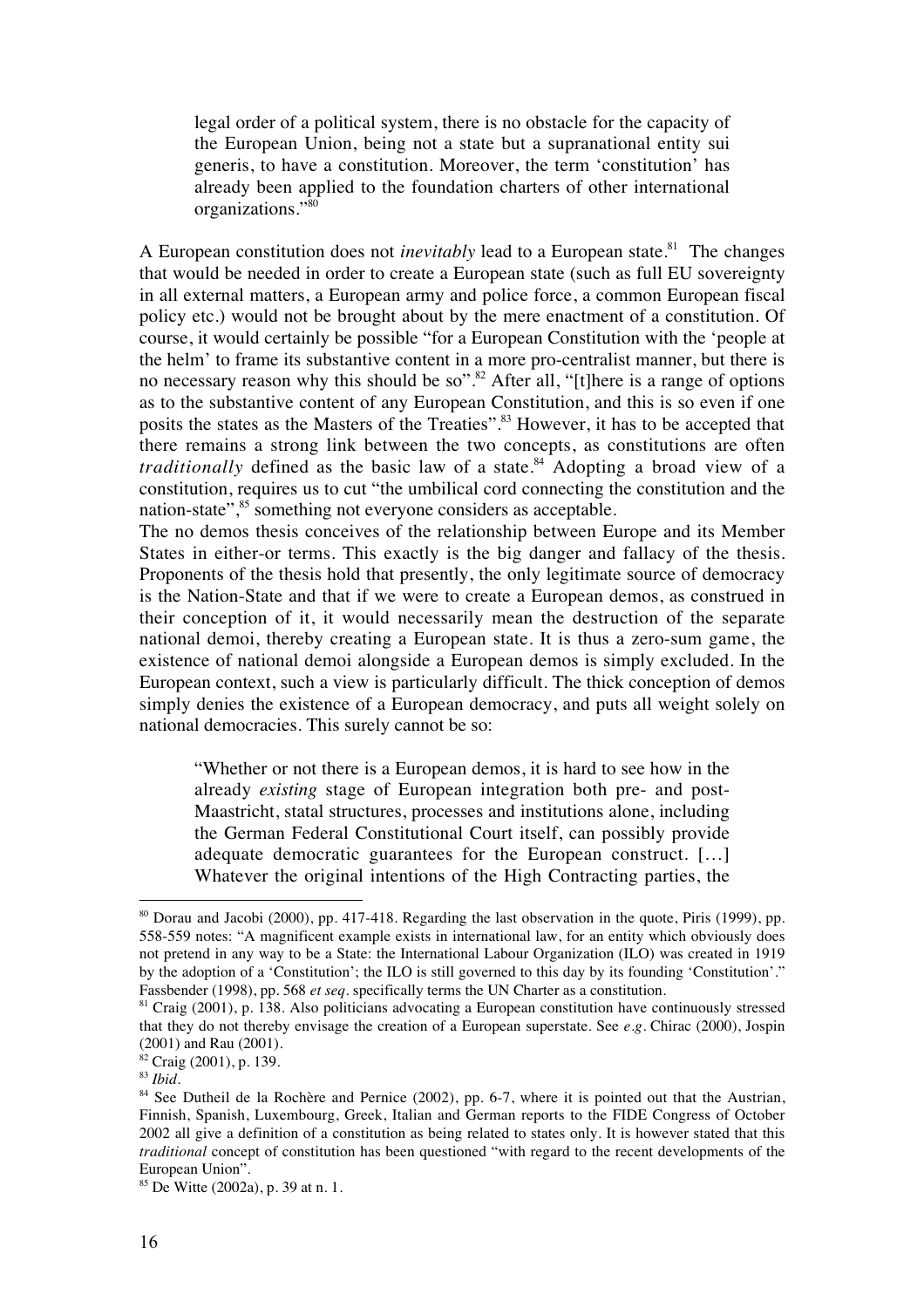Treaties establishing the European Community and Union have become like no other international parallel, and national procedures to ensure democratic control over international treaties of the state are clearly ill-suited and woefully inadequate to address the problems posited by the European Union."86

The European Union is already based on a European demos, it does have its own democratic source and is indeed capable of having a constitution. This is not to deny that the national democracies are not valuable, on the contrary. But it must lead us to the conclusion that national states surely are not the *only* framework in which the democratic constitutional state can be adequately realised as Grimm suggests. Both the Member States and the European Union constitute a source of democracy and their relationship is complementary rather than exclusionary.

### *3 Concluding remarks*

To conclude, it can be said that the no demos critique, in the words of Neil Walker, "is surely overstated, its essentialist premise unsustainable".<sup>87</sup> The double structure of the legal act shows that the position of essentialism, which underlies the no demos thesis, is but a half-truth as it must be seen in a conjunctive relation with constructivism. The simultaneous *presentation* and *representation* of identity involved in the enactment of legal norms, means that identity is the presupposition of European integration, which, to a certain extent, further constructs and transforms that identity.

The ethno-cultural view of demos is to be used in a relative sense and is incomplete. The European demos must after all be conceived of as a thin, civic demos, which does not stand in a conflictual relation with the thick, national demoi. The no demos thesis displays an unnecessary enslavement to the notion of state, erroneously conflating the concepts of state, constitution, demos and democracy. The problem the no demos thesis indicates is not that there is no European demos at present, but rather that there might be one in the future. The relation between the Member States and the EU legal order is sketched in zero-sum terms: the existence of a European demos and the creation of a European constitution would automatically entail the coming into being of a European state and consequently the replacement of the national demoi and states. This is the direct consequence of the fact that the criteria that are developed for the existence of a demos are too rigid and incomplete and fail to appreciate the civic character of a demos. It must instead be realised that the relation between the constitutional orders of the Member States, with their thick demoi, and the constitutional order of the European Union, with its thin, civic demos is not conflictual but complementary, cooperative and co-existent.

 $\overline{a}$ 86 Weiler (1995), p. 231-232.

<sup>87</sup> Walker (2002c), p. 352.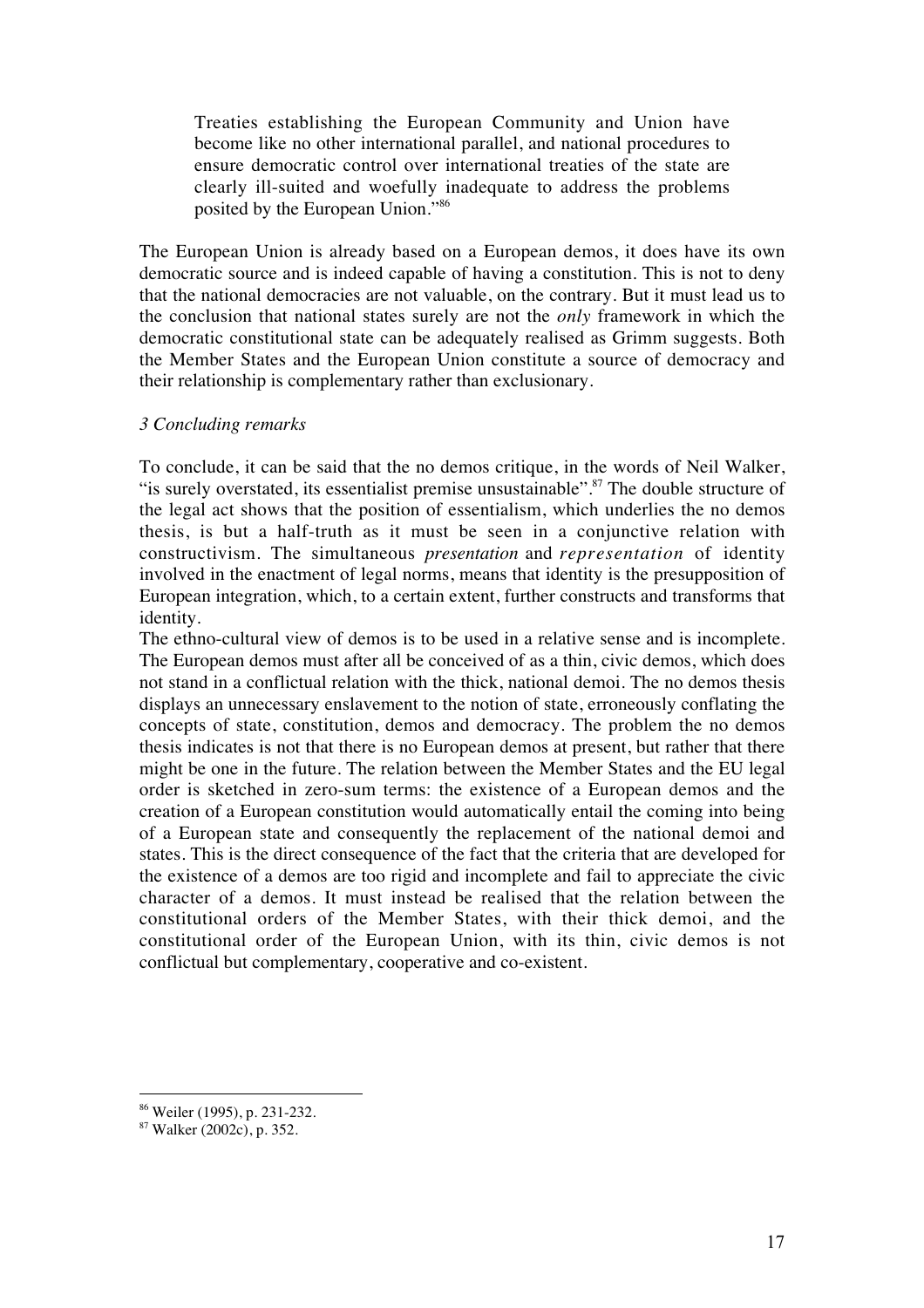# **III THE CURRENT EU CONSTITUTION**

## *1 A gradualising approach towards constitutionalism*<sup>88</sup>

The question of whether or not the EU can be conceived of as a constitutional legal order can not be deemed an empirical one. There is simply no set empirical closure against which one can conclusively determine whether or not there presently is a European constitution, as fierce debate on this matter shows.

Interesting is Joseph Raz's notion of 'thin' and 'thick' constitutions.<sup>89</sup> In a thin sense the term is simply the law that establishes and regulates the main organs of government, their constitution and powers. This thin sense of the term constitution is tautological, in that every legal system will have such rules. The thick sense of a constitution is less clear and Raz gives seven features which are important in this respect.<sup>90</sup> However, not only does such a characterisation of a constitution yield, as Raz notes, a vague concept, the seven features that are given are moreover only concerned with the nature of constitutions *in general*. Whereas some constitutions address all of the given features in great detail, others only do so to a limited degree. To make things worse, the inclusion of certain features in the list Raz gives is also normatively contestable.<sup>91</sup> Thus, it is observed that a constitution is not a very precisely definable concept.

This opens up the way of perceiving differing *degrees* of constitutionalism. Concrete conceptualisations of a constitution strongly diverge and range from an approach of "trivial minimalism" – as adopted for example by Jack Straw who stated that even "Golf Clubs have constitutions"<sup>92</sup> – to "extreme maximalism" – looking at constitutions with the presupposition of a thick demos and linking the concept inextricably to states. Trivial minimalism, however, may be too weak $93$  and extreme maximalism, as already suggested above, too strong. Because of these diverging conceptions of constitutionalism, it is suggested that adhering to a single concept of constitutionalism is a false and unnecessarily dichotomising approach. Rather, we must adopt a gradualising approach towards constitutionalism. On this gliding scale of constitutionalism, there is a certain threshold beyond which it is appropriate to speak of a constitution.

In this context, it is often assumed that the European Union currently finds itself beyond this threshold, as it is often described in constitutional terms. As Bruno de Witte remarks:

"[T]he terms "European Constitution" and "European constitutional law" are often used, especially by the European legal community, to

<sup>&</sup>lt;sup>88</sup> Constitutionalism can be defined as "the set of beliefs associated with constitutional government", Walker (1996), p. 267 or: "the normative discourse through which constitutions are justified, defended, criticised, denounced or otherwise engaged with", Walker (2002c), p. 318. See further also Shaw (1999), p. 582 *et seq.* and Craig (2001), pp. 127-128.

<sup>89</sup> Raz (1998), pp. 153-154.

<sup>&</sup>lt;sup>90</sup> *Ibid.* The seven features he gives are that a constitution needs to be constitutive, stable, written, superior, justiciable, entrenched, and that it should express a common ideology.

<sup>&</sup>lt;sup>91</sup> Craig (2001), p. 127.

<sup>&</sup>lt;sup>92</sup> Straw (2002).

<sup>&</sup>lt;sup>93</sup> Neil Walker ironically remarks on Straw's statement: "This attitude fails to acknowledge that the European Union, unlike any golf club with which I am acquainted, is an active geo-political player, implicated like all such active players in the competition for scarce symbolic resources.", Walker (2003b), at n. xii.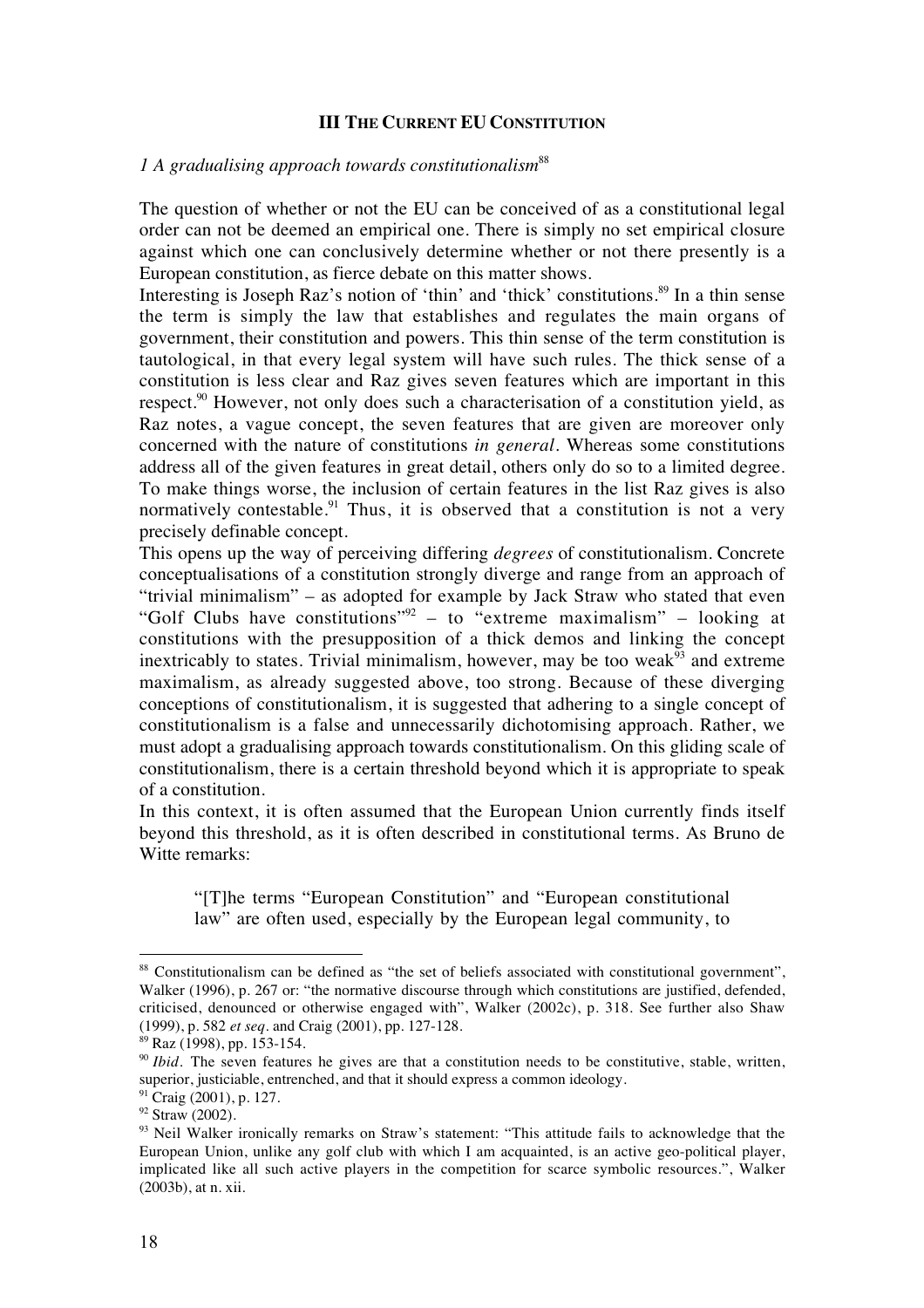describe the current EU system. Many present and former members of the European Court of Justice (ECJ) have used these expressions in their scholarly writing. They are used in the titles of general textbooks, collected essays on EU law, and countless articles in law reviews. Entire monographs have been devoted to the systematic examination of the constitutional character of European law, and universities all over Europe offer courses on 'the constitutional law of the European Union' $\cdot$ ."94

But how can this increasing "constitutional talk" with regard to the EU be explained? It is intended to show that, looking at the jurisprudence of the ECJ and the European Treaties, there is indeed a strong case for the description of the EU legal order in constitutional terms.

#### *2 The constitutionalisation thesis*

The 'constitutionalisation' or 'transformation' thesis holds that the EC/EU has developed from a creature of international law to a federal-type, constitutional legal order, conferring judicially enforceable rights and obligations on public as well as private parties.<sup>95</sup>

The European Court of Justice's famous doctrines and the specific language it used to describe the nature of the EU system have done most to fuel the constitutionalisation claim.<sup>96</sup> Most prominent are the ECJ's notorious doctrines of direct effect<sup>97</sup> and supremacy, $98,99$  which have been *generally* accepted by the national courts.<sup>100</sup> Also

<sup>&</sup>lt;sup>94</sup> De Witte (2001b), pp. 21-22.

<sup>95</sup> See *e.g.* Stein (1981), Piris (1999), pp. 559-565, Weiler (1999), Chapter 2 and Craig (2001), pp. 128- 130.

<sup>&</sup>lt;sup>96</sup> As Stein (1981), p. 1 put it: "Tucked away in the fairyland Duchy of Luxembourg and blessed, until recently, with benign neglect by the powers that be and the mass media, the Court of Justice of the European Communities has fashioned a constitutional framework for a federal-type structure in Europe."

<sup>97</sup> This doctrine, which was first enunciated in Case 26/62, *Van Gend en Loos*, [1963] ECR 1, can be defined as "the obligation of a court or another authority to apply the relevant provision of Community law, either as a norm which governs the case or as a standard for legal review", Prechal (1995), p. 276.

<sup>&</sup>lt;sup>98</sup> Supremacy meaning that Community law can not be overridden by domestic legal provisions. This principle was constructed in Case 6/64, *Costa v. ENEL*, [1964] ECR 585. Later, the ECJ also firmly established that Community law cannot even be overridden by the basic constitutional law of a Member State in Case 11/70, *Internationale Handelsgesellschaft*, [1970] ECR 1125.

<sup>&</sup>lt;sup>99</sup> Jackson (1992), p. 330 notes that making international norms directly applicable and endow them with a higher status "means that the treaty norm has been "constitutionalized," or given a sort of "constitutional status" almost equivalent to the nation's own constitution". See further generally on direct effect and supremacy Craig and De Búrca (1998), Chapters 4 and 6 and De Witte (1999).

<sup>&</sup>lt;sup>100</sup> Whereas direct effect was rather easily accepted by the national courts, this was not the case for the reception of the supremacy principle, which proved a lot more difficult. Ordinary supremacy, *i.e.* supremacy of EC law over national legislation and lower national law, has by and large been accepted. But the same can certainly not be said about absolute supremacy, *i.e.* supremacy of Community law over provisions of the national constitutions. The probable reason for this is that the Member States' supreme courts "recognize the privileged position of EC law, not by virtue of the inherent nature of that law, as the Court of Justice would have it, but by grace of their own constitutional system. This does not matter too much for the relation between Community law and ordinary legislation, because all national courts have found the legal resources to ensure, by and large, the supremacy of Community law in those cases. But when it becomes a matter of deciding a conflict between EC law and a norm of constitutional rank, the theoretical basis matters very much. If the courts (and other national authorities) think that Community law ultimately derives its validity in the domestic legal order from the authority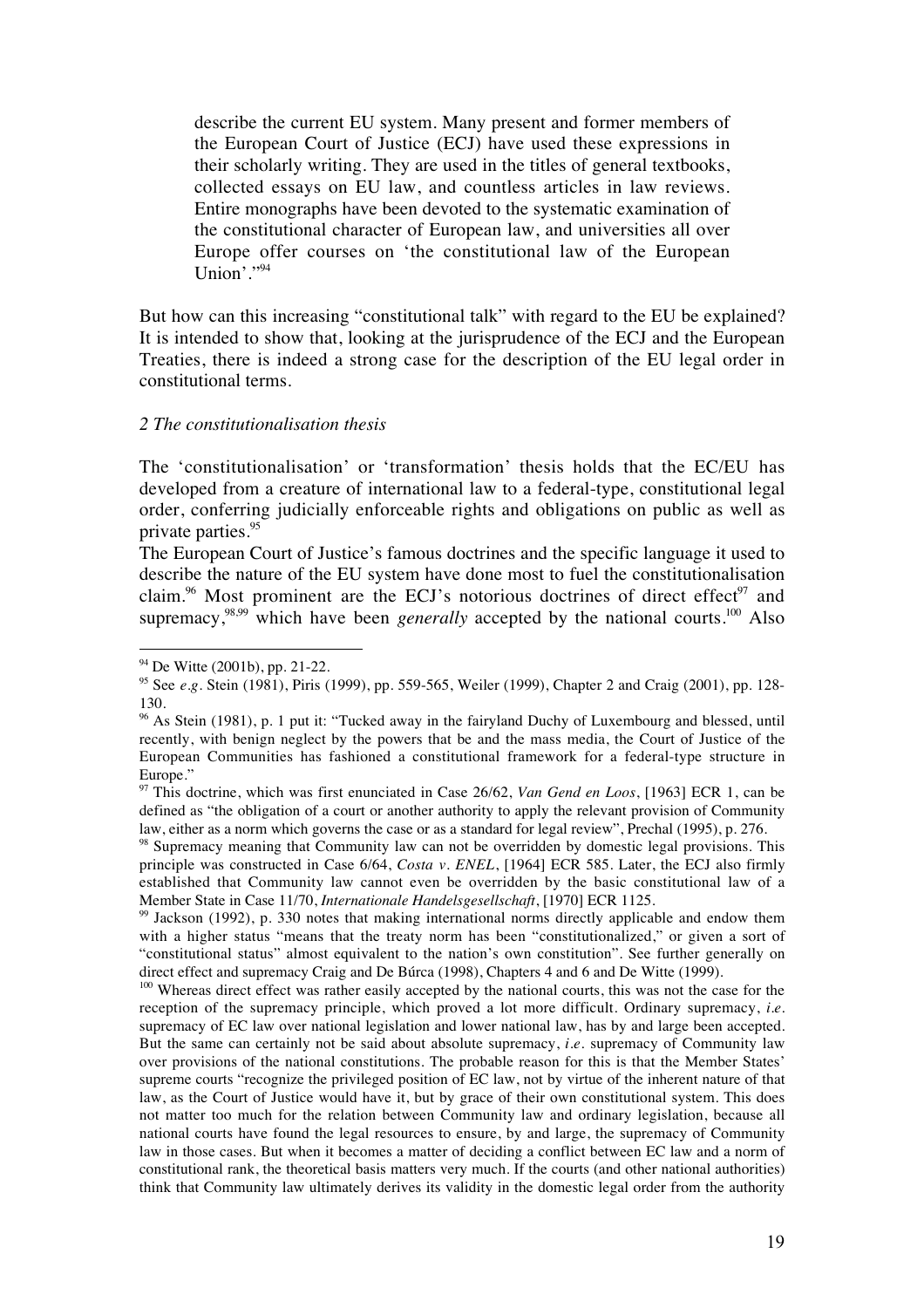relevant to mention here are the doctrine of implied powers, pre-emption, and the ECJ's jurisprudence on fundamental rights.

Crucial have also been the specific *terms* in which the ECJ has described the Community system. In the *Van Gend en Loos* case, the ECJ held that:

"the Community constitutes *a new legal order of international law* for the benefit of which the states have limited their sovereign rights, albeit within limited fields, and the subjects of which comprise not only Member States but also their nationals".<sup>101</sup>

The explicit reference to 'international law' the ECJ made in *Van Gend* was dropped later on. Already shortly after, in the case of *Costa v. ENEL*, the Court stated that:

"*By contrast with ordinary international treaties*, the EEC Treaty has created its own legal system which, on the entry into force of the Treaty, became an integral part of the legal systems of the Member States and which their courts are bound to apply."<sup>102</sup>

In 1986 the Court went significantly further, emphasising:

"that the European Economic Community is a Community based on the rule of law, inasmuch as neither its Member States nor its institutions can avoid a review of the question whether the measures adopted by them are in conformity with *the basic constitutional charter, the Treaty*."103

The European Treaties display a minimal content of a constitution. They contain the foundational values of the EU polity, they refer to rights which are also found in many national constitutions<sup>104</sup> and they contain organisational provisions on the European institutions and the specific powers they have. It is evident that the Treaties which form the foundation of the Union "go far beyond classic international treaties, and they do indeed contain some important elements which are mentioned by law dictionaries as defining what a Constitution is".<sup>105</sup> It should be pointed out that the European Court of Justice has so far only referred explicitly to the (E)EC Treaty as the Community's 'constitutional charter', leaving open whether the Maastricht Treaty on European Union merits the same qualification.<sup>106</sup> Even so, given the fact that the

of the constitution, then they are unlikely to recognize that Community law might simply prevail over the very foundation from which its legal force derives.", De Witte (1999), pp. 201-201. Certain judgments of the national supreme courts, most notably in Italy and Germany (see *e.g. Brunner*, *supra* n. 27), show the difficulty those courts have in accepting the full and unconditional supremacy of Community law.

<sup>101</sup> *Van Gend en Loos*, *supra* n. 97, p. 12. Emphasis added.

<sup>102</sup> *Costa v. ENEL*, *supra* n. 98, p. 593. Emphasis added.

<sup>103</sup> Case 294/83, *Les Verts*, [1986] ECR 1339, para. 23. Emphasis added. See also Case C-2/88, *Zwartveld*, [1990] ECR I-3365, para. 16; *Opinion 1/91*, [1991] ECR I-6079, para. 1; and Case C-314/91, *Weber*, [1993] ECR I-1093, para. 8.

 $104 E.g.$  the provisions on the prohibition of discrimination (Articles 12, 13 and 141 TEC) and the citizenship provisions of Articles 17-22 TEC. Also relevant to mention are Article 6, paras. (1) and (2) and Article 7 TEU.

 $105$  Piris (1999), p. 559.

<sup>&</sup>lt;sup>106</sup> De Witte (2001b), p. 22, states that "There may be doubts, in fact, as to whether the EU Treaty, as adopted in Maastricht, deserves the qualification of a "constitutional charter"", in the context of which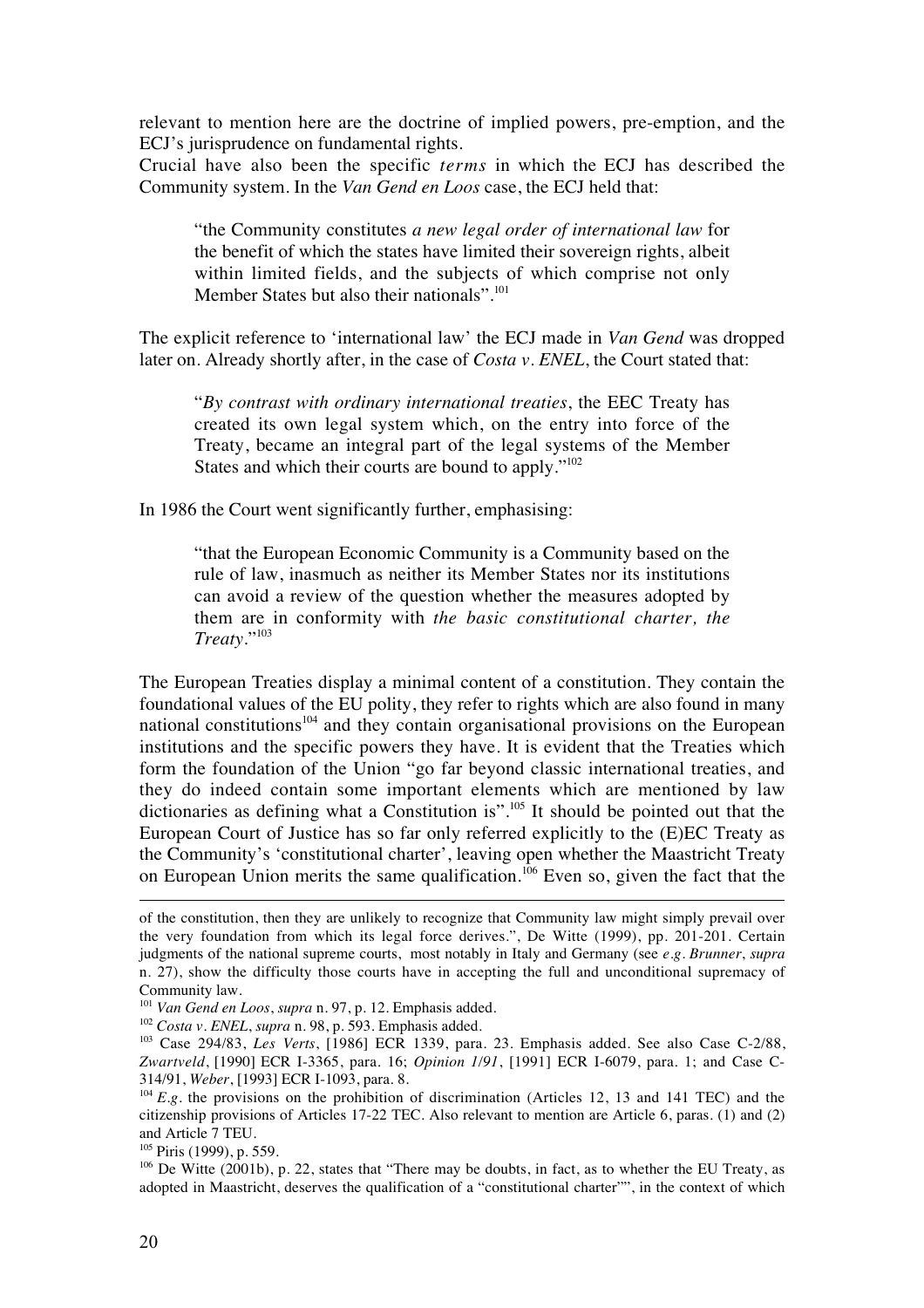EU must be seen as a single legal order, $107$  it must be assumed that also the TEU qualifies as a constitutional document.<sup>108</sup> It should again be stressed that, even though the EU has a constitution, this is obviously not equivalent to using that term to mean a stately constitution. The fact that the European Union can be said to be endowed with a constitution, by no means entails that it *is* a state, nor that it is, or should be, in the process of *becoming* one.<sup>109</sup> As already indicated above, constitutions and states are strongly related, but far from being conflated. Constitutions may very well exist in post-state settings such as the European Union and this does not have any far-reaching 'stately consequences'.

The European Union clearly can not be viewed anymore as a traditional international organisation. After all, it has strong supranational features, such as an independent Commission, a directly elected European Parliament, qualified majority voting in the Council and an independent Court with the power of binding decision making. The EU also unfolds its activities into a vast range of policy areas, which made Koen Lenaerts even conclude that "[t]here simply is no nucleus of sovereignty that the Member States can invoke, as such, against the Community".<sup>110</sup>

The foregoing analysis supports the argument that the EC/EU, which started its life as a traditional international organisation, has subsequently transformed into an autonomous, supranational and constitutional legal order with state-like and federal characteristics.<sup>111</sup> Thus, the European Union, as a vastly integrated post-state polity

he points to the 'constitutional chaos' of pillars and opt-out protocols caused by the 1992 TEU and the lack of judicial review in the second pillar.

<sup>&</sup>lt;sup>107</sup> See Von Bogdandy (1999), p. 887: "The terms 'Communities' and 'pillars of the European Union' do not demarcate different organizations but only different capacities with partially specific legal instruments and procedures. All the Treaties and the secondary law form a single legal order." Confer also Art. 3 TEU: "The Union shall be served by a single institutional framework which shall ensure the consistency and the continuity of the activities carried out in order to attain its objectives while respecting and building upon the acquis communautaire."

<sup>&</sup>lt;sup>108</sup> *Cf.* also Lenaerts and Desomer (2002), pp. 1219-1220 (especially n. 13).

<sup>&</sup>lt;sup>109</sup> Weatherill (2002), p. 5: "The discourse of constitutionalism has tended to induce the suspicion that the Community/ Union is en route to becoming a State in its own right. This is not at all a necessary logical progression, however, and it is at best superficial and, worse, misleading, both in a descriptive and a normative sense. Better, it is submitted, to treat the Community/Union as acquiring State-like functions. [...] So it is not a State but, more importantly, it is submitted that it should not be treated as aiming for that status, nor should it so aim. The Union is, in short, a response to the political and economic failings of States in Europe and it would sell its ambitions short, while simultaneously disregarding its history, if it were simply to attempt to re-establish the traditional State, albeit at pan-European level." It can be stated that the idea of creating a single, centralised European state completely subsuming the European Nation States, is outdated and undesirable. Pleas for the creation of a European State are indeed rare. For an example of such a plea, however, see Mancini (1998) and the response to Mancini by Weiler (1998b).

<sup>110</sup> Lenaerts (1990), p. 220. See, however, Walker (2002c), at n. 107.

<sup>111</sup> The European Community/Union has often been attributed federal-type qualities. See *e.g.* Steyger (1995), Chapter 1; Goudappel (1997), Chapter 6; Börzel and Risse (2000) and Börzel (2003). It is significant that Article 1 of an earlier Convention draft, CONV 528/03, stated that the EU "shall administer certain common competences on a federal basis". However, the mentioning of the 'f-word' sparked much controversy, most notably in the UK "where its connotations are of the 'superstate' of Eurosceptic nightmares": *Analysis: The document that will shape Europe's future*, The Independent, 7 February 2003. This eventually led to the, by the UK warmly welcomed, removal of the term 'federal' from the Convention's final Draft Constitution. See also *Hain claims victory on EU treaty*, The Guardian, 27 May 2003.

Also interesting in this respect is the debate on the apt terminology to describe the (present and future) EU system. Noteworthy are terms that reflect the federal characteristics of the EU, such as 'supranational federation' and 'federation of States' (which Bruno de Witte considers the best terms to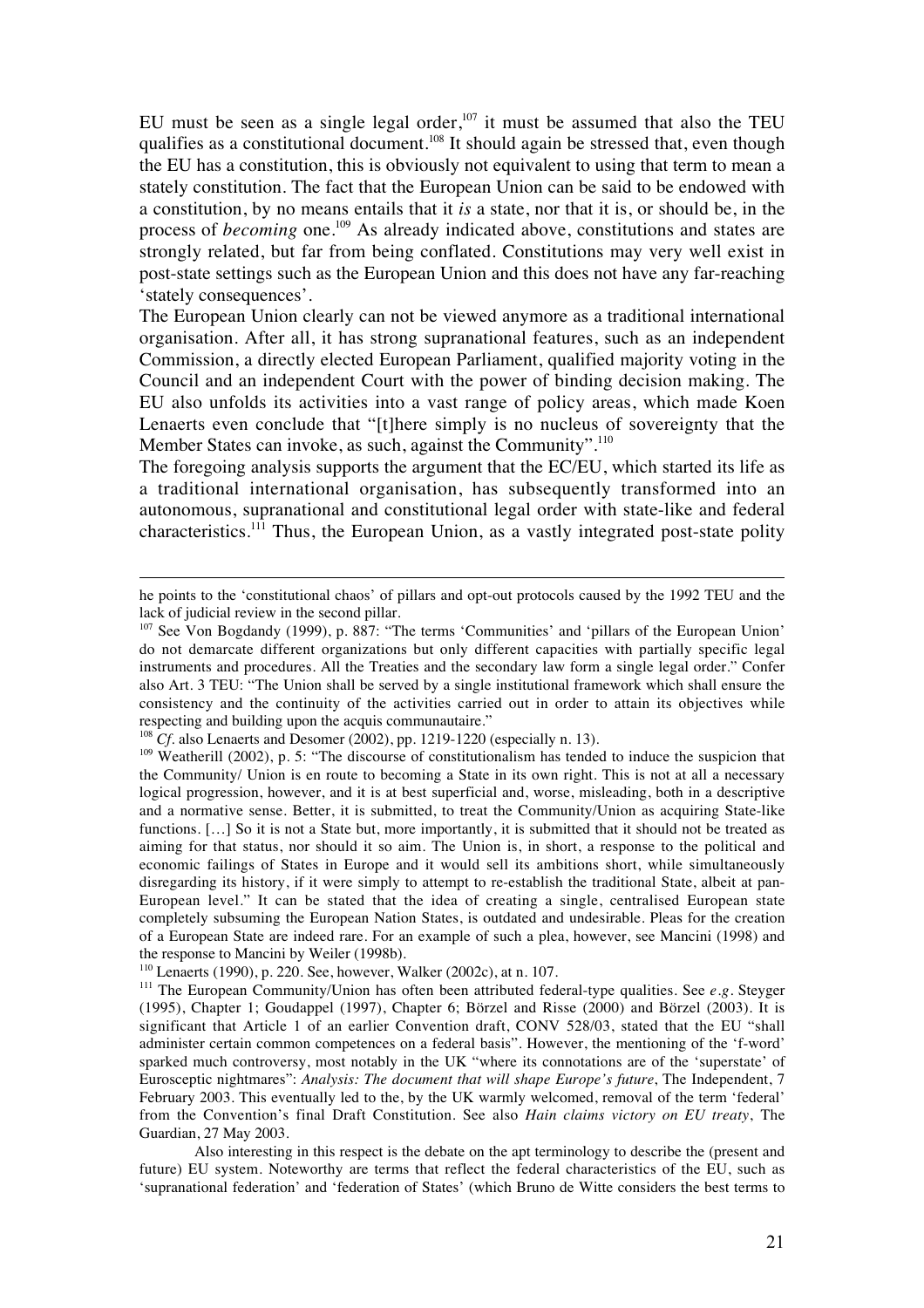which exercises sovereign powers, finds itself past the aforementioned constitutionalism threshold, which makes it appropriate to speak of a constitutional European legal order, based on a constitution<sup> $112$ </sup> that goes beyond any valid minimalist conception of a constitution.<sup>113</sup> This assertion is, however, contested, as we will see now below.

## *3 Defensive internationalism*

The constitutionalisation thesis is contested by a sizeable group of scholars who take the approach of 'defensive internationalism'.<sup>114</sup> This approach, "which, premised on the continuing integrity of state sovereignty, is the external complement and intellectual counterpart to internal state constitutionalism, seeks to grasp and contain all the transformations of authoritative structures and processes beyond the state within the traditional paradigm of international law".<sup>115</sup> The defensive internationalists thus depict the new legal order of the EU in terms of "a very old international law pedigree".<sup>116</sup>

It is useful to briefly delve into the argument and I will take Jean Allain as an example here. He states that:

"Through the development of the doctrines of direct effect and supremacy the Court of Justice was able, by way of its case-law, which emphasized the States' need to implement the spirit of Community treaties, to establish a 'new legal order'. Yet, […] this new order was based on a legal fiction which allowed for economic integration among all Community Members. The removal of this legal fiction reveals that the underlying basis of this 'new' Community legal order is none other than public international law."<sup>117</sup>

Allain contends that the EC legal order remains an international one and that this is confirmed by the existence of direct effect and supremacy within the realm of public

describe the present European Union framework, De Witte (2000), p. 54). See further Brand (2002), pp. 108-111.

A constitution that is to be found mainly in the form of the EU's foundational treaties. Broadly speaking, the EU constitution also comprises the "complementary principles and rules developed by the Court of Justice" (Zuleeg (1997), p. 21) and the constitutions of the Member States (see Pernice (1999), p. 707: "The question "Does Europe need a Constitution" is not relevant, because Europe already has a "multilevel constitution": a constitution made up of the constitutions of the Member States bound together by a complementary constitutional body consisting of the European Treaties (*Verfassungsverbund*)." For the relation between Member States' constitutions and the EU legal order, see Wouters (2000)).

 $113$  See also Zuleeg (1997), p. 21: "If the minimal requirements are fulfilled, the entity in question has a constitution. The indispensable set of rules concerns the establishment of organisational structures which must have a certain stability. The rules determine, by whom and how, orders are given and such an organisational statute is to be found in the Foundation Treaties. The constitution of the European Community, however, is much richer than that minimum."

<sup>114</sup> See *e.g.* Wyatt (1982), Schilling (1996a), Schilling (1996b), Allain (1999) and Hartley (1999), Chapter 7.

<sup>115</sup> Walker (2002c), p. 322.

<sup>116</sup> *Ibid*.

<sup>117</sup> Allain (1999), p. 261.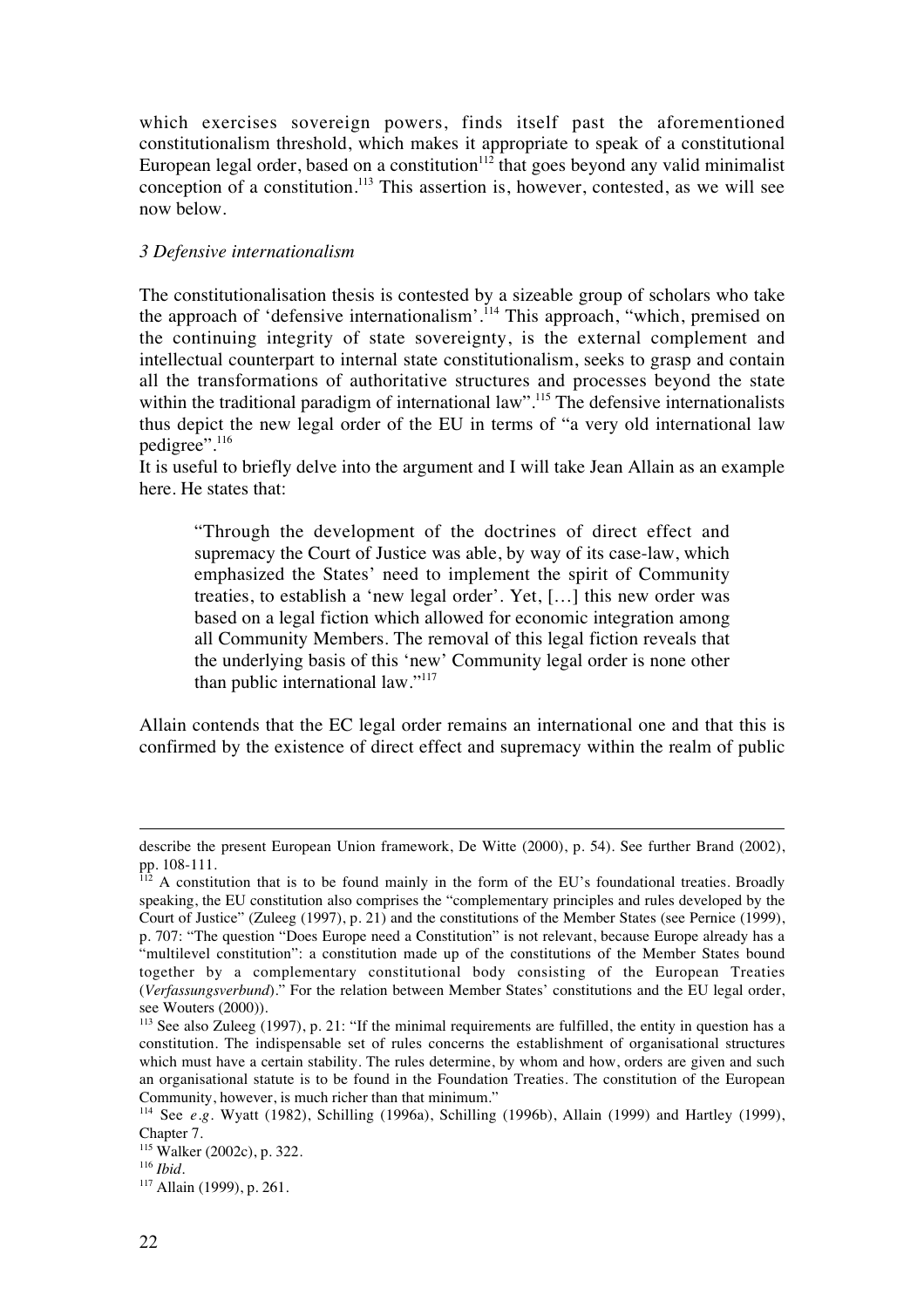international law.118 These doctrines indeed exist within international law. As to direct effect, Allain points to the *Danzig* case, in which the Permanent Court of International Justice stated that "according to a well-established principle of international law" an international agreement:

"cannot, as such, create direct rights and obligations for private individuals. But it cannot be disputed that the very object of an international agreement, according to the intention of the contracting Parties, may be the adoption by the Parties of some definite rules creating individual rights and obligations and enforceable by the national courts."<sup>119</sup>

Also supremacy is not unique to EC law, as the International Court of Justice has observed that:

"[i]t would be sufficient to recall the fundamental principle of international law that international law prevails over *domestic law*. This principle was endorsed by judicial decision as long ago as the arbitral award of 14 September 1872 in the *Alabama* case between Great Britain and the United States, and has frequently been recalled since, for example in the case concerning the *Greco-Bulgarian "Communities"* in which the Permanent Court of International Justice laid it down that 'it is a generally accepted principle of international law that in the relations between Powers who are contracting Parties to a treaty, the provisions of municipal law cannot prevail over those of the treaty'."<sup>120</sup>

In other words, the supremacy principle of EC law "may well be unprecedented but it is not unrelated to the age-old rule *pacta sunt servanda*".121

However, it is clear that there remains a big difference. Whereas in international law, judged against the intentions of the contracting parties, the direct effect of Treaty provisions certainly is *possible*, it is however *exceptional*, in contrast to the EC where direct effect is *presumptive*. <sup>122</sup> A similar observation can be made with regard to

<sup>&</sup>lt;sup>118</sup> See also De Witte (1999), p. 210: "The principles of direct effect and supremacy, as presently formulated and accepted, continue to confirm the nature of EC law as that of a branch of international law, albeit a branch with some unusual, quasi-federal, blossoms."

<sup>119</sup> *Advisory Opinion on the Jurisdiction of the Courts of Danzig*, PCIJ Reports, 1928, ser. B, No. 15, p. 17.

<sup>120</sup> *Applicability of the Obligation to Arbitrate under Section 21 of the United Nations Headquarters Agreement of 26 June 1947*, ICJ Reports, 1988, p. 12.

 $^{121}$  De Witte (1999), p. 209.

 $122$  As Stein (1981), pp. 9-10 notes: "The majority of international law scholars read [the opinion in the Danzig case, *supra* n. 119] as creating a presumption against direct effect, to be rebutted only by explicit evidence of the intention of the parties to the contrary. If that is the correct interpretation of the Permanent Court's view, the Court of Justice may be said to have taken a different position: because of the particular character of the Community Treaty, any presumption must be held to work in favor of, rather than against, direct effect." See also Craig (2001), p. 131: "There are instances of international Treaties having direct effect. They are however relatively rare, and do not have the scope of application to be found in EC law." Also Allain realises this, as he states that "[t]he notion of self-executing treaties is not foreign to the law of nations, however, as Pierre Pescatore rightly points out "the concept is nevertheless exceptional as far as international law is concerned". This affirms the proposition that the Community law is not *qualitatively* different [from public international law], but given application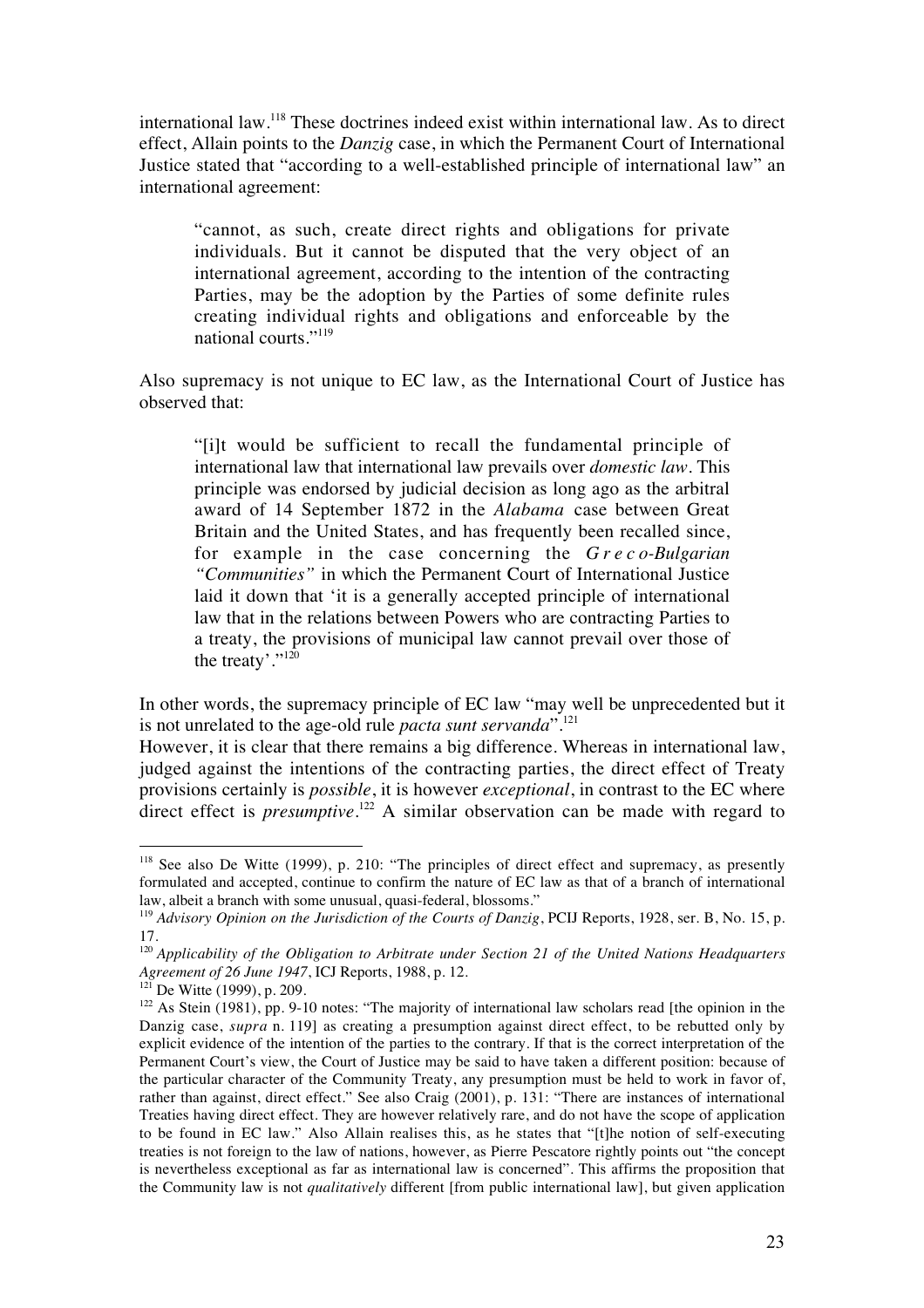supremacy. In international law, the principle of supremacy applies, as the ICJ noted, to "the relations between powers".<sup>123</sup> Applied to the Community context, this would mean that EC law prevails over national law only on the *inter-state* level, to be effectuated through the procedure of Articles 226 and 227 TEC. Supremacy as existing in Community law, however, reaches much further than that. It moves beyond internationalist supremacy, and instead amounts to *internal* supremacy of Community law, that is, the duty of *national* courts to enforce rules of Community law even when they are in conflict with national legal provisions. $124$ 

It is clear that the existence within the EU legal order of the European Court of Justice, coupled with the important and innovative preliminary reference procedure of Article 234 TEC that allowed the Court to effectively penetrate the national legal orders and give instructions to national judges – both being elements themselves distinguishing the Community from international law – that opened up the way for the far-reaching effects of the doctrines of direct effect and supremacy. Under international law, it is certainly *possible* for international Treaty provisions to have direct effect and to be supreme. However, it normally are the *national* judges that get to determine whether this is the case or not. In the Community on the other hand, it was the *European Court of Justice*, backed up by the preliminary reference procedure, that elaborated the two doctrines in a generous and far-reaching way.125 Of course, it is in the end up to the national judges whether they accept the vision put forward by the ECJ but, as noted before, they have generally done so.<sup>126</sup> We can thus conclude that the doctrines of direct effect and supremacy, although not unprecedented in international law terms, do have a deeper impact and a distinct, federal-like flavour in the Community context which sets the Community apart from traditional international law.

A further argument Allain makes is that the post-Maastricht era confirms the international character of the Union. He states:

"If the Court maintained a fairyland existence during is early years, allowing it to build a near self-encapsulated system of law which it considered to be based on a constitutional charter; the international character of European law was driven home with the conclusion of the Maastricht Treaty. Later confirmed at Amsterdam, the establishment of the European integration in the post-Maastricht era has taken on a decidedly public international law bent."<sup>127</sup>

in a *quantitatively* different manner.", Allain (1999), p. 262 at n. 48 (Emphasis added). This latter argument, however, is not particularly strong. The very fact that direct effect *is* exceptional within international law and that there thus *is* a large ("quantitative") difference does make Community law stand out from international law; that direct effect is "qualitatively" possible within international law does not, in my opinion, change this.

<sup>123</sup> *Supra* (text at) n. 120.

 $124$  As De Witte (1999), p. 183 notes: "Such a duty had never been considered to be part of international law, although the failure of the courts to enforce international treaty rules could, of course, be a contributory factor in the establishment of State responsibility under international law."

<sup>&</sup>lt;sup>125</sup> "It is indisputable that the EEC Treaty was a treaty with some strongly innovative features, and one of them was the preliminary reference mechanism which allowed the ECJ courageously to articulate a duty for national courts which may have been (and still is) implicitly contained in other international treaties as well – but there is no court for saying so.", De Witte (1999), p. 209.

<sup>126</sup> *Supra* n. 100.

<sup>127</sup> Allain (1999), p. 264.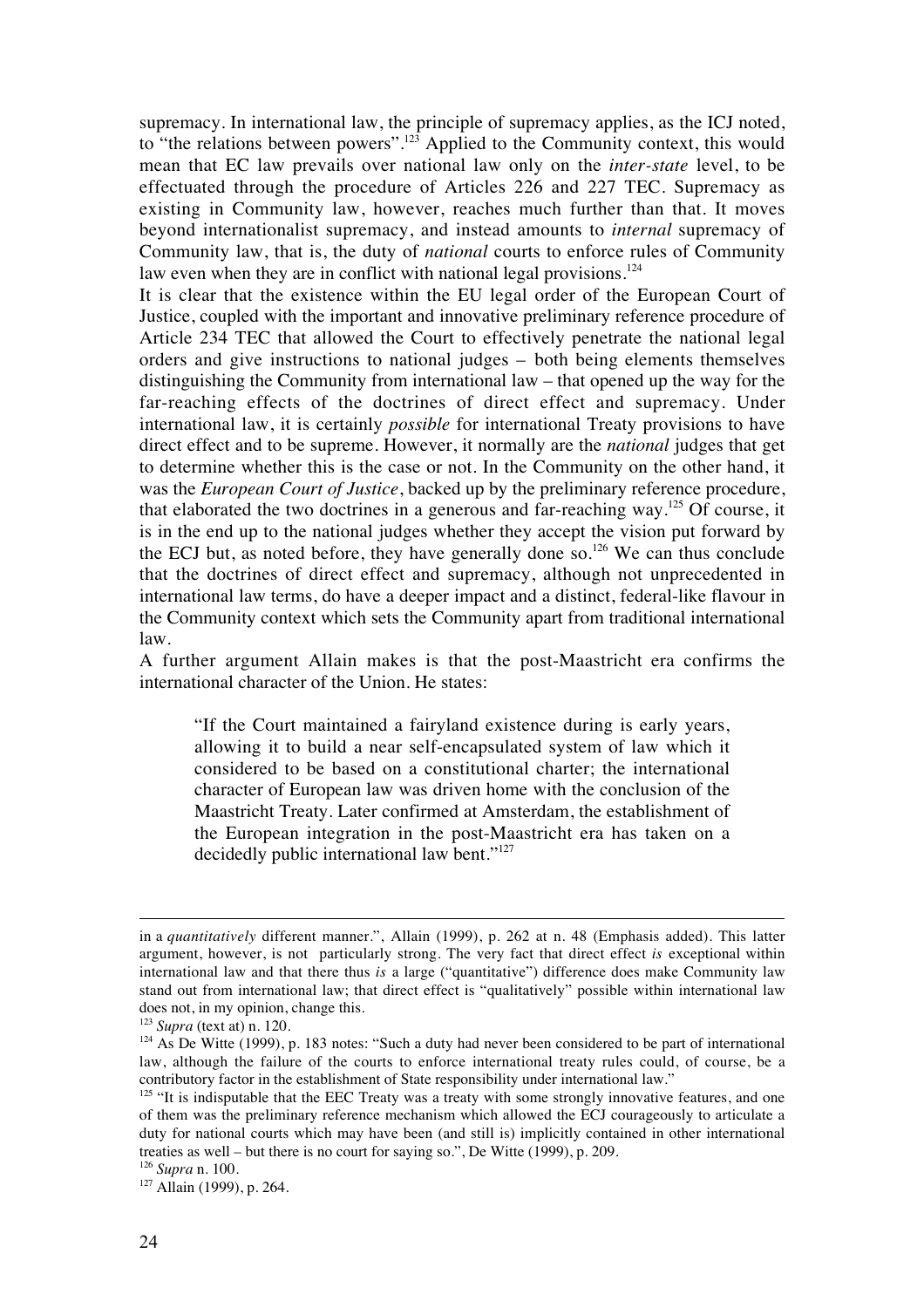In this respect, Allain points to the limited jurisdiction given by the Maastricht Treaty to the ECJ under the intergovernmental second and third pillars. He also refers to variable geometry, or the "disintegration of the ideal of one Europe",<sup>128</sup> as exemplified by the provisions of article VII TEU on closer cooperation and by the Schengen agreement and the EMU, in which not all Member States fully participate. Finally, Allain asserts that it is the *Member States* that retain ultimate control over the EU in their capacity of *Herren der Verträge*. <sup>129</sup> He states that Maastricht and Amsterdam  $\text{`de-constitutionalised' European integration}^{130}$  and ultimately confirmed the international law character of the EU.

It is of course true that the creation of the European Union significantly expanded the intergovernmental, international law features of the system. However, this has not affected the supranational character of the first EC pillar. The presence of intergovernmental elements within the EU structure does not refute the constitutionalisation thesis but rather points out the EU's particular, *sui generis* character, in which supranational (federal) and intergovernmental (international) elements are combined. Moreover, Allain's very observations should lead to the *opposite* conclusion than the one he arrives at. Maastricht significantly *extended* the process of European integration and the creation of the second and third pillar, be they largely intergovernmental, nevertheless at the same time signals a move *away* from international law. After all, they confer upon the Union competences in the important areas of Common Foreign and Security Policy and Police and Judicial Cooperation in Criminal matters, policy areas which indicate more the existence of a constitutional legal order with state-like features than a normal international organisation under international law.

As has become clear from the preceding analysis, the position of defensive internationalism arguably can not undermine the cogent constitutionalisation thesis. Borrowing some useful metaphors, it can be said that to persist in describing the EU in purely internationalist terms is much like trying "to push the toothpaste back in tube<sup> $"^{131}$ </sup> or "to force square pegs into round holes".<sup>132</sup>

Two final important points need to be made here. Firstly, it should be stressed that the answers to important questions like "[w]hether Community law should be supreme over national law, whether there should be any limits to this supremacy, and who should have the ultimate power to decide the boundaries of Community competence [...] do not inexorably follow from the choice between the competing visions of the Community legal order".<sup>133</sup> It is observed that "[t]he internationalist perspective does not necessarily generate pro-state answers to these questions […] [n]or does the constitutional perspective necessarily lead to pro-Community answers to these questions".134

<sup>128</sup> *Ibid.*, p. 267.

<sup>&</sup>lt;sup>129</sup> As was stated by the Bundesverfassungsgericht in *Brunner*, *supra* n. 27, para. 55 (the English text reads 'Masters of the Treaties').

<sup>130</sup> Allain (1999), p. 271.

<sup>&</sup>lt;sup>131</sup> Weiler (1999), p. 298.

<sup>132</sup> Walker (2002c), p. 337.

<sup>133</sup> Craig (2001), p. 134.

<sup>&</sup>lt;sup>134</sup> *Ibid.*, pp. 134-135. For example, Weiler (1999), Chapter 9, has convincingly argued that adopting the internationalist approach gives force to the claim for the ECJ to posses judicial *Kompetenz-Kompetenz (i.e.* the competence to declare or to determine the limits of Community competence, which the ECJ reserved for itself in Case 314/85, *Foto-Frost*, [1987] ECR 4199), whereas it is ironically the constitutional approach which would be "more solicitous to an involvement of national jurisdictions in the determination of the jurisdictional limits of the Community legal order", Weiler (1999), p. 291.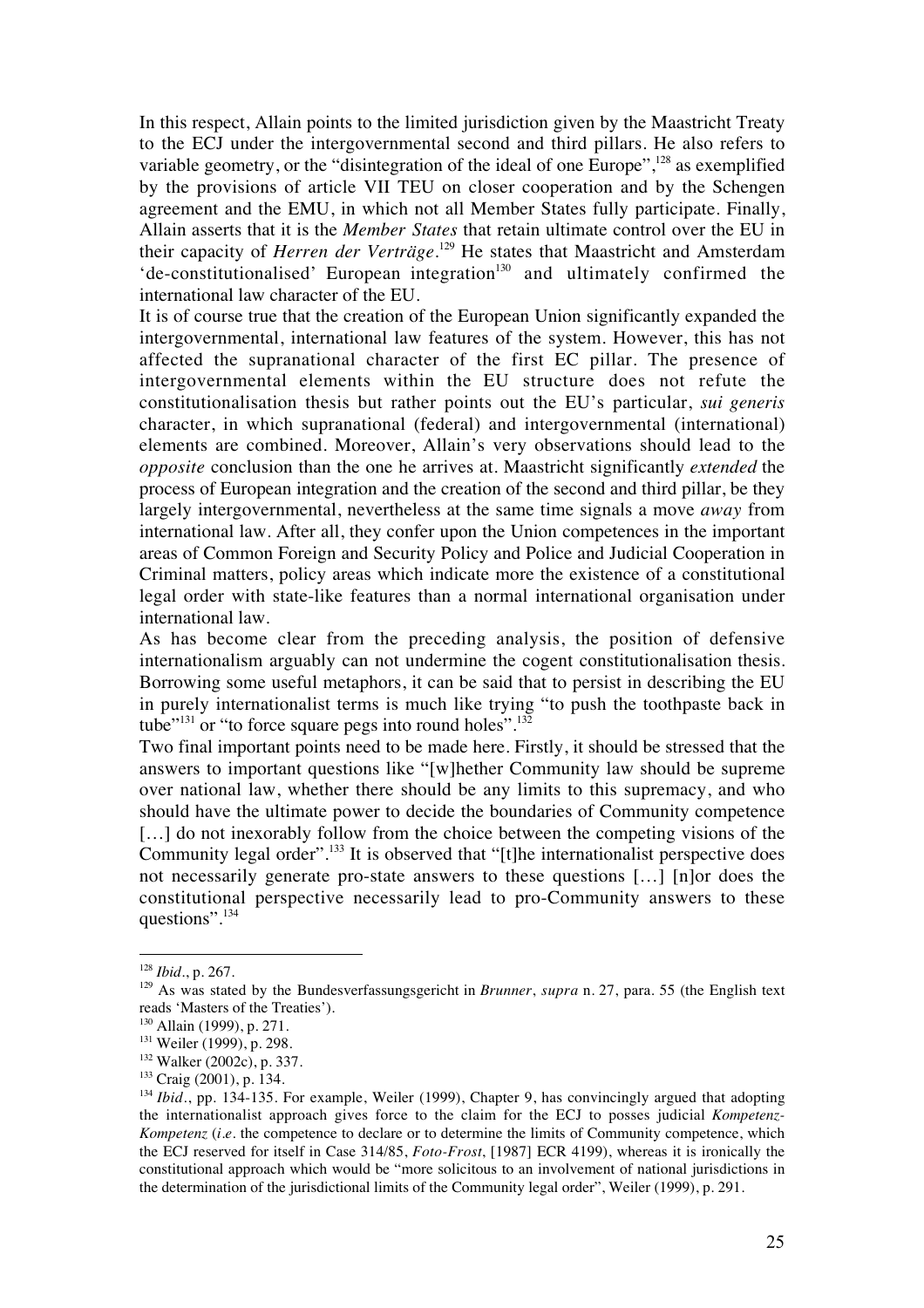Secondly, defensive internationalism must primarily be understood as an argument that contests the assertion that the *present* European Union must be viewed as a constitutional legal order with its own constitution in the form of the Treaties preferring instead to describe the Union in internationalist terms. This does not mean, however, that defensive internationalism – though driven as the approach seems to be by a fear of post-state entities such as the EU eroding national sovereignty and transforming the traditional intergovernmental view of international law – also necessarily rejects the possibility or even the desirability of a *future* European constitution. $135$ 

 $135$  See for example Schilling, who – even though he contests the constitutionalisation thesis by asserting that the European Treaties still are creatures of international law as the Member States have not been replaced as the source of treaty provisions by the European people exercising their constituent power (Schilling (1996a)) – nevertheless pleads for a European constitution to be adopted. He claims that the ECJ lacks interpretive autonomy and judicial *Kompetenz-Kompetenz*, which remains with the Member States and their courts and in Schilling (1996b), section VI, he states that "[t]o change this situation [*i.e.* 'the ultimate pre-eminence of the national courts'], which is admittedly rather unsatisfactory from the viewpoint of European integration, I have been pleading - without seriously expecting short-term success - for a European constitution to be voted by the European people. From this angle, the whole analysis of the possible foundations of an autonomous Community legal order in my original article [Schilling (1996a)] should be read as an exhortation not to rely on the foundations that exist but to found the European Community on a constitution ordained by popular mandate. All efforts to found an autonomous legal order, *i.e.* an autonomous supremacy of Community law over national constitutions, including the pre-eminence of the ECJ over national courts, on any other basis, however sagaciously argued, are very much second best and, I submit, must ultimately founder".

As argued above, I do not agree with Schilling's view that there is currently no European constitution. Moreover, also his plea for a European constitution *to be adopted* raises questions. Firstly, it is unclear what Schilling means by having the constitution "ordained by popular mandate". As we have seen earlier, the empirical and normative foundation for the claim that constitutions should go back to an act taken by or attributed to the people is not readily apparent, see *supra* n. 78. Also it is not clear how Schilling conceives of such a European people, whether it be in the 'thick' or the 'thin' sense. Next, it is not determined what the reason is for his scepticism as to the coming into being of a European constitution ("without seriously expecting short-term success"). In other words, it is not apparent what the specific requirements and consequences of such a future European constitution would be according to Schilling, but it seems that they are far-reaching considering his sceptical attitude. Also the reason Schilling gives for a European constitution to be created – namely the foundation of "autonomous supremacy of Community law over national constitutions, including the pre-eminence of the ECJ over national courts" – is a rather unusual and moreover flawed rationale, since the creation of a European constitution will not, unless when (undesirably) intended to found a European state, alter the constitutional pluralist pattern by relegating the national level to a sub-system of European law, which would then posses ultimate and uncontested legal and judicial supremacy. See further on this *infra*.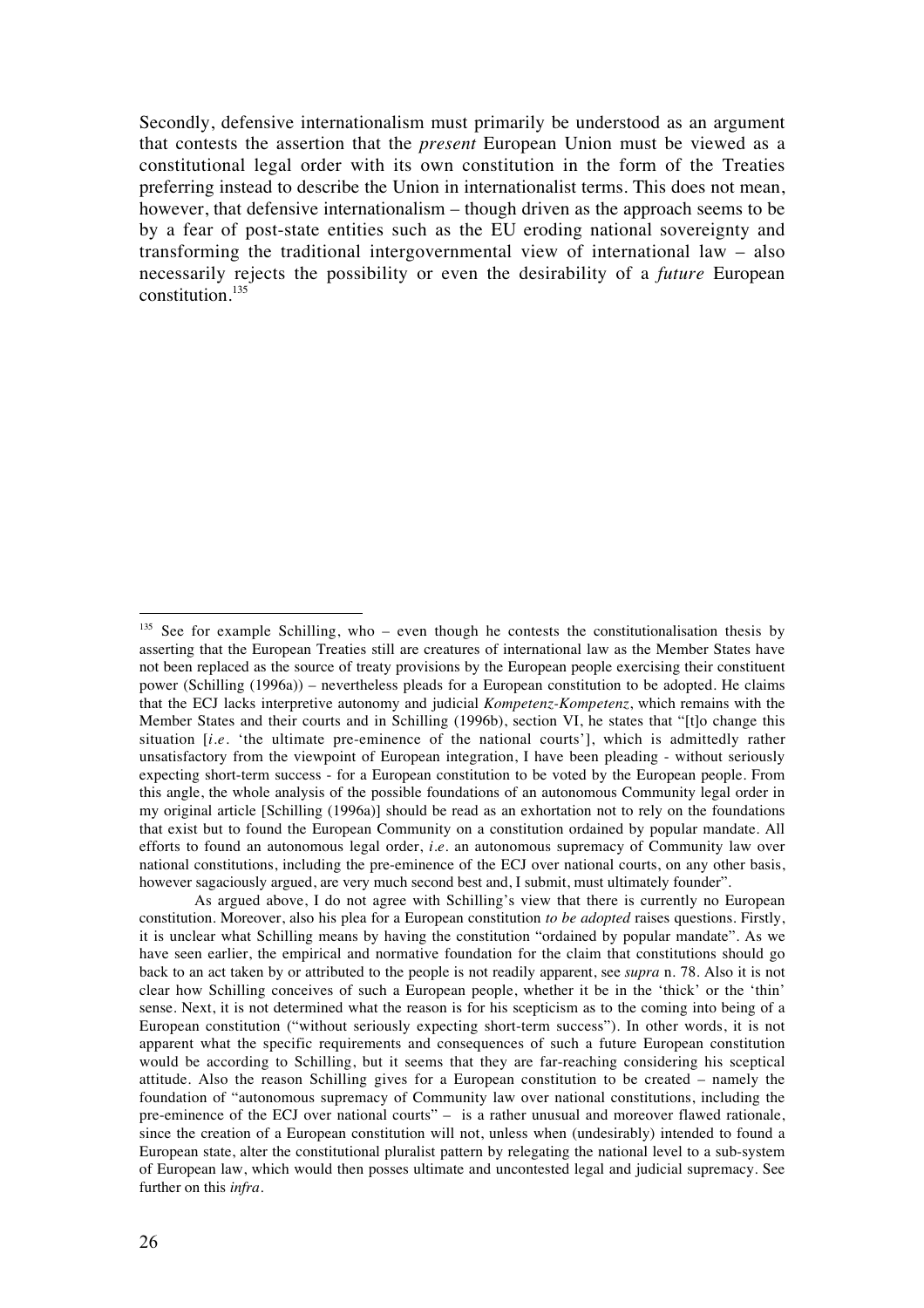#### **IV THE CASE AGAINST A EUROPEAN CONSTITUTION**

Notwithstanding the fact that the "declining years of the  $20<sup>th</sup>$  century have been described as […] the global hour of the constitutional state"136 and notwithstanding the increased interest in the constitutional status of the European Union and the explicit constitutional process that has been set in motion for this entity, it has been observed that the ideas of constitutionality and constitutionalism have been "subject to a perhaps unprecedented range and intensity of attack".<sup>137</sup>

Apart from the already sketched critical position of the no demos view, there are indeed quite some scholars who are opposed to the idea of creating a European constitution. In this chapter, I will take a closer look at three critical, interesting and related opinions that make the case against a further constitutionalisation of the Union.

## *1 Joseph Weiler*<sup>138</sup>

Weiler has asserted that, even though "the constitutional discipline which Europe demands of its constitutional actors […] is in most respects indistinguishable from that which you would find in advanced federal states", there still "remains one huge difference: Europe's constitutional principles, even if materially similar, are rooted in a framework which is altogether different".139 The difference, according to Weiler, lies herein that "the institutions of a federal state are situated in a constitutional framework which presupposes the existence of a 'constitutional demos', a single *pouvoir constituant* made of the citizens of the federation in whose sovereignty, as a constituent power, and by whose supreme authority the specific constitutional arrangement is rooted."140 In contrast, that presupposition does not exist in Europe, because:

"[s]imply put, Europe's constitutional architecture has never been validated by a process of constitutional adoption by a European constitutional demos and, hence, as a matter of both normative political principles and empirical social observation the European constitutional discipline does not enjoy the same kind of authority as may be found in federal states where their federalism is rooted in a classic constitutional order. It is a constitution without some of the classic conditions of constitutionalism."141

Weiler points out that Europe has rightfully rejected the federal state model and instead chose to preserve the distinct peoplehood of its component Member States, in contrast with federal states that predicate the existence of a single people. The current constitutional architecture of Europe encapsulates what Weiler calls "the Principle of Constitutional Tolerance" which is, according to him, "one of Europe's most important constitutional innovations".142 This principle means that we acknowledge

<sup>136</sup> Walker (2002c), p. 317, quoting Häberle.

<sup>137</sup> *Ibid.*, p. 318.

 $138$  See Weiler (2000a), Weiler (2000b) and Weiler (2002).

<sup>&</sup>lt;sup>139</sup> Weiler (2000b).

<sup>140</sup> *Ibid.*

<sup>141</sup> *Ibid.*

<sup>142</sup> *Ibid.*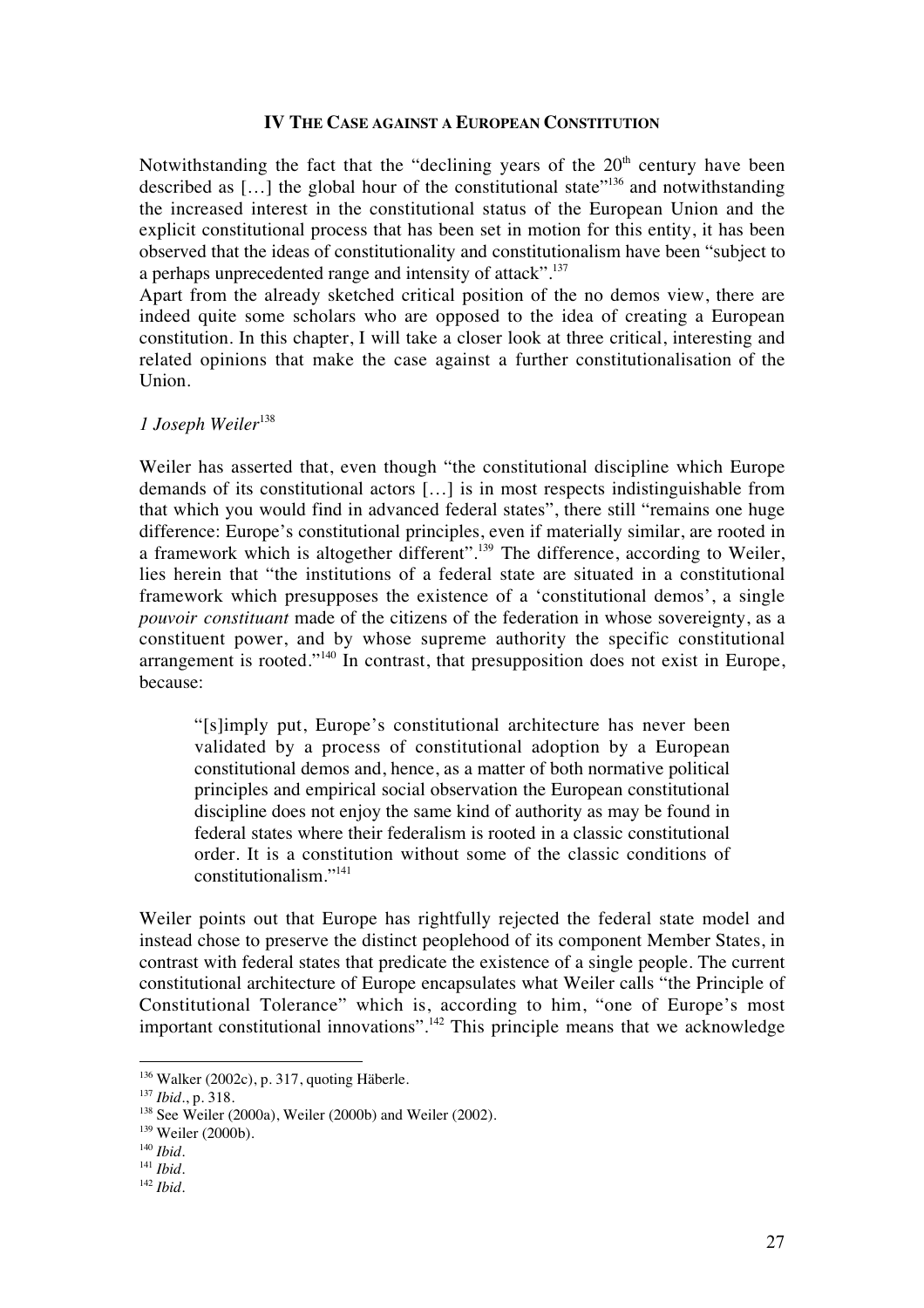and maintain the identity of the other (the alien), but at the same time, whilst preserving the boundaries, we reach *over* that boundary and accept the other as ourselves. The principle of constitutional tolerance then finds its basic expression in the words of the TEC's preamble: "Determined to lay the foundations of an ever closer union among the peoples of Europe".

These points are justified. As indicated earlier, the EU is not a state and also should not become one. Demos diversity in the EU is something to be preserved and the principle of constitutional tolerance indeed is an important principle in the European constitutional architecture. Weiler then, however, makes a distinction between the *current* constitution of the EU, and a "formal constitution". Weiler doubts whether "the constitutional discussion will actually result in the adoption of a formal constitution",  $143$  he doubts whether it is a useful response to concerns such as the issue of competences, and, importantly, he doubts whether it can still embody the principle of constitutional tolerance:

"Constitutionally, the Principle of Tolerance finds its expression in the very arrangement which has now come under discussion: a federal constitutional discipline which, however, is not rooted in a statist-type constitution."144

Weiler fears that a "formal constitution" would violate the principle of constitutional tolerance by presupposing the existence of a single constitutional demos thus denying the distinct peoplehood of the EU Member States:

"Is it possible to adopt a formal constitution which would codify the principle of constitutional tolerance? I fear not. Tolerance is bred by the very fact that constitutional discipline is asked for, not demanded with the authority of a formal constitution backed up by a constitutional *demos*."145

Thus, a "formal constitution" in Weiler's view would probably be a "statist-type constitution", such as it typically exists in federal states:

"Whether one could have a Europe which would respect the current constitutional *acquis*, would embed it in a formal constitution adopted through a European constituent power, but which would not, at the same time, become a federal state in all but name is very doubtful […]. I think this view is a chimera". $146$ 

Thus, when it comes down to it, Weiler also tends to conflate the concepts of constitution, people and state. He adheres to the constitutionalisation thesis and believes in the existence of a European constitution which is based on a thin, civic demos but nevertheless is against a "formal constitution" as this would, in all probability, contradict the principle of constitutional tolerance by suggesting demosunity and statism rather than demos-diversity and post-statism.

<sup>143</sup> *Ibid.*

<sup>144</sup> *Ibid.*

<sup>&</sup>lt;sup>145</sup> Weiler (2002), p. 569.

<sup>146</sup> Weiler (2000a), p. 238.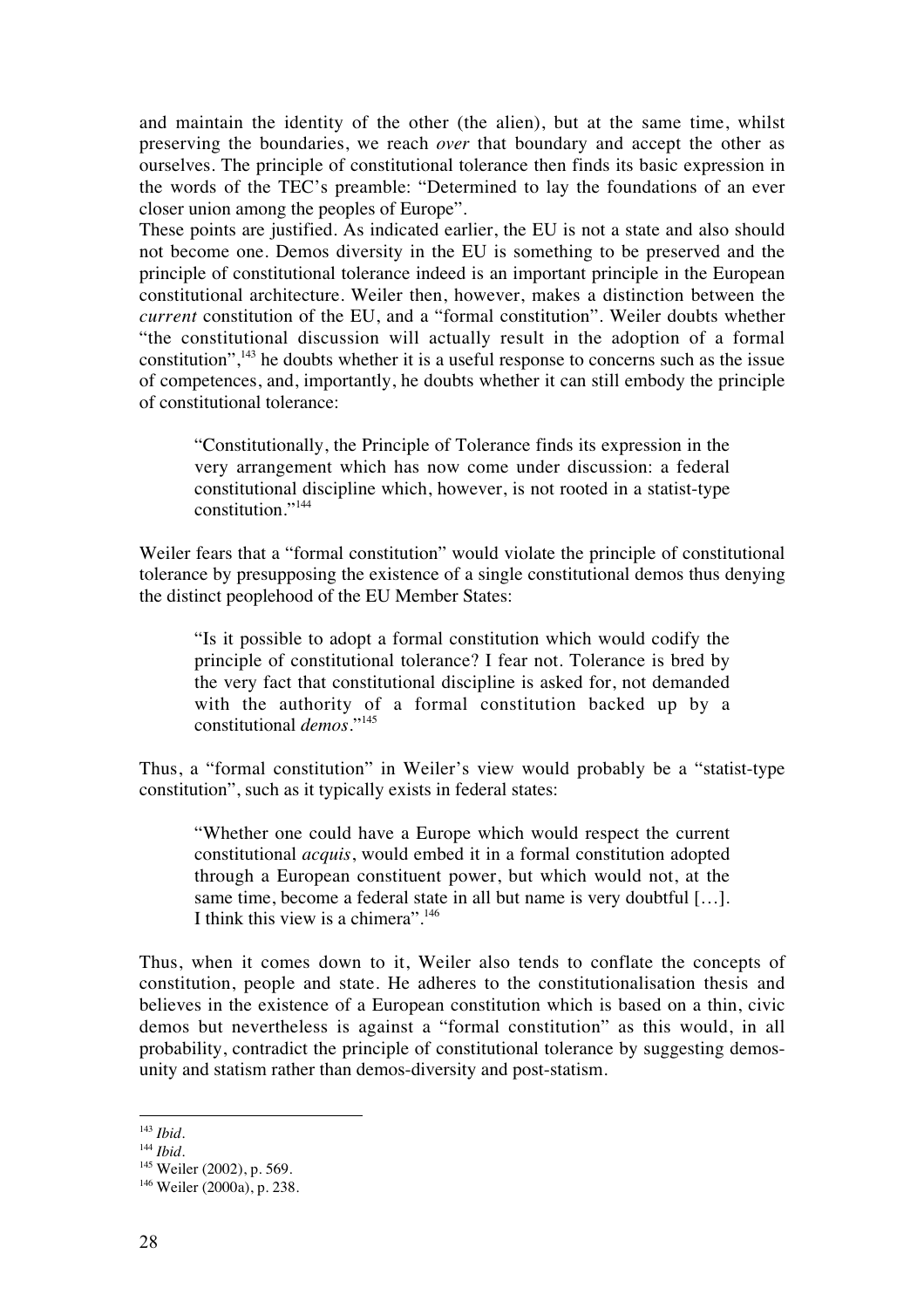His argument, however, is rather weak. There is absolutely no reason to believe that a formal European constitution would *necessarily* violate the principle of constitutional tolerance. Just as much as the present constitution is based on this principle, also the future formal constitution could, and should, explicitly recognise the importance of the diversity of the European peoples. $147$  Similarly, just like the present constitution does not entail the existence of a state, also a future formal constitution would not, and should not, signal the creation of a state. Weiler also realises himself that this objection could be made against his argument and he states:

"To extol the extant constitutional arrangement of Europe is not to suggest that many of its specifics cannot be vastly improved. The Treaty can be paired down considerably, competences can be better protected, and vast changes can be introduced into its institutional arrangements. But when it is objected that there is nothing to prevent a European constitution from being drafted in a way which would fully recognize the very concepts and principles I have articulated, my answer is simple: Europe has now such a constitution. Europe has charted its own brand of constitutional federalism. It works. Why fix  $it?$ <sup>\*148</sup>

Thus, even though he realises that there is room for a vast improvement of the current constitutional arrangement, and even though he could imagine the objection that a European constitution could be drafted in a way that would fully recognise the principle of constitutional tolerance (something he, however, fears is not possible), his final argument is that there is no need for such a constitution because the extant constitutional architecture of Europe works sufficiently well enough: something that is not broken does not need repairing.

At the end of the day, it seems that the only conceivable formal constitution in Weiler's view would be a statist-type constitution and in this respect he wrongly tends to an approach of "extreme maximalism". Such a revolutionary constitutional rupture is of course rejected by Weiler, and rightly so. However, he does not on the other hand see the need for creating a non-revolutionary constitution, if possible at all, based on the extant constitutional structure, because the EU already has such a constitution, which works sufficiently.

In my opinion however, it is certainly possible, and we should also strive to create, the non-revolutionary constitution that Weiler thinks is unnecessary. Already from a pragmatic point of view, the substantive changes that are needed within the framework of the European Union, and Weiler already mentions some of them, will lead to the creation of a document that can properly be called a constitution. Such a constitution should not signal a constitutional rupture but should instead be based on the current constitutional arrangement, thus respecting the principle of constitutional tolerance and affirming the character of the Union as a non-state polity based on a diversity of demoi united in a single civic demos. Also from a normative and

<sup>&</sup>lt;sup>147</sup> Also Føllesdal (2002), p. 8: "Regarding Weiler's concern: leaving aside the issues concerning what form of non-ethnic sense of people-hood one might want in Europe, and what kind of tolerance is best suited, a European constitution could still include in its preamble precisely what Weiler seeks, namely expressions to the effect that the political order was one of peoples rather than one of the *people* of Europe."

<sup>148</sup> Weiler (2000b)*.*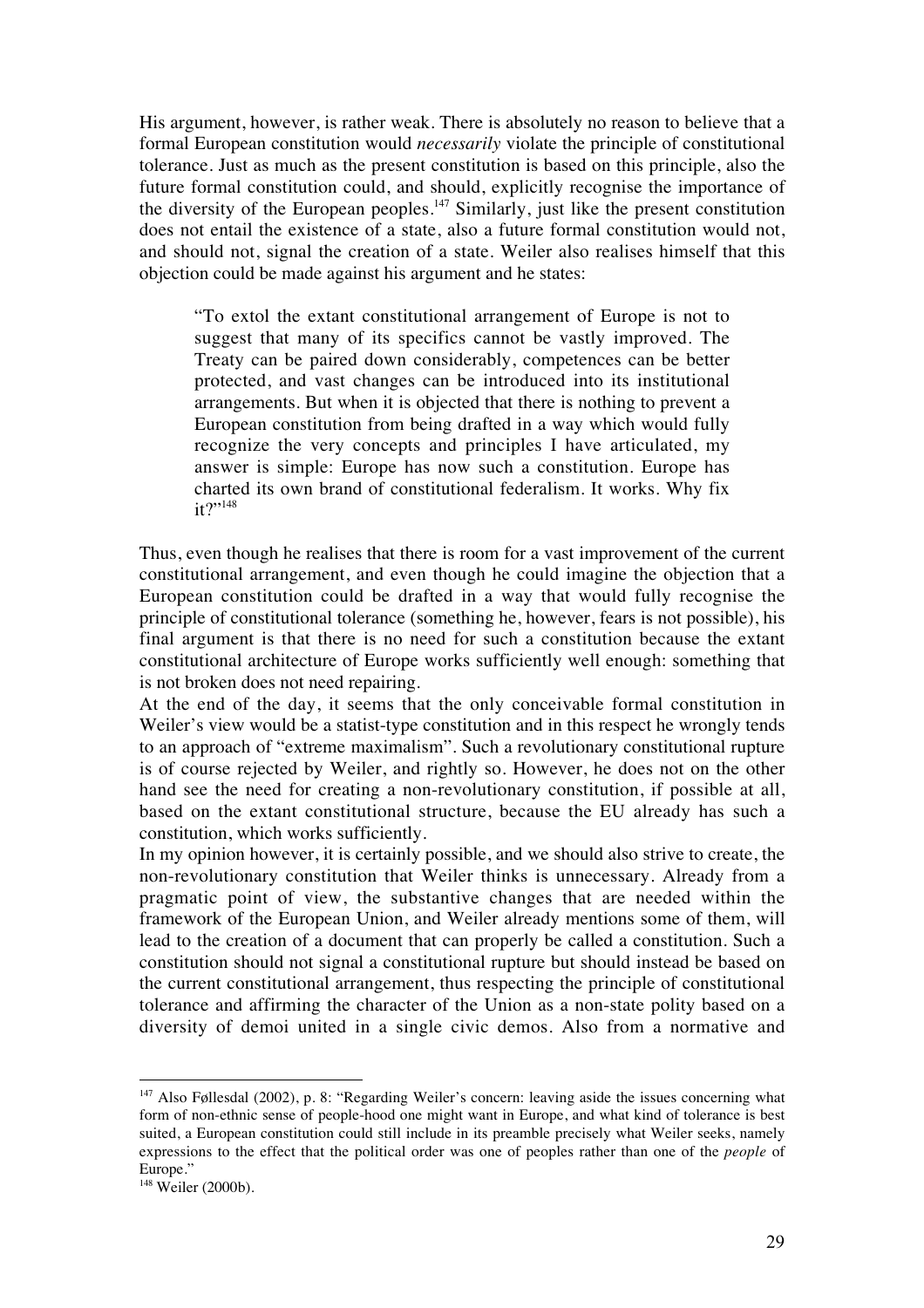symbolic point of view, it is useful to create a document that is explicitly labelled a constitution. I will further elaborate this argument in Chapter VI.

## 2 Ian Ward<sup>149</sup>

Ward states that:

"Within the context of an intensely legalistic vision of European integration, it is easy to see why so many commentators are so readily tempted by the allure of constitutionalism; to seek the retrospective legitimation of juristic power by establishing a putatively authoritative constitutional 'discourse'. It is the legalistic equivalent to the politicians' particular fancy for more and more treaties. And it attaches to the notion that a treaty framework, which might pass for a constitution, can somehow encapsulate and articulate an appropriate public philosophy. […] But it is here that the danger lies – in the assumption that the future of Europe depends upon the integrity of its political, economic, or even constitutional order, that its legitimacy can be secured by the right phraseology in the right treaty articles. Public philosophies are not found in treaty articles, and neither are constitutions. Still less are they found in vague phrases and wistful aspirations. A public philosophy is a state of mind, something refined by the political imagination. It is, ultimately, a matter of belief. If Europe has a future, it must be something that Europeans believe in, not something the legitimacy of which is assigned merely by treaties and courts of law."150

Ward's argument is that "the 'new' Europe has been too easily distracted by the temptations of constitutionalism",<sup>151</sup> as it "chooses to press on, from Treaty to Treaty, Directive to Directive, immersed in a legalistic twilight that means nothing to the overwhelming majority of its alienated citizenry".<sup>152</sup> Europe has a legalistic obsession, putting too much faith in constitutionalism. Instead, Ward claims that we need to think *beyond* constitutionalism and that "what Europe really needs is a 'universal' public philosophy",<sup>153</sup> for which Ward seeks inspiration mainly in Leibniz's universal jurisprudence.<sup>154</sup> Such a public philosophy is a "state of mind" and thus cannot be found in just another Treaty article, another directive, or even a constitution.155 Ward at one point even indicates that constitutionalism can go *against* a European public philosophy: "For the temptations of constitutionalism do not necessarily serve the

 $149$  Ward (2001).

<sup>150</sup> *Ibid*., p. 25.

<sup>151</sup> *Ibid*.

<sup>152</sup> *Ibid*., p. 39.

<sup>153</sup> *Ibid.*, p. 26.

<sup>154</sup> *Ibid*., p. 32 *et seq.*

<sup>&</sup>lt;sup>155</sup> "Like Weiler, Siedentop is critically aware that law itself will not suffice. A constitution, or at least a legitimate one, needs deeper foundations. There is always, he rightly notes, a 'cynical view' abroad that perceives law as being 'the self-interested plaything of elites'. It is an apposite conclusion, and one which speaks volumes to a legal elite that has far too readily basked in the illusion that the great strength of European integration lies in its much vaunted process of constitutionalisation. It does not. European integration is not strong, and without the kind of 'moral consensus' that can fuel a substantive political philosophy, it will not strengthen." *Ibid*., p. 29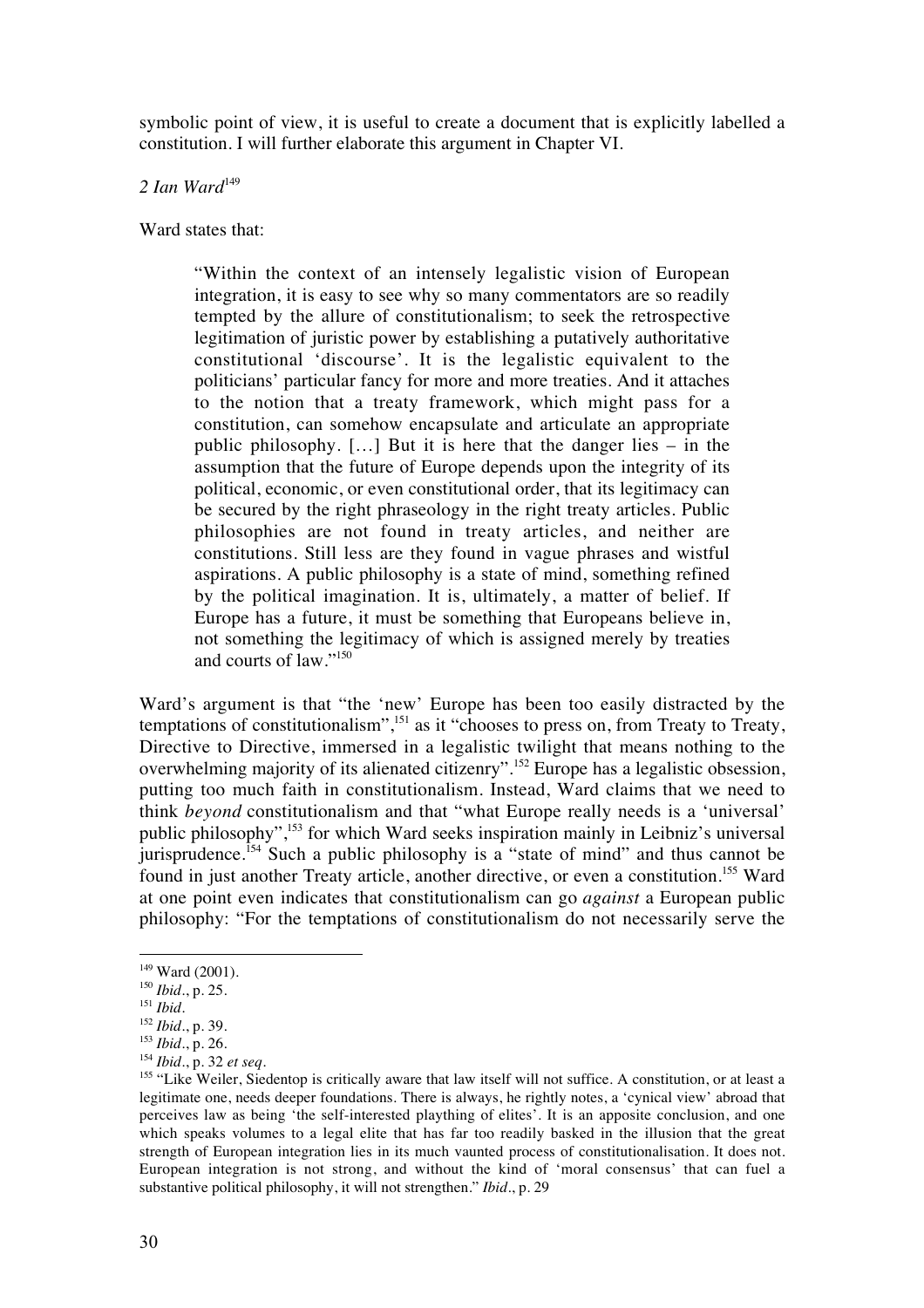interests of a European public philosophy. Indeed, it can be argued that the very opposite is true."<sup>156</sup>

Ward's argument certainly has some force. However, the concept of a European public philosophy remains rather vague, as it is unclear how it could be brought about, what it concretely means and what, if any, positive consequences it would have. Even so, Ward's critique of "constitutional fetishism"<sup>157</sup> is in any case useful in the sense that it points out that we should not expect too much of European constitutionalism. Ward makes clear that there are certain intrinsic limits to constitutionalism. Indeed, it is wrong to assert that a European constitution would be the magic solution to all Europe's problems. Of course it cannot be. However, although we should surely not expect wonders from a possible European constitution, it does have a significant value, in the first place because of the substantive changes it will address. Moreover, I do not believe that creating a European constitution would go against the European public philosophy, as Ward has it. A European constitution does not destroy Europe's spirit, but rather is a useful means to build on and give further content to that spirit.

#### *3 Ulrich Haltern*<sup>158</sup>

Ulrich Haltern points to the social legitimacy deficit in the European Union and states that this problem "deserves attention from the perspective of the law".159 He asserts that law is "not just a body of rules", but that it is "a social practice", a "system of beliefs" and a "structure of meaning".<sup>160</sup>

From this perspective of a cultural study of the law, it is observed that "national law has a richly textured fabric of cultural resources to rely on, which makes it 'ours'".<sup>161</sup> This is not the case, however, for the European Union. Relying on Paul Kahn's insight that the political "operates within a conceptual matrix made up by three elements of political psychology: reason, interest, and will",162 Haltern states that "Union law lacks the erotic component so distinctive of the domain of will in Nation State politics",163 as Europe was not born from "belief, visionary revolution, shared sacrifices, emotions, or love" but instead is a "project of political order that was born from the spirit of rationality and enlightenment".<sup>164</sup> Haltern observes that:

"The European Union's problem of meaning is, of course, the problem that its citizens are completely indifferent towards it. […] Union texts are not 'ours'. They are just texts, empty shells with no roots. […] There is nothing that could convey authenticity on EU texts under a perspective of the will. Ultimate meaning disappears behind the semantics of rationality. […] In the Union, then, there is nothing to remember, and hence nothing to maintain. Union texts do not constitute a collective self; rather, they constitute a Common Market. […] The Union's legal texts are lacking in the way they look to the past, and

<sup>156</sup> *Ibid*., p. 26.

<sup>157</sup> Walker (2002c), p. 324 *et seq.*

 $158$  Haltern (2001) and Haltern (2003).

<sup>&</sup>lt;sup>159</sup> Haltern (2003), p. 17.

<sup>160</sup> *Ibid.*

<sup>161</sup> *Ibid.*, p. 14.

<sup>162</sup> *Ibid.*, p. 20.

<sup>163</sup> *Ibid.*, p. 24-25.

<sup>164</sup> *Ibid*., p. 25.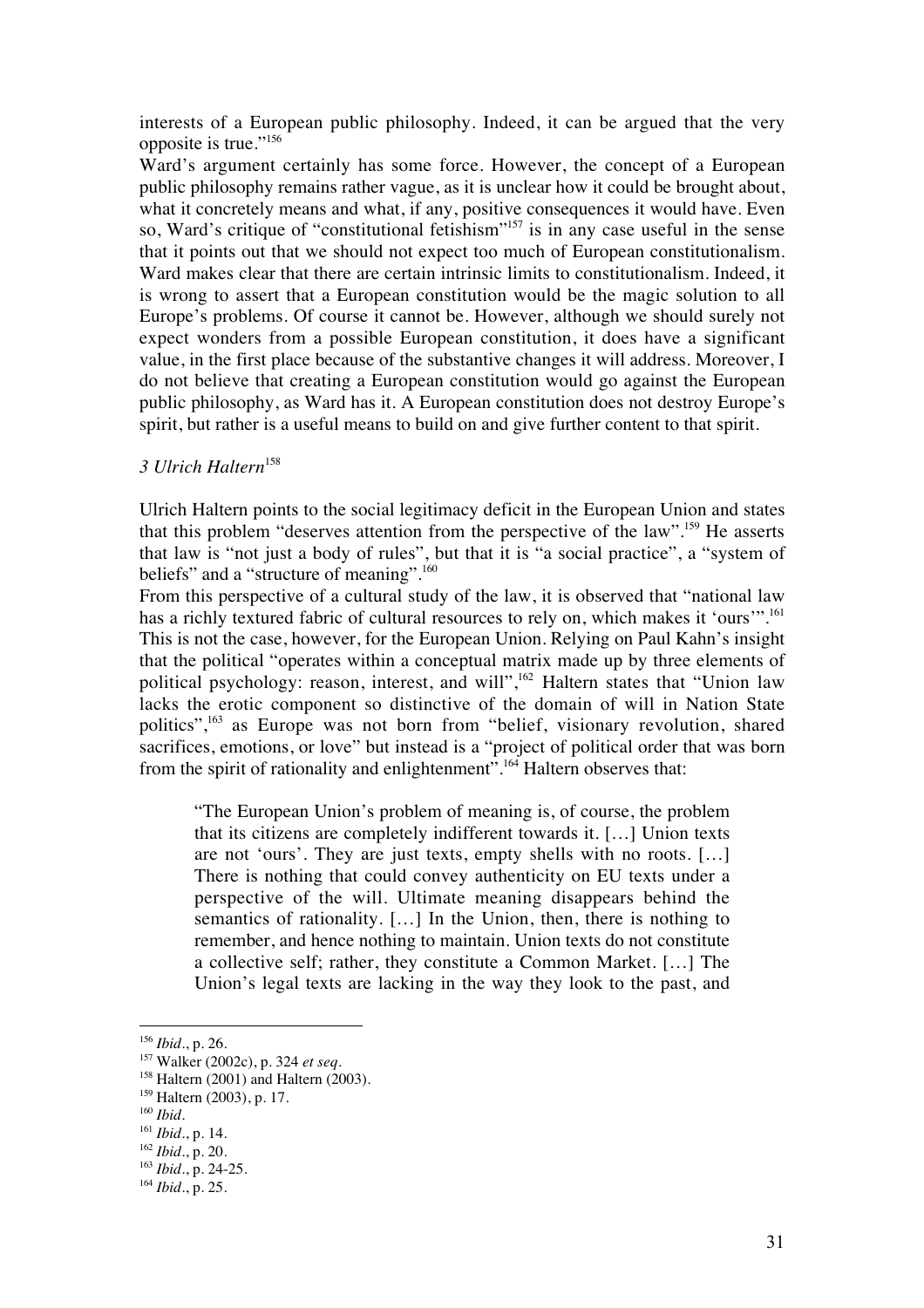they are unable to stabilise anything deeper than the ever-changing fluid surface of trade, travel, and consumption. That is the reason why the EU, in the eye of the beholder, appears so breathless. As there is no memory to store meaning, meaning needs to be generated through political action, again and again and again. […] There can be no stable meaning; there can be only frantic, restless and ceaseless production of ever-new meaning. Europe, in this sense, is truly revolutionary, because political action may never come to an end. […] Europe is the never-ending project."<sup>165</sup>

This then is the reason for Europe's social legitimacy deficit. Contrary to the Nation State, the Union lacks a politics of will and EU law merely "embodies the fluid surface of consumer identity".<sup>166</sup> In the EU, "there has been no firm transition from political action to law, from future to past, from possibility to tradition, and from responsibility to loyalty".167 Instead of stability, Europe is in a constant flux, characterised by "ceaseless political action":168 the one Treaty has barely been signed and already we think about the next thing to do.

In a response to the fluidity of consumerism and the lack of social legitimacy, the Union has initiated "counter-measures" like the constitution-to-be and the Charter of Fundamental Rights,<sup>169</sup> which can best be understood "from the perspective of consumer aesthetics".170 Haltern notes that "[t]he Union suffers from its unrooted newness" and that "its insatiable surge forwards cuts it off from the past".<sup>171</sup> This is what provokes the citizens' distrust. The Union tries to soothe this distrust by projects like the Charter and the constitution-to-be, which are meant to compensate for the lack of real European history, forming a vehicle to attain "quaintness in consumer aesthetics".<sup>172</sup> The Union in this sense tries to create pathos and patina<sup>173</sup> for itself. This is not necessarily a bad thing, but the problem is that the Union actually *believes* that a counter-measure like the Charter "really is a step towards shared European identity".174

Haltern then comes to a conclusion opposite to that of Ian Ward. Instead of wanting to awaken Europe's political imagination like Ward argues, Haltern asserts that "Europe's potential lies precisely in its superficiality, in its privileging of the commercial, in its shallowness and emptiness".175 He states that:

"The Euro-consumer can easily do without constitutional pathos. What she needs is the possibility of free movement of good, persons, and

 $\overline{a}$ 

<sup>174</sup> *Ibid*., p. 38.

<sup>175</sup> *Ibid*., p. 19.

<sup>165</sup> *Ibid*., pp. 32-33.

<sup>166</sup> *Ibid.*, p. 14.

<sup>167</sup> *Ibid*., p. 19.

<sup>168</sup> *Ibid*., p. 18.

<sup>&</sup>lt;sup>169</sup> On the Charter, see especially Haltern (2001).

<sup>170</sup> Haltern (2003), p. 33.

<sup>171</sup> *Ibid*., p. 35. <sup>172</sup> *Ibid*., p. 34.

<sup>&</sup>lt;sup>173</sup> "Patina is a physical property of material culture which consists in the small signs of age that accumulate on the surface of objects. The surface of objects, originally in pristine condition, takes on a surface of its own, being dented, chipped, oxidised, and worn away. This physical property is treated as symbolic property: it encodes a status message and is exploited to social purpose. That purpose is the legitimation, authentication, and verification of status claims." *Ibid*., p. 36.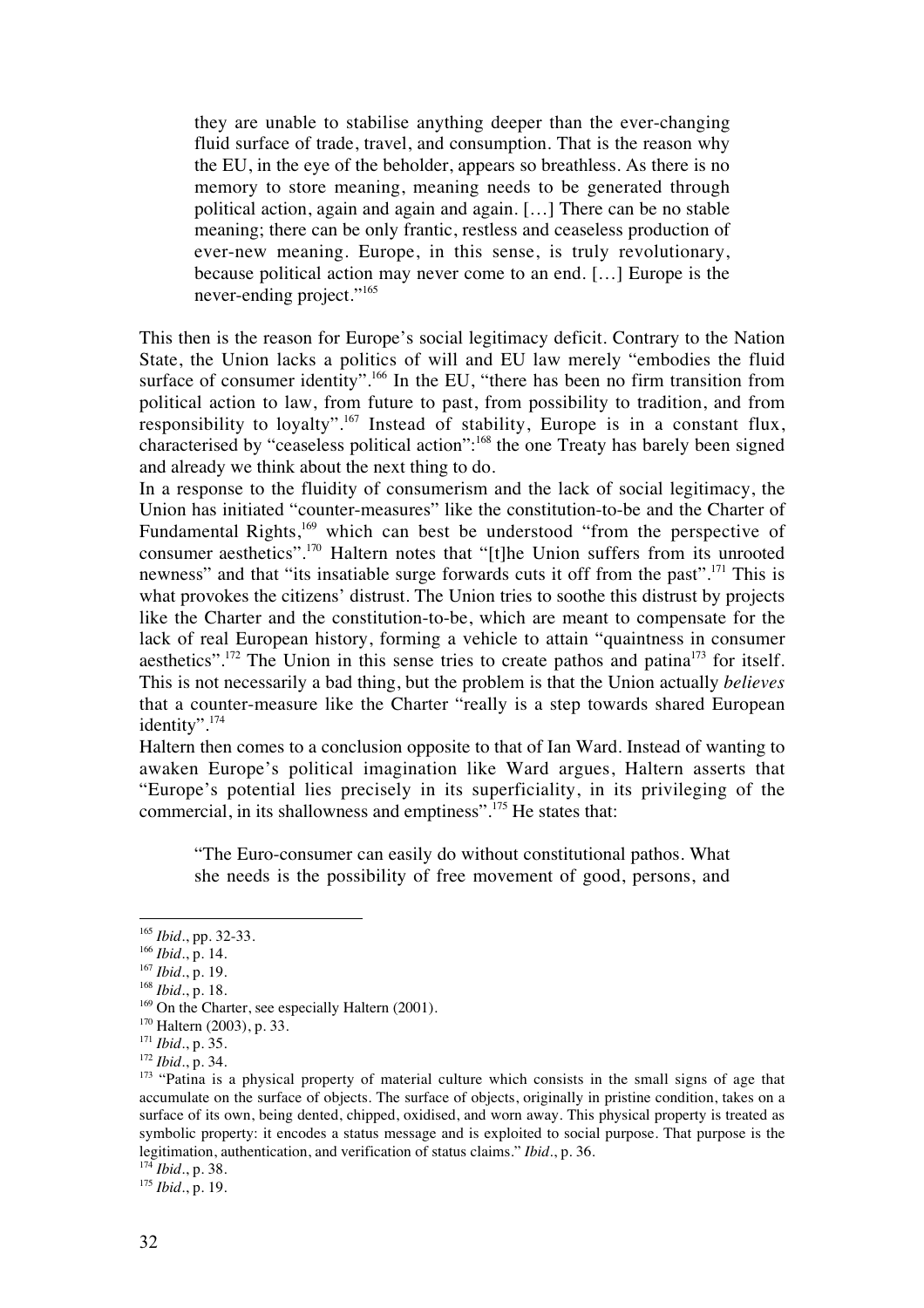capital, freedom of establishment and to provide services, and a good measure of consumer protection. Europe's identity is not on the same level as narratives of sacrifices, ideal meaning written into bodies and texts, or constitutional interpretation as memory. That is the world of the nation-state. The Union has no such myth. Those who aim at constructing foundation narratives of this kind will be prone to making a laughing stock of themselves rather than serving the Union's purposes."<sup>176</sup>

Thus, "constitutional pathos" simply does not accord with the rational, consumerist project that European integration is. Instead, Europe "should consider confining itself to what is possible" and "[t]hat, of course, is the imagination of the political as consumption and market."177 Whereas many mourn consumerism, complaining of a "Saatchi & Saatchi Europe" and a European "bread and circus democracy",<sup>178</sup> Haltern instead believes that this is a good thing and that Europe should embrace the ideology of liberal consumerism, giving up any efforts for further constitutionalisation:

"Europe's potential, it seems to me, lies elsewhere, namely in the move to do without a constitution and all attendant pathos and patina. The Union would overcome the gap between the projected nature of the European polity on the one hand, which has appropriated cherished symbols of statehood and which lays claim to its citizens' political loyalty, and the nature of the European citizens' experience of citizenship on the other hand, which is dominated by rituals of trade, travel and consumption. Perhaps, by giving up its implausible 'A Citizen's Europe' discourse, it would gain a more reliable foundation for its claim to legitimacy, and be finally as 'close to its citizens' as it strives to be."<sup>179</sup>

Even though Haltern agrees with the argument made by the constitutionalisation thesis,180 he believes that the drawing up of a constitution is unnecessary, as it would not be in conformity with the, in his view, justified current character of the EU structure that is dominated by "rituals of trade, travel and consumption".

But Haltern seems to go further, apparently advancing the opinion that adopting a European constitution is not only an unnecessary and undesirable exercise but moreover a dangerous one:

"It will be next to impossible to achieve a political perspective of the will for Europe. What is more, should we really try? The twentieth century bears witness of the fact that will-based political imagination has proved terrible and disastrous. The modern Nation State has been extremely successful in mobilising its population to make sacrifices in order to help sustain the state's continued historical existence. Having believed in the dawning age of post-politics, we stand helpless and dismayed before the tenacity of that kind of imagination when we look

<sup>176</sup> *Ibid*., p. 43.

<sup>177</sup> *Ibid*., p. 39.

<sup>&</sup>lt;sup>178</sup> Weiler (1998a).

 $179$  Haltern (2003), p. 44.

<sup>180</sup> *Ibid*., pp. 14-16.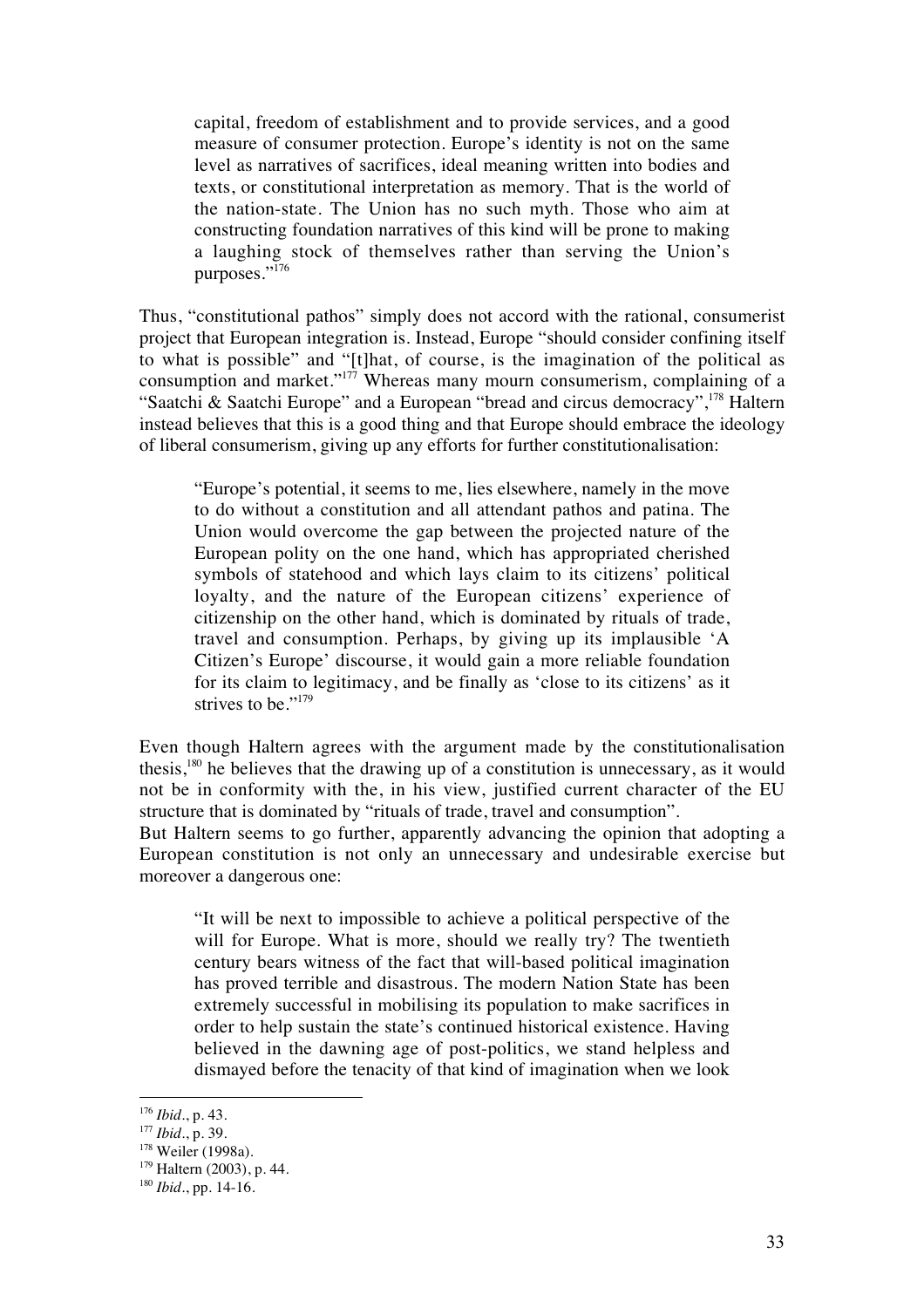to the former Yugoslavia and the Middle East. Do we really want to continue the politics of will in the Union? No doubt social meaning would deepen, the deficit in social legitimacy would disappear – but are we willing to take the risk?"181

Although Haltern does not tend to conflate, he certainly does make a strong link between an EU constitution and a state, as he seems to be of the opinion that drafting a European constitution would undesirably encourage further a politics of will so characteristic of the Nation State, with all attendant possible negative consequences. As discussed earlier, I do not agree with this specific linkage, as I do not believe that the EU, which has a constitution already, will be confronted with any negative stately phenomena by pursuing the project of adopting a constitution.

But this is not all that is problematic in Haltern's argument. It is, in my opinion, illfounded to view the present Union as merely constituting a common market. Whereas economic integration was one of the primary reasons for starting the integration process, this was obviously part of the broader agenda of achieving (internal and external) security and stability on the European continent, an agenda which is still relevant today – be it to a far more limited extent thanks to that very process of integration. Driven by the pressures of globalisation,<sup>182</sup> European integration has moved beyond purely consumerist and economic forms of integration and has extended its policy activities into more political areas like a common foreign and security policy and justice and home affairs. Also other areas such as the environment, social policy and the protection of human rights (and, in this context, I also do not share Haltern's sceptical view of the value of the Charter) have gained an important place in the European enterprise. European integration simply *is* more than just a common market and shallow consumerism, in the context of which the adoption of a European constitution, as a confirmation of the EU's status as a constitutional polity, is a logical, acceptable and legitimate step. In this respect, also Haltern's argument that the European citizens are merely consumers who are not interested in and in any case do not need the Union to move beyond the limited perspective he paints of the EU seems very much ill-founded. After all, this would not explain the observation that Europe's citizens want the Union to tackle all kinds of transnational issues which cannot be dealt with sufficiently on the national level alone; that they want the Union to be actively involved on the world stage through more European involvement in the areas of foreign affairs and defence; $183$  and finally and importantly, that they, as

<sup>181</sup> *Ibid*., p. 44.

<sup>&</sup>lt;sup>182</sup> Which "can be defined as a technologically and ideologically driven process in which geographic distance becomes irrelevant for socio-cultural, political and economic relations", Lubbers and Koorevaar (1998).

<sup>183</sup> To quote the Laeken Declaration, *supra* n. 6: "The image of a democratic and globally engaged Europe admirably matches citizens' wishes. There have been frequent public calls for a greater EU role in justice and security, action against cross-border crime, control of migration flows and reception of asylum seekers and refugees from far-flung war zones. Citizens also want results in the fields of employment and combating poverty and social exclusion, as well as in the field of economic and social cohesion. They want a common approach on environmental pollution, climate change and food safety, in short, all transnational issues which they instinctively sense can only be tackled by working together. Just as they also want to see Europe more involved in foreign affairs, security and defence, in other words, greater and better coordinated action to deal with trouble spots in and around Europe and in the rest of the world."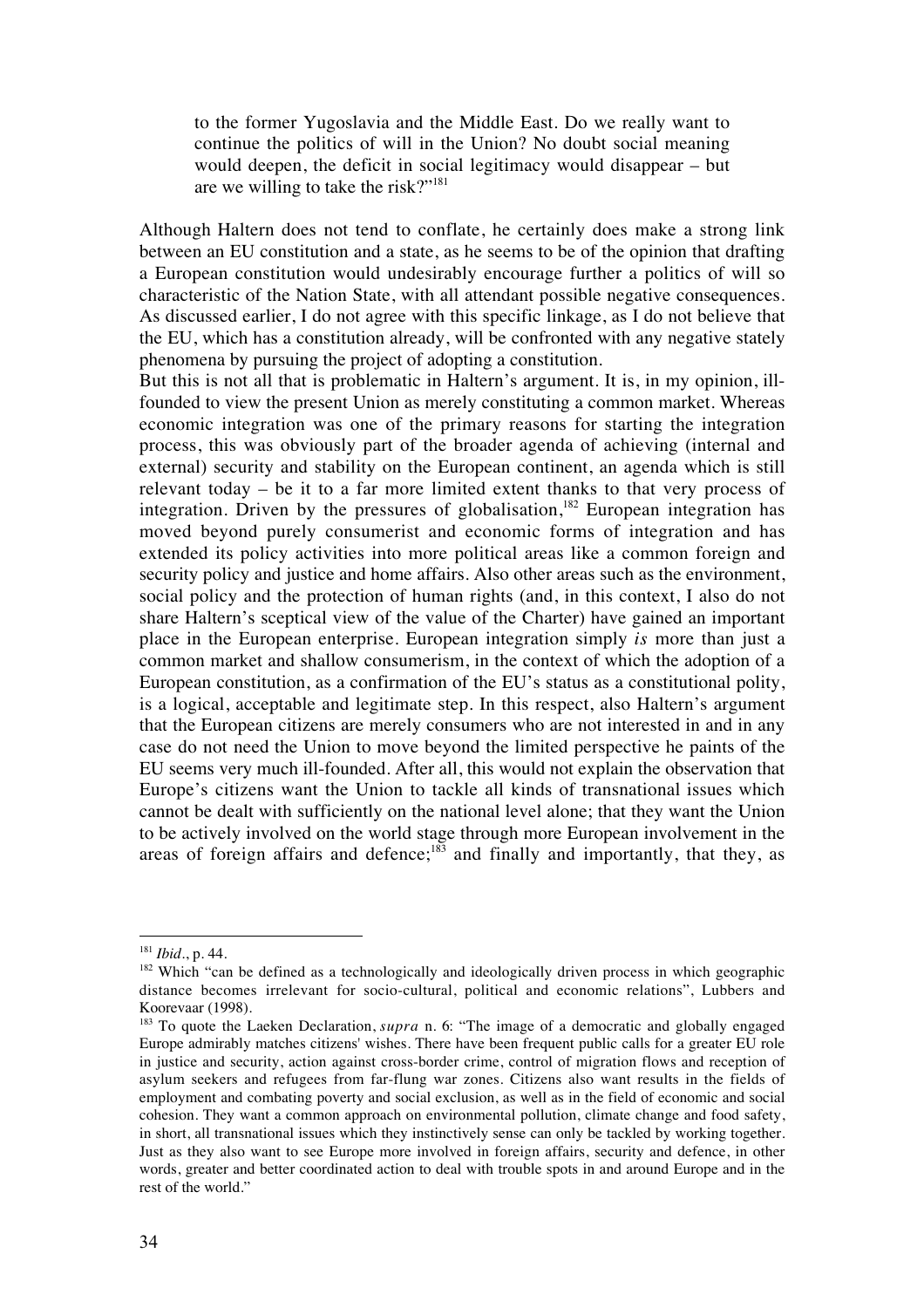eurobarometer polls indicate, support with a clear majority the adoption of the very European constitution that Haltern claims they do not need.<sup>184</sup>

## *4 Conclusion*

 $\overline{a}$ 

The three critiques analysed in this chapter are related in the sense that they all proceed from the assumption that there is some kind of problematic relation between the enactment of a constitution and the European identity/demos.

Weiler holds that the European order is made up of multiple demoi which are united in a thin, civic demos and that this construct is held together by the principle of constitutional tolerance. A formal European constitution would upset this balance as it would substitute a voluntary constitutional discipline with an authoritative one. Such a constitution would supplant Europe's thin demos with a thicker form of demos going to the detriment of people diversity and the principle of constitutional tolerance, thus undesirably constructing a statist-type polity.

Ward's concern is another one. He thinks that a European constitution may actually do too little. He believes in the necessity of a strong European identity but asserts that a European constitution will fail to deliver any kind of useful political community. Instead, Europe needs a public philosophy that is defined as a state of mind, rather than some parchment constitutional declaration.

Haltern, finally, does not see an existing strong European political community. Europe is a pragmatic project aimed at establishing a common market and European citizens are driven by no more than shallow consumerism. The drawing up of a European constitution would signify such a disparity with the current state of affairs that it would be entirely illegitimate to pursue. In other words, such a constitution would, in Haltern's view, entail the illegitimate fabrication of a political community such as it traditionally exists within the state.

Neither of the three critiques, however, is particularly convincing in making the case against a European constitution. A European constitution must be seen as a confirmation of already acquired community, which goes beyond a minimalist consumerist identity, and moreover is a useful means of building on and strengthening that community. A European constitution will still protect the principle of constitutional tolerance and the diversity of demoi in the Union. In general, drawing up a constitutional document for the European Union will not signal a constitutional rupture and will not mean a further undesirable move in a statist direction.

<sup>&</sup>lt;sup>184</sup> From spring 2000 until autumn 2002, the question whether the European Union should have a constitution was put to the European public five times. The results were positive: around six to seven out of ten EU citizens supported the idea of a European constitution, around a quarter lacked an opinion and direct opposition to a constitution was very small: around ten percent. See Eurobarometer report no. 58 of March 2003 (accessible via <http://europa.eu.int/comm/public\_opinion>), p. 105.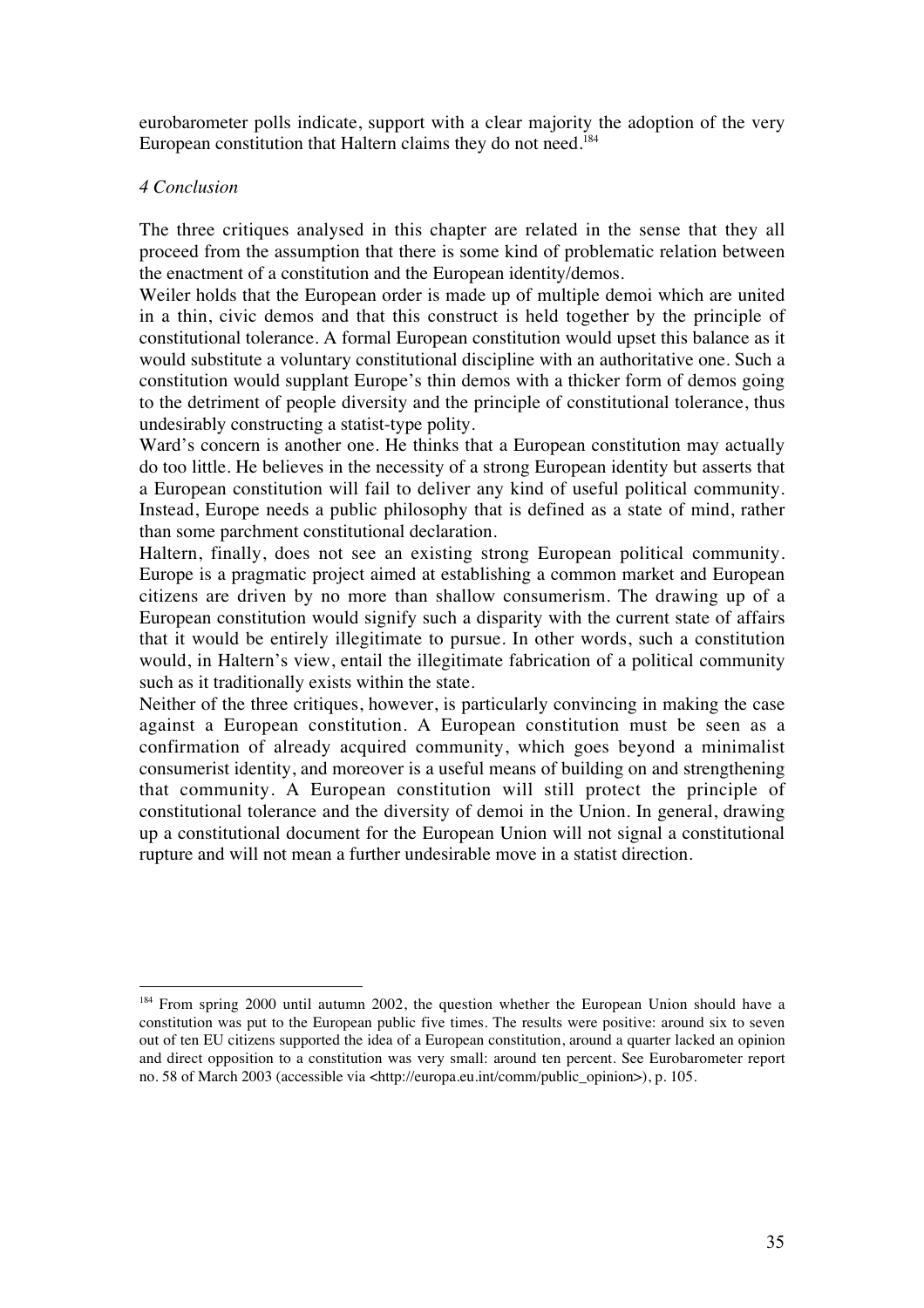#### **V EU CONSTITUTIONALISATION AS A DANGER-FREE EXERCISE**

#### *1 A European constitution will not have any inherent negative consequences*

It is to be realised that, as has become clear in the previous chapters, there are no *inherent* grave dangers involved in creating a European constitution. Such a constitution will not be a useless tool in constructing European political community, nor will it, on the other hand, overstretch a mistakenly alleged weak and consumerist form of European identity. The mere enactment of a recognisable European constitution does not automatically lead to the presupposition of a thicker, single constitutional demos thereby threatening demos diversity and violating the principle of constitutional tolerance, nor less does it form a Trojan horse of European statehood. The European constitution will not and should not be a document that signals a constitutional rupture, an inescapable move away from the current constitutional architecture. Instead, it must be understood as a concretisation and amelioration of the extant constitutional structure, which is currently 'buried' and not clearly recognisable as such. The European constitution will thus not be a revolution, in the sense of a dramatic reshuffle of the relation between the European Union and its Member States. Another important concern that has been voiced with regard to the establishment of a European constitution is its potential realisation of "the finality of European integration<sup> $185$ </sup> – which is understood as the definitive settlement of certain core constitutional questions – thereby going to the detriment of required flexibility and openness in the European construct.186 Neil Walker distinguishes between seven different ways in which me might conceive of finality, namely: territorial finality, political finality, institutional finality, finality of purpose, social finality, legal finality and constitutional finality.<sup>187</sup> It is indeed true that constitutional finality, *i.e.* the idea of a written constitutional settlement for the European Union, has a large potential for bringing about the further realisation of the first six forms of finality. However, Walker rightly observes that:

"Because of the degree and complexity of contestation over the issues which form the subject matter of the six other forms of finality, it would be both undesirable, and probably because of the continuing awareness and pursuit of such contestation, unfeasible to 'freeze' these other debates over finality in a settled constitutional form and encrusted with a particular and necessarily partial constitutional significance."<sup>188</sup>

Thus, the drafting of a European constitution as a means of pursuing the realisation of finality along one or more of its specific forms, is undesirable and probably unfeasible. Hence, the potential for finalisation involved in the constitutionalisation

<sup>&</sup>lt;sup>185</sup> Which even was the, perhaps a bit unfortunately chosen, *leitmotiv* in Fischer's Humboldt speech, Fischer (2000).

<sup>&</sup>lt;sup>186</sup> See *e.g.* Weatherill (2002). He states that "the presentation of 2004 as a potential end-destination, at which core constitutional questions will be "settled", is at odds with the historical evolution of the Union, neglectful of a network of complex but largely inter-related devices for meeting in more sophisticated fashion the perceived weaknesses of the Union than would be achieved through the adoption of a formal constitution and, ultimately, fundamentally incompatible with how it *should* be seen, as a non-State actor which causes profound adaptation in the structure of the States that are members of it.", at p. 3.

<sup>&</sup>lt;sup>187</sup> Walker (2002b).

<sup>&</sup>lt;sup>188</sup> *Ibid*. Walker notes, however, that "the one partial exception to this may be social finality".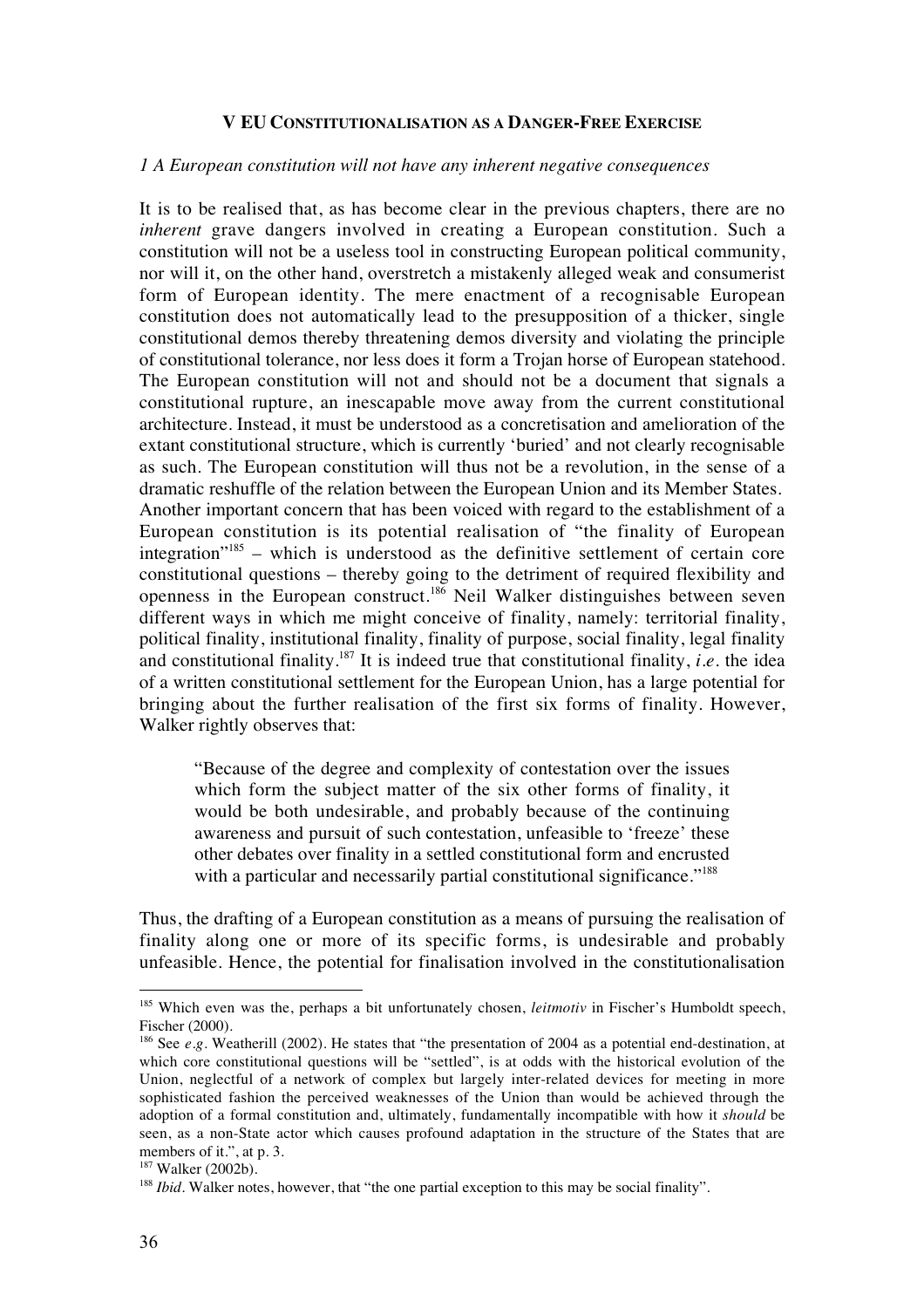process, even though it is considered a relatively minimal potential, must nevertheless be taken into account and constrained as far as possible. Turning to the Draft Constitution that is the outcome of the Convention's work, it is submitted that it does not form a true realisation of finality, considering both its substance and the revision procedure it puts forward.

To begin with the latter, it must be pointed out that the current treaty amendment procedure of Article 48 TEU is already one of the most rigid procedures conceivable.189 Whereas in principle this procedure could have been made even more rigid, leading to a further entrenchment and finalisation of European primary law,<sup>190</sup> this has not happened nor has, on the other hand, a facilitation of the revision procedure been carried through.<sup>191</sup>

Also as far as substance is concerned, the Convention draft does not mark the finality or end-stage of the integration process by definitively setting in stone issues such as the division of competences between the EU and the Member States.<sup>192</sup>

Thus, it is concluded that the dynamic nature of the Union, with its "semi-permanent Treaty revision process", $193$  will not be undesirably and negatively affected by any

<sup>&</sup>lt;sup>189</sup> As it requires an Intergovernmental Conference to determine "by common accord" the amendments to be made to the Treaties, which then have to be ratified by all Member States "in accordance with their respective constitutional requirements" (in practice involving the approval by national parliaments or the holding of a referendum).

<sup>&</sup>lt;sup>190</sup> As Walker (2002b) points out, the amendment procedure of Article 48 TEU could have been further compounded (and indeed, there have been discussions in the Convention whether or not to do so) by adding more dimensions to it, for example by requiring the findings of the Convention to be ratified in a Europe-wide referendum or by turning the European Parliament into an additional voting, and thus vetoing, party.

 $191$  The facilitation of the rigid amendment procedure (possibly – in the context of the drawing up of a constitution as a means of categorising European primary law by separating the constitutional provisions of European law from the "less important" policy provisions – with a differentiation of amendment procedures for these two categories of provisions) has been advocated frequently and convincingly: see e.g. *Reforming the Treaties' Amendment Procedures*, European University Institute, <http://www.iue.it/RSC/pdf/2ndrapport\_UK.pdf>, Oliver (2002), pp. 13-14, De Witte (2003), pp. 213 *et seq.* and Albi (forthcoming). Despite these concerns, the Convention has not opted for a true facilitation of the amendment procedure (see Art. IV-7 of CONV 850/03) and it has left the double unanimity requirement of Article 48 TEU intact for the *whole* of the Draft Constitution. This is regrettable, but also understandable given the political contentiousness of this issue.

 $192$  This is a specific "finality-concern" put forward by Weatherill (2002), who regards the "quest to devise a formula for dividing up State and Community competences […] as one example of a wider alluring but mistaken attempt to "find answers".", at p. 3. However, the Convention rightly has not chosen for drawing up a presumably exhaustive, hard list of competences to be reserved to the Union and the Member States respectively. The Draft Constitution instead categorises the different types of competences and clarifies, without being exhaustive, the competence areas that fall under these different types: see title III of part I of the Constitution. Such an approach can hardly be called a finalisation of competences. In a later article, Weatherill (2003) takes a stance on this approach and states that he indeed supports the connection between an area of material competence and the nature of the competence. He argues that this is a matter better left for treatment in the policy part of the constitution and not, as the Convention has done, in the constitutional part one, for this would lead to "unhelpful controversy and unwelcome rigidity", Weatherill (2003), p. 55. However, his argument seems based on the assumption that the inclusion of this matter in the policy part would make it more susceptible to amendment than if it were included in part one of the constitution. The question of which part should address this issue has by now, however, been made more or less irrelevant, as the Convention has in the end not opted to impose any differentiation in amendment procedure between the different parts of the Constitution. The general argument of Weatherill (2002) against the finality potential of formal constitutionalisation, however, cuts deeper than the issue of competences: see further *infra*.

<sup>193</sup> De Witte (2002a).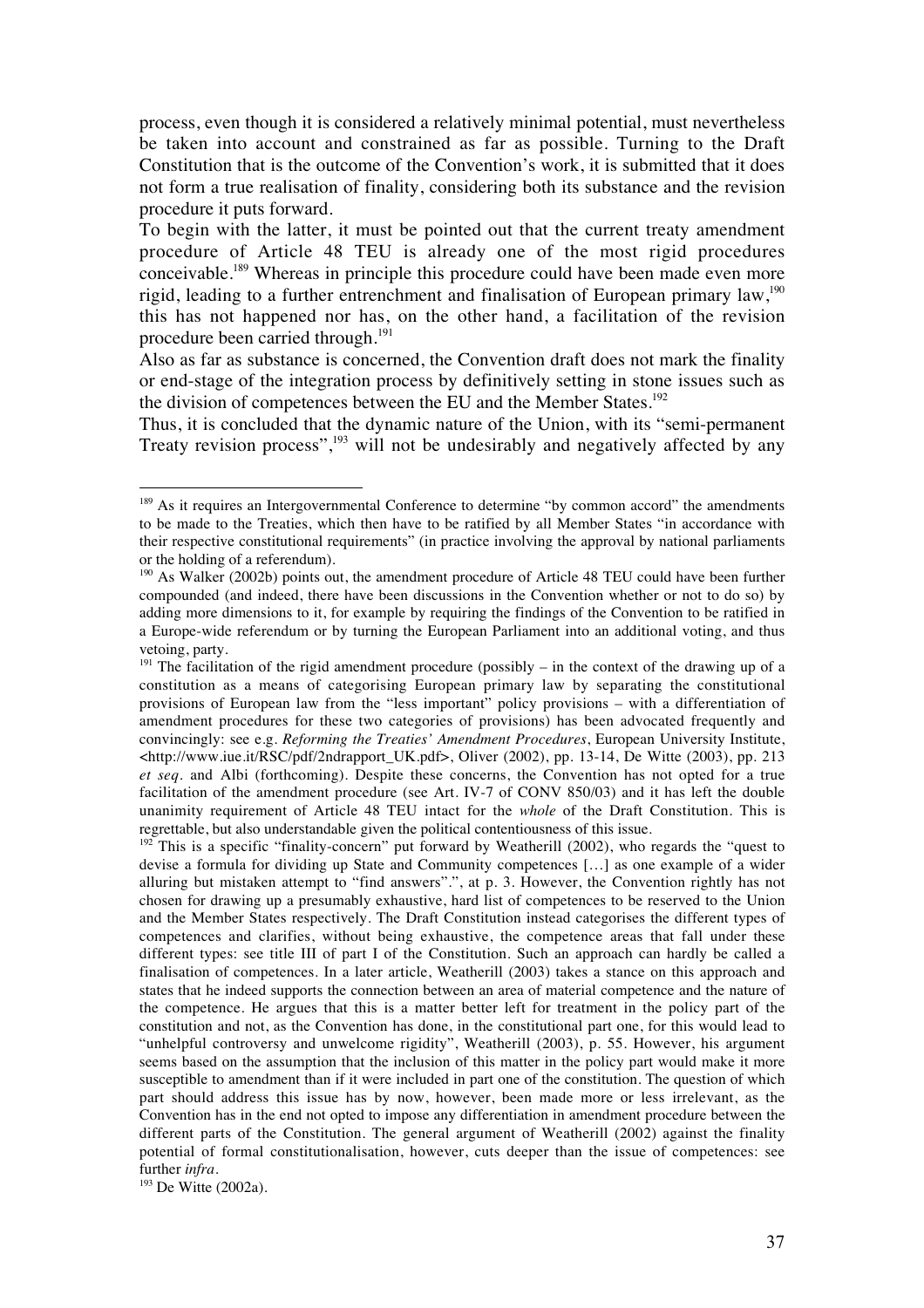imposed finality and rigidity through the promulgation of a European constitution.194,195

### *2 An approach of constitutional pluralism*

Following from all this, it can in general be stated that European constitutionalism must not be viewed as posing a threat to national constitutionalism. Instead of adhering to constitutional monism, which regards states as the only possible sites of constitutional authority, we must adopt an approach of constitutional pluralism, which recognises the European order as a constitutional setting alongside the national constitutional settings and characterises the relationship between those two levels as heterachical rather than hierarchical. This means that "the doctrine of supremacy of Community law should by no means be confused with any kind of all-purpose subordination of member-state-law to Community law".<sup>196</sup> In other words, a pluralistic conception entails that "[t]he legal systems of member-states and their common legal system of EC law are distinct but interacting systems of law, and hierarchical relationships of validity within criteria of validity proper to distinct systems do not add up to any sort of all-purpose superiority of one system over the other."<sup>197</sup>

<sup>&</sup>lt;sup>194</sup> *Cf.* also De Witte (2003), p. 214: "The Constitutional Treaty may well mark an important new stage of the European integration process, but not its end-stage."

<sup>&</sup>lt;sup>195</sup> Some remarks need to be made here. Even though the current amendment procedure of double unanimity is rather rigid, this has not prevented the Member States from "constantly" tinkering with European primary law over the past 11 years since Maastricht. Whereas the Draft Constitution certainly should not finalise and set in stone the European integration process, it is on the other hand arguably healthy that it provide European law with more stability and legal certainty than has been the case to date (It should be noted that this need for more stability is not contradicted by the justified calls for a further *facilitation* of the amendment procedure, since it may very well be argued that the current rigid amendment procedure, which so far has not prevented frequent revisions, will however in the future lead to an almost complete paralysis of the entire integration process in a vastly enlarged and more heterogeneous Union). It is exactly the political call for a European constitution, with its attendant flavour of a legally more stable structure, that could be seen as a further insistence on tempering Europe's legal breathlessness. In sum, the constitution needs to strike the right balance between stability on the one hand and popular responsiveness on the other. It is questionable, however, if the Draft Constitution truly adds any more stability than the current European Treaties, "[flor beyond the somewhat pious hope that the new constitutional symbolism itself together with the transaction costs of assembling a new Convention will be enough to give our future leaders greater pause for thought, there is very little in the new design which suggest a more powerful brake on the impulse to change than that supplied by the increasingly ineffective IGC mechanism", Walker (2003a). In this context, Walker, *ibid.*, suggests to have a reasonably lengthy period of 10 years for the *whole* constitutional package to be digested and evaluated, followed by a legal renewal by means of the Convention method, thus creating an order "that, as in all the best Constitutional settlements, would seek to temper passion and conviction with the discipline of public reason and to inaugurate a tradition in which the 'constitutional' in constitutional discourse would promise to be of more than merely nominal significance".

 $196$  MacCormick (1999), p. 117.

<sup>197</sup> *Ibid.*, p. 118. Thus, the Bundesverfassungsgericht's assertion in *Brunner*, *supra* n. 27 that it itself "will review legal instruments of European institutions and agencies to see whether they remain within the limits of the sovereign rights conferred on them or transgress them" (at para. 49), thereby explicitly contradicting the claim to judicial *Kompetenz-Kompetenz* made by the ECJ in *Foto-Frost, supra* n. 134, is very much explainable from the viewpoint of constitutional pluralism that presents both the European and the national level as distinct and partially independent systems, in which logically the respective highest decision-making authorities have ultimate interpretative power in their own system. The extant pluralist and non-hierarchical system that is characterised by the occurrence of contestation and the absence of an ultimate arbiter of constitutionality naturally begs the question how to settle the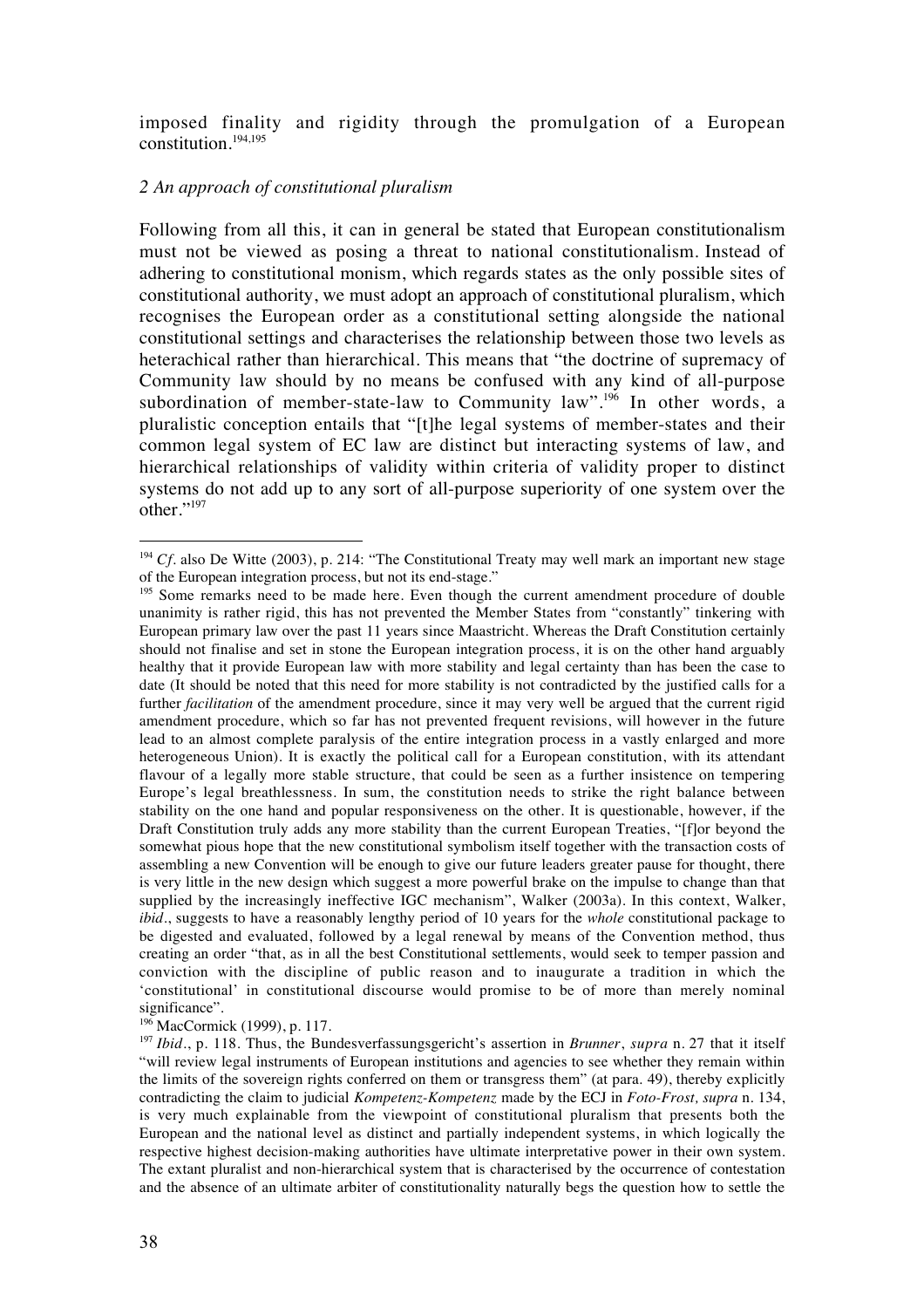There is, in my view, no reason to believe that the enactment of a European constitution and, more specifically, the explicit codification of the supremacy principle therein (see Article 10(1) of the Draft Constitution<sup>198</sup>), would contradict, and be detrimental to, the idea of constitutional pluralism in the European context.<sup>199</sup> A constitution does not lead to the realisation of a European monist approach where the Member State level would be relegated to the mere status of a subordinate subsystem of the Union level. Even though it could perhaps be contended that the room for contestation from the part of the national legal orders will be slightly lessened by a European constitution that strengthens the constitutional claim made by the European legal order, the pluralist conception ultimately is not eradicated by further constitutionalisation since the European Union remains a bottom-up, interactive and heterarchical construct, not a top-down, hierarchical one. The dialogic nature of the pluralist system will not perish by a European constitution and the inclusion of the supremacy principle therein must "merely" be seen as a codification of already applying *acquis judiciaire*, not as giving the Union level an all-purpose legal and judicial superiority over the national level.200 After all, the European constitution will

boundaries between the distinct national and European orders and how to deal with, avoid, or minimise the possibility of, normative collisions between the two levels: see further MacCormick (1995); MacCormick (1999), Chapter 7; Weiler (1999), Chapter 9; Kumm (1999); and Tolias (2002). In practice, however, as this is logically in the interest of both parties, concrete collisions are avoided. Thus, contestation leads to conversation rather than collision. The existence of contestation within a pluralist framework is thus not a necessarily unhealthy thing, since it may positively contribute to the further development of the European legal order. In this context, one can point to the alleged link between the decision by the Bundesverfassungsgericht in the case of *Solange I*, [1974] 2 Common Market Law Reports 540 and the development by the ECJ of its human rights jurisprudence (a link that is often made. See, however, Zuleeg (1997), p. 24 who describes this as a myth) as well as to the alleged link between the Maastricht case of, again, the Bundesverfassungsgericht (*Brunner*, *supra* n. 27) and the ECJ's *Tobacco Advertising* judgment (Case C-376/98, *Germany v. Parliament and Council*, [2000] ECR I-8419), which showed the ECJ taking more seriously its task of policing the limits of Community competence. Thus, whereas it may seem at first sight that supremacy is very much based on the assumption of an either/or logic, it must instead be stated that it is "because of the dependence of the Court on its national judges for the practical application of the law, a process that involves a greater degree of inter-court dialogue than one might expect", Weatherill (2002), p. 13.

<sup>198</sup> Which reads: "The Constitution, and law adopted by the Union's Institutions in exercising competences conferred on it, shall have primacy over the law of the Member States."

 $199$  Thus, I do not agree with Weatherill (2002), who assumes exactly so. He argues that "the notion of elevating "constitutionalism" on to a (perceived) "higher" plane may imperil much of what has been achieved so far. Most of all it will be argued that the successes of the EU, at an economic and a political level, have been achieved largely because of the skilful manner in which games in which one party wins and so another is perceived to lose have been avoided. By contrast, the "constitution vision" is dangerous and divisive precisely because it threatens to insist on the triumph of one normative foundation over another. […] And the suggestion that "finality" is or should be in sight is especially alarming in the light of its propensity to foreclose debates about a plurality of visions for "Europe". Achieving finality suggests a process of picking winners and losers. This is unhealthy and destablising.", p. 3-4. In Weatherill's view, a constitution could be a finality in the sense of providing the definitive solution to the question about the true site of political and legal authority in Europe and in this sense, it could remove the danger of normative collision within the pluralist framework, at the same time undesirably eradicating contestation and dialogue. This negative development would be achieved, in his view, by the inclusion of the supremacy principle in the European constitution: "[a] 'final' resolution could be achieved only by insisting that one legal order has supreme authority over another. But which, among the Member States, would agree to a Treaty provision asserting the primacy of EC law? […] [s]upremacy and direct effect operate successfully precisely because they are outwith the formal text of the Treaty and they are instead subject to elaboration and application in an institutional system that cherishes dialogue".

<sup>200</sup> *Cf.* also Craig (2003), pp. 8-9.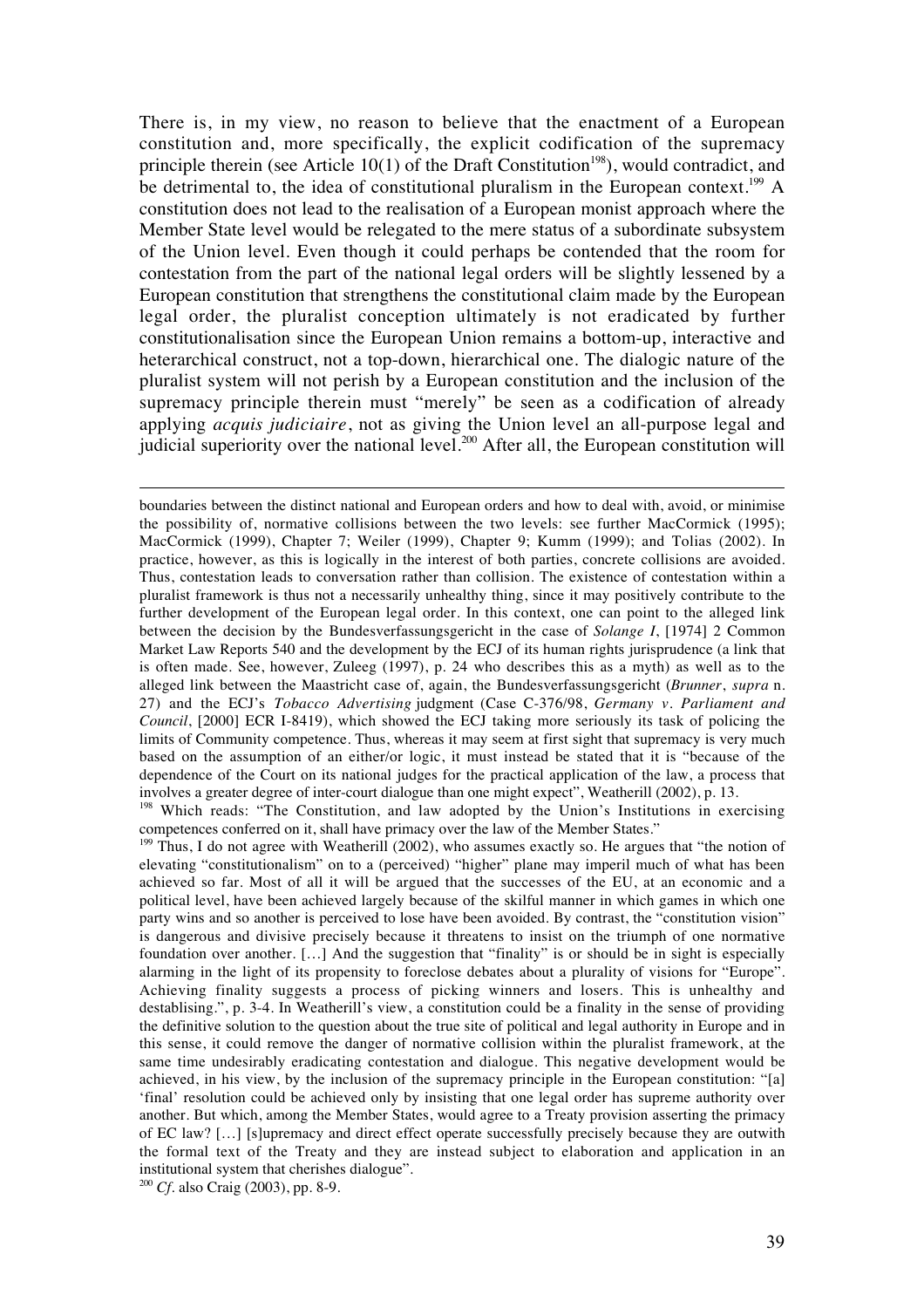not at all lead to an *overall* transfer of sovereignty from the national to the European level. The European framework in the post-constitution context retains its pluralist character, as the Union will remain to be heavily dependent on the national level for the implementation of, and the acceptance of the supremacy of, European law.<sup>201</sup>

## *3 Conclusion*

It is argued here that the drafting of a European constitution *as such* must essentially be seen as a danger-free exercise. Thus, it is concluded that the earlier mentioned critiques and concerns with regard to the drafting of a European constitution are not strong enough to convincingly refute the usefulness and desirability of the constitutionalisation process. However, it has to be admitted that the concerns that relate to the possible dangerous detracting from the principle of constitutional tolerance in a European constitution, the negative possibility of a constitution creating a European state more in general and the concerns with regard to the potential realisation of the finality of European integration, are valid in the sense that they portray a, in my view correct, normative vision of how the European framework *should* be structured. They are thus valid insofar as they attempt to steer the process of drafting a European constitution, as far as substance is concerned, in a certain positive direction. However, whereas the substance of any European constitution can obviously bring about these undesirable consequences, it is argued that it is false to assume that the constitutionalisation of Europe *an sich* will generate such negative consequences and to the extent that the mentioned critiques and concerns do assume so, they should be strongly resisted. It is moreover alleged that the substantive changes introduced by the Convention's Draft Constitution do not attend to any of the anxieties that have been expressed.

<sup>&</sup>lt;sup>201</sup> It is noteworthy that the Draft Constitution provides a strong and more explicit affirmation of a pluralist conception, as it puts forward the prime importance and the distinct nature of the Member State level in the European construct by including a new provision that gives Member States the possibility of voluntary withdrawal from the Union: see Art. 59 of CONV 850/03.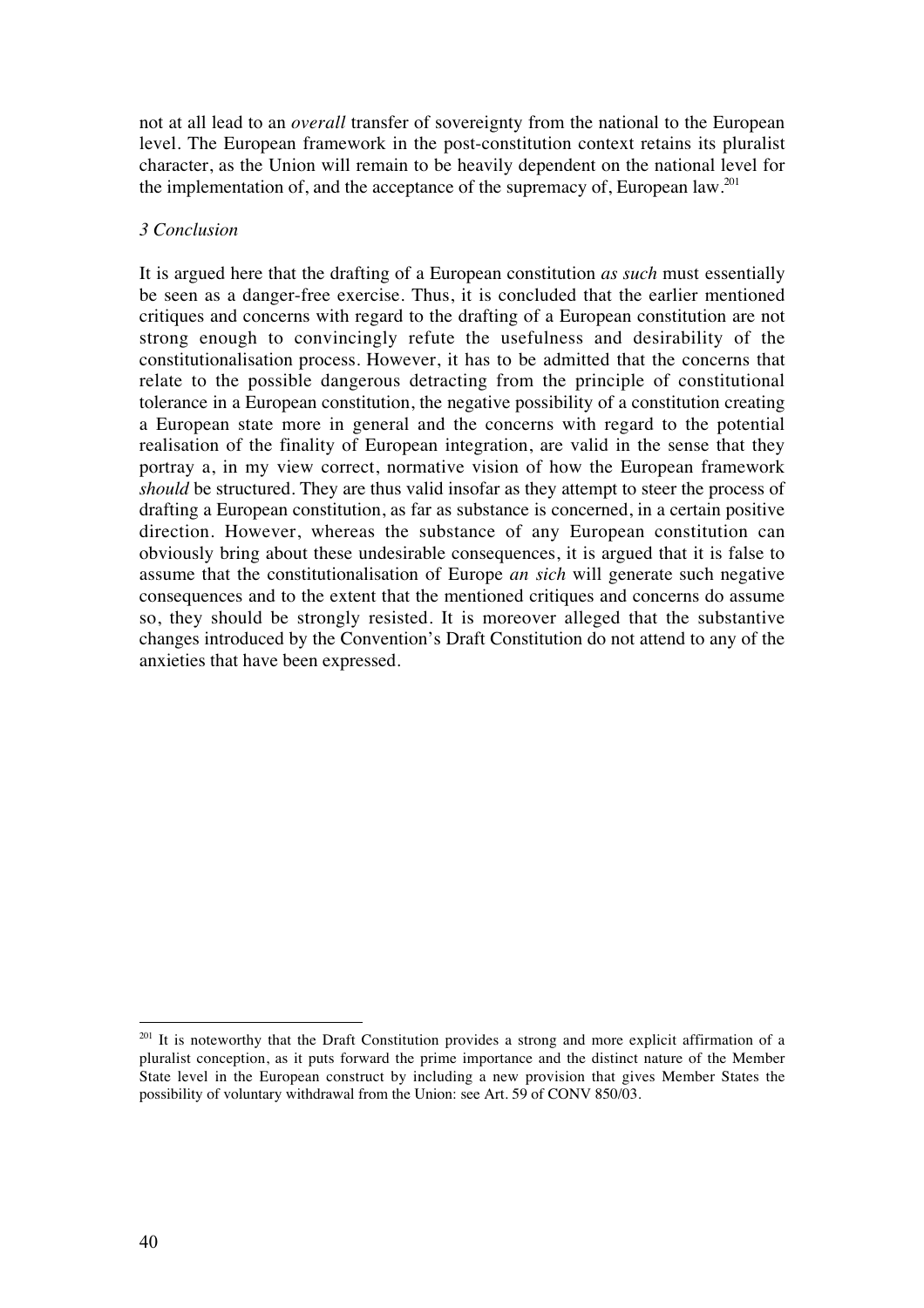#### **VI THE CASE FOR A EUROPEAN CONSTITUTION**

Above, it has been argued that the European Union has a constitution already, that the drafting of a more formal and explicit constitution as such must be seen as a dangerfree exercise and that moreover the Draft Constitution that has been prepared by the Convention does not attend to any of the anxieties and concerns that have been expressed with regard to more formal constitutionalisation.

In this chapter, I will attempt to show that the constitutional label that has been put on the document drafted by the Convention is not only appropriate, but also that the creation of such a European constitution is desirable for a number of reasons.

#### *1 A pragmatic argument of substance, form and process*

On the basis of a pragmatic argument of substance, form and process, it is held that the text that has been produced by the Convention can appropriately be labelled a constitution. The agenda for reform, which was put forward by the Nice declaration on the future of Europe and subsequently elaborated by the Laeken declaration, is very much a constitutional agenda. Especially three of the issues that are mentioned by the Nice declaration are important in this respect, *i.e.* the delimitation of powers between the EU and the Member States; the status of the Charter of Fundamental Rights; and the simplification of the Treaties.<sup>202</sup> Even though the Nice declaration itself avoided referring to the drafting of a constitution, it is clear that that is exactly what the mentioned issues are about. $2\overline{03}$ 

The link between the reform agenda and the creation of a constitution is visible on the point of *substance*, since the division of competences between the different levels of governance is an issue that is normally addressed by a constitution and also fundamental rights usually take a prominent place within a constitution.<sup>204</sup> But also, even though at first sight less clearly than with regard to the first two issues, the simplification of the Treaties in the sense of changing the *form* of primary law (a single document merging the European Treaties), is germane to the drafting of a constitution.205 Finally, the pragmatic argument is also one of *process*. The Draft Constitution has been drawn up by a Convention, which was characterised by a high degree of transparency and legitimacy. The new and revolutionary Convention

 $202$  The fourth Nice issue was the role of the national parliaments in the European architecture. This issue however, though very important, is not as closely connected to a constitution as the other three Nice issues.

 $203$  Hirsch Ballin (2001), p. 331.

<sup>&</sup>lt;sup>204</sup> Lenaerts and De Smijter (2001), pp. 273-274 note that "a number of politicians and academics refer to the Charter as the true start of the constitutionalization of the EU, in short to the Charter as a prelude to a European constitution". *Cf*. also Dorau and Jacobi (2000), p. 426: "Although this Charter – in the official wording – has nothing to do with a constitution, it will inevitably prepare the ground for one. The adoption of a justiciable Charter of Fundamental Rights marks at any rate an important step in the constitutional development and would create one part of an EU constitution."

<sup>&</sup>lt;sup>205</sup> Walker (2002b): "[I]n some ways simplification and reorganisation may be seen as the precursor, or, if viewed more pejoratively, the Trojan Horse of *constitutional* finality. The simplification and consolidation project, with its themes of documentary consolidation and its language of 'basic' or 'unified' Treaties, has provided an apparently technical and uncontroversial vehicle for putting the idea of a written European Constitution on the political agenda." Emphasis in original. The connection between simplification and the drawing up of a constitution is shown most clearly by the Laeken declaration, *supra* n. 6, which states: "The question ultimately arises as to whether this simplification and reorganisation might not lead in the long run to the adoption of a constitutional text in the Union."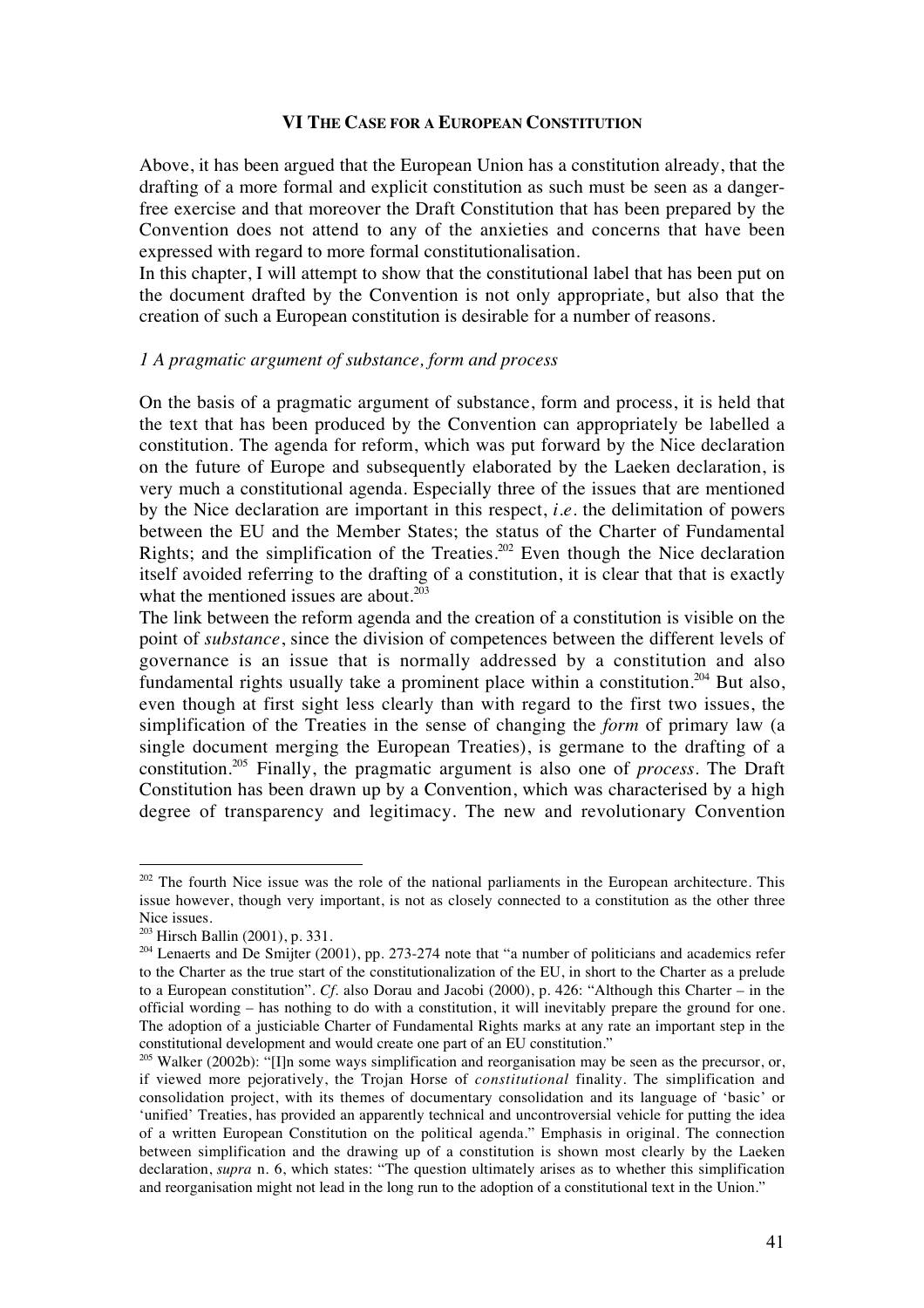method, which performs a supplementary role in the procedure for Treaty reform next to the old IGC method, signals an inclusionary and constitutional process.

The European Union has, as argued before, a constitution already. This constitution, however, is implicit and not clearly recognisable as such. This situation has now changed, since the constitutional reform process has brought to the fore the constitutional character of the EU. The document that is the outcome of the Convention on the future of Europe merges the European Treaties in a single text, incorporates the Charter of Fundamental Rights, addresses the issue of competence division and has been prepared by a novel procedure securing high input from various actors including the European people(s). How can such a document *not* appropriately be called a constitution?

Moreover, it is argued that the creation of Europe's first constitution is a useful and desirable development having regard to the mentioned substantive, procedural and form-related changes that have culminated into that constitution. Whereas space precludes a thorough discussion, some brief remarks can be made here. Firstly, the Draft Constitution's approach towards the division of competences, though obviously not in any way providing a definitive "solution" to the issue of competence division in a pluralist and multi-level governance system such as the EU, must be regarded as a further improvement of the current system. Without departing too much from the already applying situation, the Draft Constitution provides a useful clarification through its new categorisation and definition of the different types of competences. $206$ Also the *ex ante* and *ex post* monitoring of compliance with subsidiarity has been improved by giving national parliaments, as well as the Committee of the Regions, a role in this respect.<sup>207,208</sup> Secondly, the incorporation of the Charter of Fundamental Rights in Part II of the Draft Constitution serves the Charter's goals of increasing legitimacy, visibility and legal certainty and accords with the widespread support for the Charter's incorporation.<sup>209</sup> More generally, the Draft Constitution strikes the right tone as regards fundamental rights by stipulating in Article 7(2) that the EU "shall seek" accession to the ECHR<sup>210</sup> and by safeguarding the normatively open human rights *acquis* through retaining the wording of the present Article 6(2) TEU in Article  $7(3)$  of the Draft.<sup>211</sup> Thirdly, the single constitutional text simplifies, reorganises and replaces the previous European Treaties – which "have become indecipherable as a result of successive negotiations and the gradual accretion of common policies $"^{212}$  – and abandons the awkward pillar structure leaving a single entity intact, called European Union, that is given legal personality.<sup>213</sup> This will increase transparency and

<sup>206</sup> See Title III 'Union Competences' of Part I of the Draft Constitution.

<sup>&</sup>lt;sup>207</sup> See the 'Protocol on the application of the principles of subsidiarity and proportionality' that has been annexed to the Draft Constitution

<sup>&</sup>lt;sup>208</sup> For some alternative proposals advocating a specific institutional design for the monitoring of competence division, see Weiler (1997) (a European Constitutional Council), Blair (2000) (a second chamber of the EP composed of national MPs), Bribosia (2001) (a legislative branch of the Council, called "Senate" or "High Chamber", comprising members of national parliaments) and Pernice (2001) (a parliamentary subsidiarity committee composed of at least two representatives from each national parliament).

<sup>209</sup> On the Charter, see further *e.g.* Brand (2003), De Búrca (2001), Haltern (2001), Hirsch Ballin (2001), Jacobs (2002), Lenaerts and De Smijter (2001), McCrudden (2001), Morijn (2002), Vitorino (2000), Walker (2002a), Wiener (2001), De Witte (2001a).

<sup>210</sup> See further *e.g.* Harmsen (2001).

<sup>211</sup> See further De Búrca (2003), pp. 14-16 and Brand (2003), p. 399 *et seq.*

 $212$  Jospin (2001).

<sup>&</sup>lt;sup>213</sup> See Article 6 of the Draft Constitution.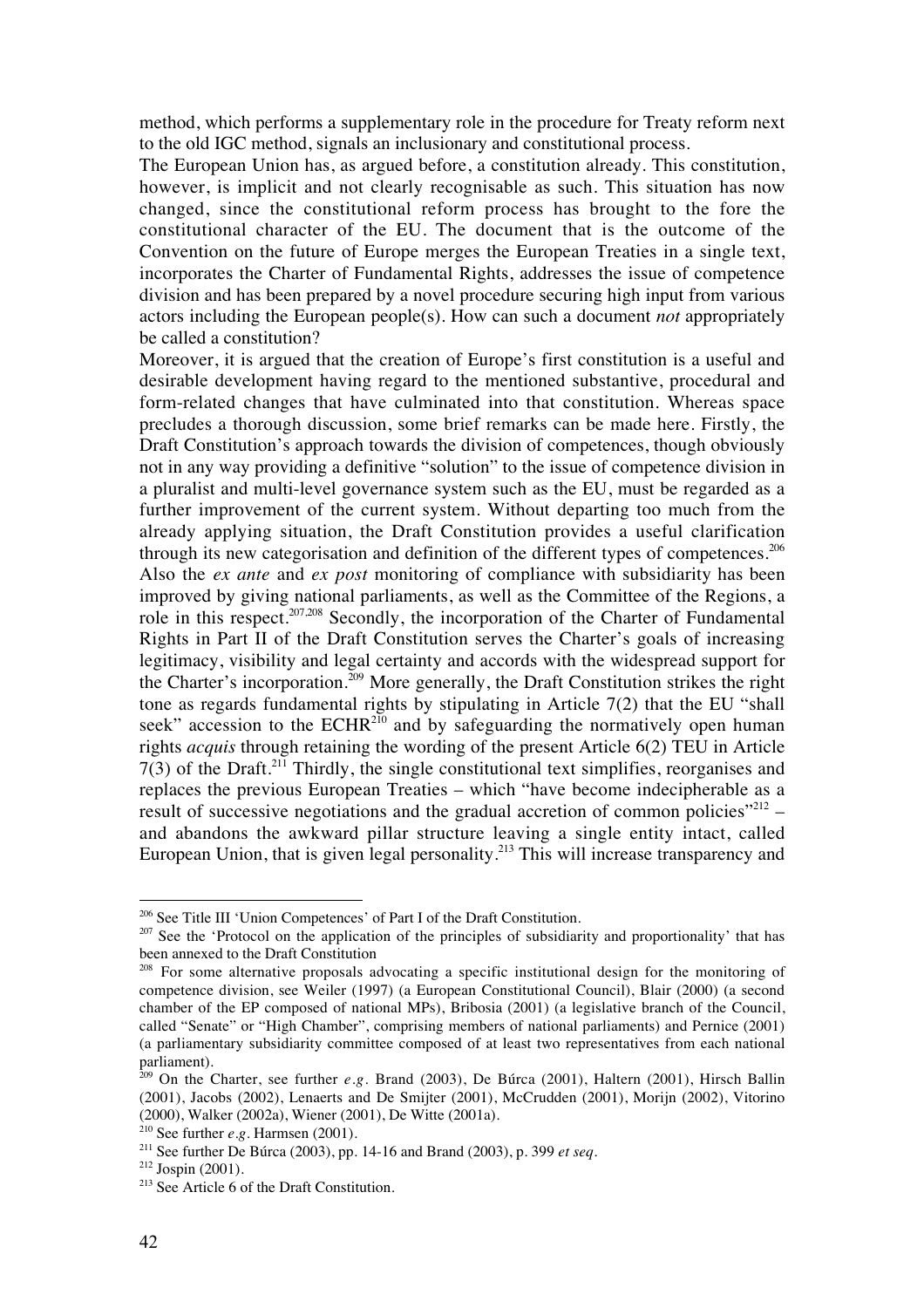may also strengthen popular support for the process of European integration.<sup>214</sup> Finally, the Convention process that led to the creation of the Draft Constitution, in contrast with the traditional IGC format, introduces a much wider participation in the Treaty revision process, has a higher degree of transparency, provides for more effectiveness and has a potential community-strengthening effect.<sup>215</sup> The Convention method has been formalised in paragraph two of the Draft Constitution's revision clause, Article IV-7.<sup>216</sup>

It follows that the reform process of the post-Nice era is not primarily about the creation of a European constitution, rather it is about making the necessary and desirable changes with regard to substance, procedure and form that in effect make up such a constitution. But there must be more than that. It is one thing to pursue and give effect to a reform process that is in essence constitutional in nature, it is a whole different thing to also take the step to explicitly *label* the document that is the result of that reform process a constitution. Such a label may be, as argued, appropriate and logical, but what kind of impact does it have and is it also desirable given the present circumstances?

### *2 Adopting the language of constitutionalism*

Føllesdal has argued that "the central issue is not whether the EU should have a constitution, because for most intents and purposes it already has one. Instead, the crucial issues concern the substantial content such a constitution should have, and how to best obtain it."<sup>217</sup> He holds that any arguments pro and contra a European constitution are not very forceful, leading him to the conclusion that "[n]ormative considerations do not seem to require a constitution now -- nor does such a constitution appear illegitimate in principle."218 According to Føllesdal, it is thus not very relevant whether or not we should create a written European constitution, but what rather matters is the process and content of such a constitution.<sup>219</sup> Indeed, it has to be accepted that the process and substance of the future Treaty to be adopted are of primary importance. However, I do not believe that one should draw the conclusion that the question of terminology is not that relevant. The "constitutional question"

 $2^{14}$  As De Witte (2002b), p. 1265, remarks: "[I]t is now generally accepted that public disaffection with the European Union might be cured, in part at least, by drafting a new Treaty text that would be easier to understand and explain. A legible document, particularly if reduced in length, would arguably enhance the legitimacy of the European Union's operation in the eyes of its citizens. However, these are still unproved assumptions and a clearer Treaty text may well also provide a better focus for opposition to European integration."

<sup>&</sup>lt;sup>215</sup> For some critical notes on the Convention method, see Closa (2003), Jarlebring (2003), Scott (2002) and Shaw (2003).

<sup>216</sup> This provision does not make the Convention a *standard* component of Treaty revision ("The European Council may decide by a simple majority, after obtaining the consent of the European Parliament, not to convene the Convention should this not be justified by the extent of the proposed amendments."), which appears an advisable approach considering that the time and costs involved in convening a Convention make it an appropriate mechanism only for wide-scale constitutional revisions of European primary law.

 $2^{17}$  Føllesdal (2002), p. 1.

<sup>218</sup> *Ibid*., p. 2.

<sup>&</sup>lt;sup>219</sup> Cf. also Rau (2001): "Ich bin mir dessen bewusst, das die Begriffe "Verfassung" und "Föderation" manchem in Europa suspekt erscheinen. Ist das aber nicht oft nur ein Streit um Begriffe? Ich bin zuversichtlich, dass wir uns über die Substanz dessen, was gemeint ist, leichter werden verständigen können als über diese Begriffe. Dann müssen wir aber über Inhalte diskutieren, statt über Begriffe zu streiten."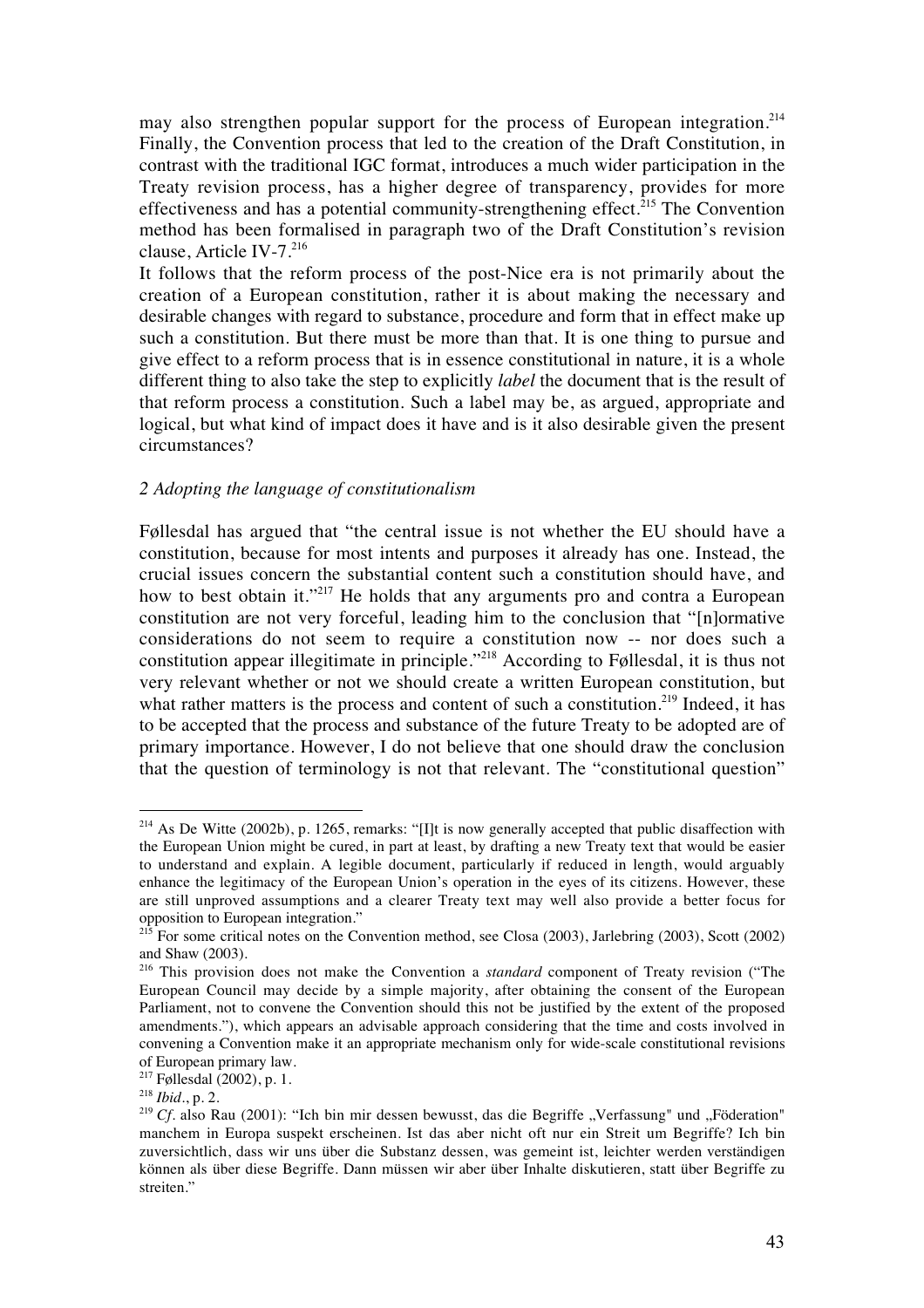should not be treated, as Føllesdal does, with a large degree of indifference, since this question *does* matter very much. After all, even though "[t]he choice of words would not make a direct legal difference", it has to be said that "the use of the word "constitutional" would arguably be meaningful in symbolic, political and therefore also indirectly in legal terms".220 Indeed, the impact of the explicit adoption of the language of constitutionalism in the EU context must not be underestimated, as fierce resistance to the adoption of a European constitution serves to illustrate.

In my view, the use of the term constitution for the future Treaty is useful in several respects. First of all, it serves to *affirm* the fact that the European construct has developed from an internationalist and mainly economic framework into a constitutional architecture that stands in a heterarchical relation to the constitutional level of the Member States.

Secondly, the symbolic and powerful language of constitutionalism desirably increases the *normative force* of European law. European law has a tremendous impact on national legal systems and this makes it justifiable and useful to "back it up" with a constitutional language that underpins the concept of a limited and constitutional polity founded on the rule of law, democracy, fundamental rights and constitutional adjudication.

Thirdly, it can be argued that a European constitution also serves to *refine, improve* and *"mature"* European constitutionalism by adding and ameliorating constitutional elements within primary law, for example by incorporating the Charter of Fundamental Rights. This is, obviously, again an argument related more to substance. However, it should be pointed out that the adoption of constitutional language serves as a *vehicle* for making such substantive changes, which might otherwise not have been carried through.

Fourthly, and finally, a constitution has a certain *community-strengthening potential*. A constitution can bring Europe closer to its citizens and increase Europe's legitimacy in that it can strengthen European political community and help further constructing the European demos. This is again strongly interwoven with the participatory, dialogic process of adopting a European constitution. However, even though the Convention could also have been used as a method to construct an "ordinary" Treaty, the community-strengthening effect of such a process is arguably higher when the process is explicitly framed in constitutional terms. A constitutional, rather than a nonconstitutional, reform process "raises the stakes" and, because of the increased importance of the resultant text of such a constitutional process, it enhances contestation and dialogue within that process, making it a useful tool of strengthening European identity. As Habermas has termed it, the constitutionalisation process forms a "self-fulfilling prophecy" with regard to building a sense of political community.221,222 Also the *outcome* of that constitutional process – which must be seen not only as a more legitimate assertion of common European values given the participatory process that preceded it but also as a document that, framed in powerful constitutional terms, has a higher symbolic value and a stronger community-

 $220$  De Witte (2002b), p. 1282.

 $221$  Habermas (2001).

<sup>&</sup>lt;sup>222</sup> As Walker (2002b) aptly remarks: "[I]n order to generate the forms and levels of dialogic, solidary and infrastructural goods conducive to a legitimate conception of continental political community, however modestly or ambitiously defined, it is important for Europe to engage in the kind of inclusive political conversation which a constitutional process – and at this stage of *specific* development of the vast and heterogeneous Euro-polity and in this era of *general* disaffection with traditional political forms, perhaps *only* a constitutional process - can offer." Emphasis in original.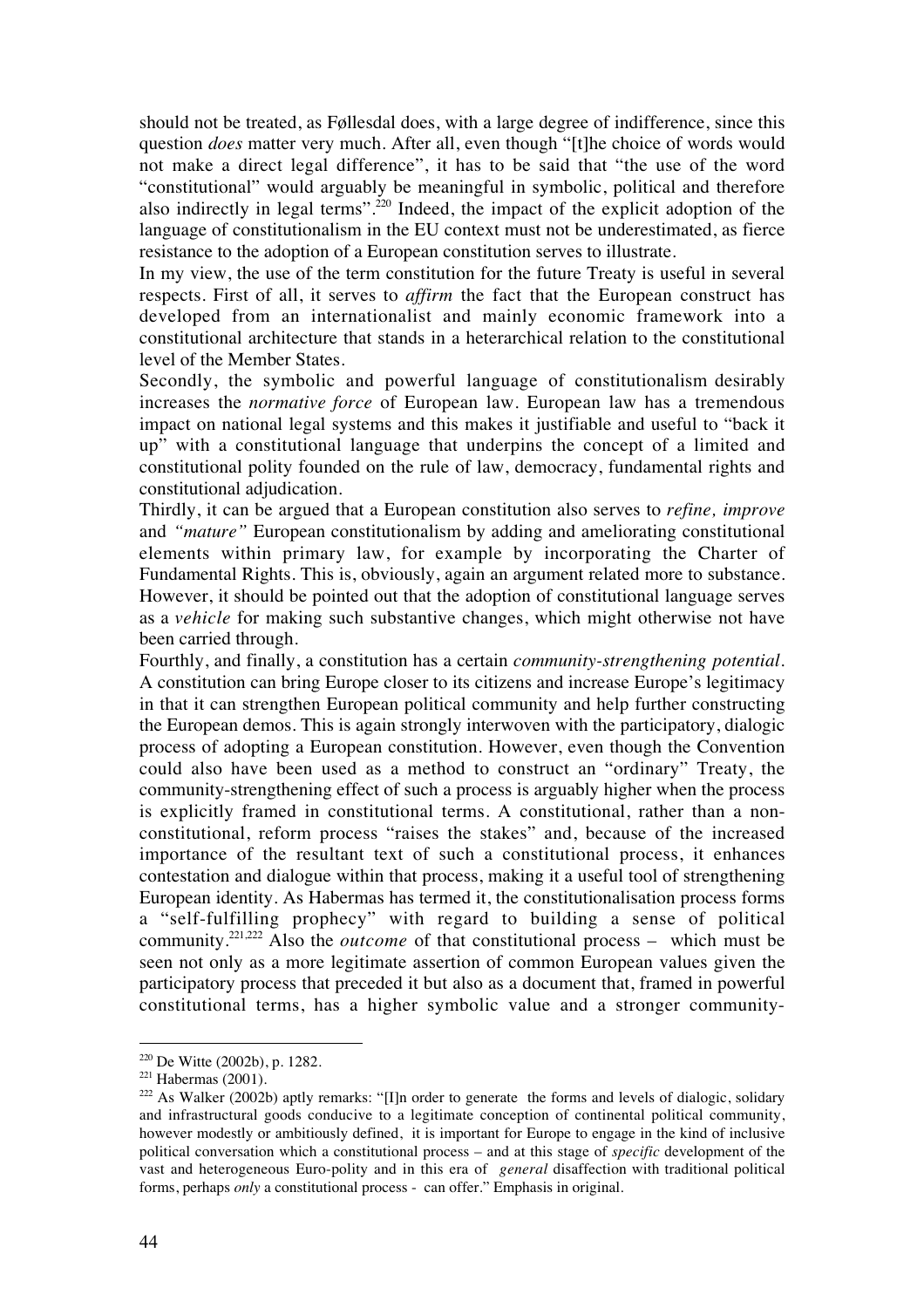constructivist effect than an ordinary Treaty – has a positive impact on European identity.

Two final points need to be made with regard to the community-enhancing function of a European constitution(al process). Firstly, it should be stressed that the communitystrengthening effect of a constitution should not be *overestimated* since any results on this level will arguably be modest. A European constitution and the process that produces it will certainly contribute to enhancing European identity, but its limited effects make it unrealistic to assume that it will construct an advanced, mature form of political community that is capable of completely bridging the presumed social legitimacy gap. Secondly, it should be pointed out that the community-strengthening effect of European constitutionalisation will not go as far as generating a thicker, ethno-cultural form of European identity.<sup>223</sup> As argued above, the European Union already is based on a thin, civic demos that is characterised by the existence of shared values. An inclusive constitutional process is an ideal way to articulate these shared values and to subsequently embed them in a normatively strong constitutional framework. This is aptly reflected by the Habermasian term "constitutional patriotism".224 European constitutionalisation thus forms an ideal way to enhance Europe's thin, civic demos rather than that it, conversely, will lead to any undesirable thickening of identity.

## *3 Conclusion*

 $\overline{a}$ 

The document that has been produced by the Convention on the Future of Europe can appropriately be called a constitution on the basis of a pragmatic argument of substance, form and process. The changes made in the latter areas moreover signify a useful and desirable development within the integration process, making also the adoption of a constitution a legitimate exercise. However, even though the usefulness of the adoption of a European constitution is strongly interwoven with the need for the realisation of certain substantive, procedural and form-related changes, it would go too far as to completely conflate these two. There must thus be a justification for the

<sup>223</sup> *Cf.* also Walker, *ibid.*: "[T]here are clear limits to any constitutionally-programmed communitybuilding exercise, and so in this area any project of finality is bound to achieve at best only modest success. But the very modesty of the likely result, notwithstanding the ambitious community-building rhetoric of some, may be a blessing in disguise. For while there is a danger of a solution 'frozen' against legitimate opposition in terms of the various other forms of finality, there seems little or no danger at the present level of community self-consciousness of a 'thick' conception of continental community of an order similar to certain culturally or ethnically exclusionary or discriminatory conceptions of nationality being imposed on unwilling minorities (which is not to say, of course, that overlapping *national* prejudices towards migrants etc., cannot have some of the same effects at the continental level)." Emphasis in original.

 $224$  See further Lacroix (2002).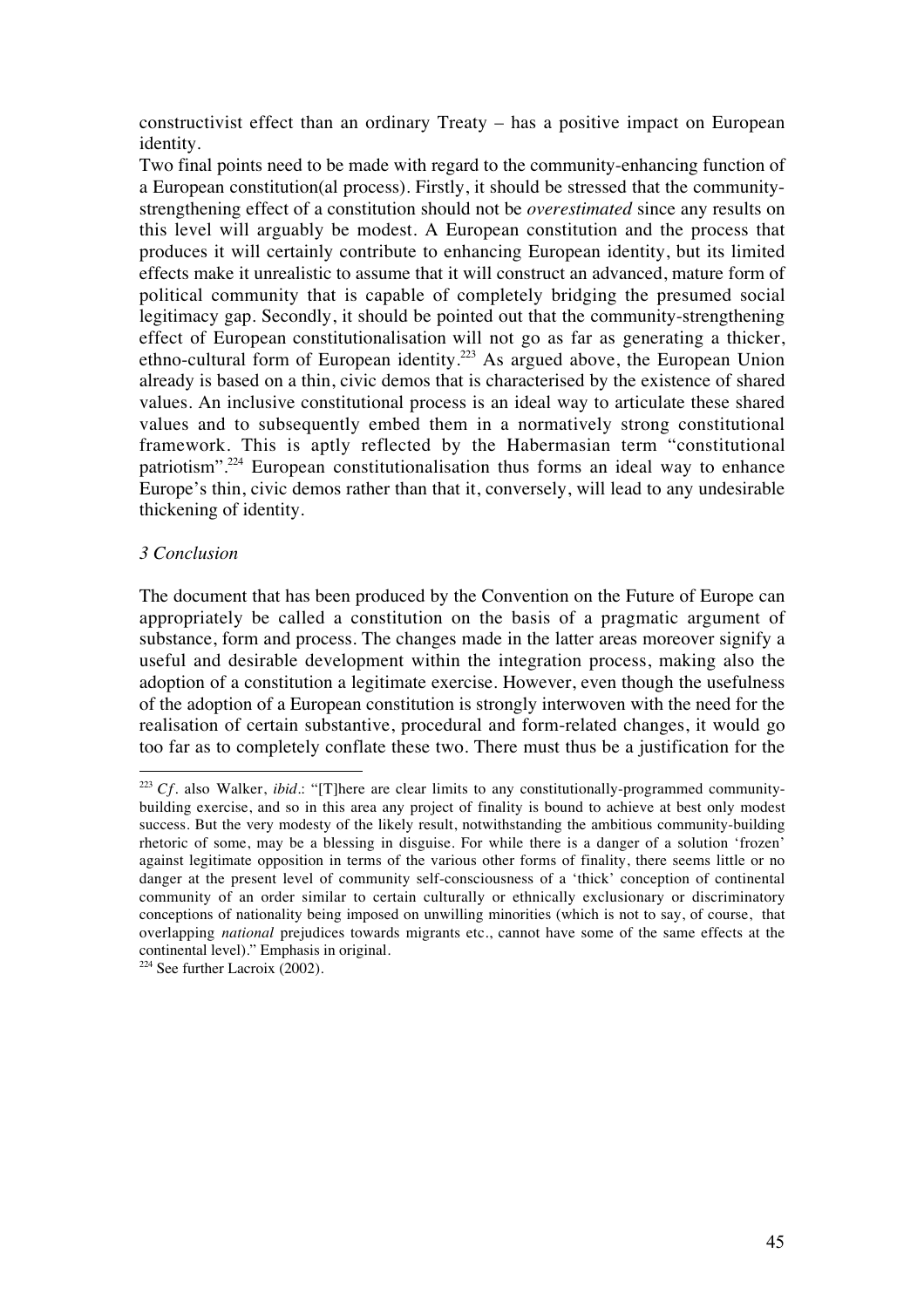use of the language of constitutionalism that cuts deeper. This question of terminology, contrary to how some might have it, indeed has a high degree of relevance.

It has been argued that the explicit adoption of the language of constitutionalism for the future Treaty to be adopted is useful in a number of respects, namely: it serves as a confirmation of already existing constitutionalism; it increases the normative force of European law; it serves to refine, improve and "mature" European constitutionalism; and it has a certain community-strengthening potential.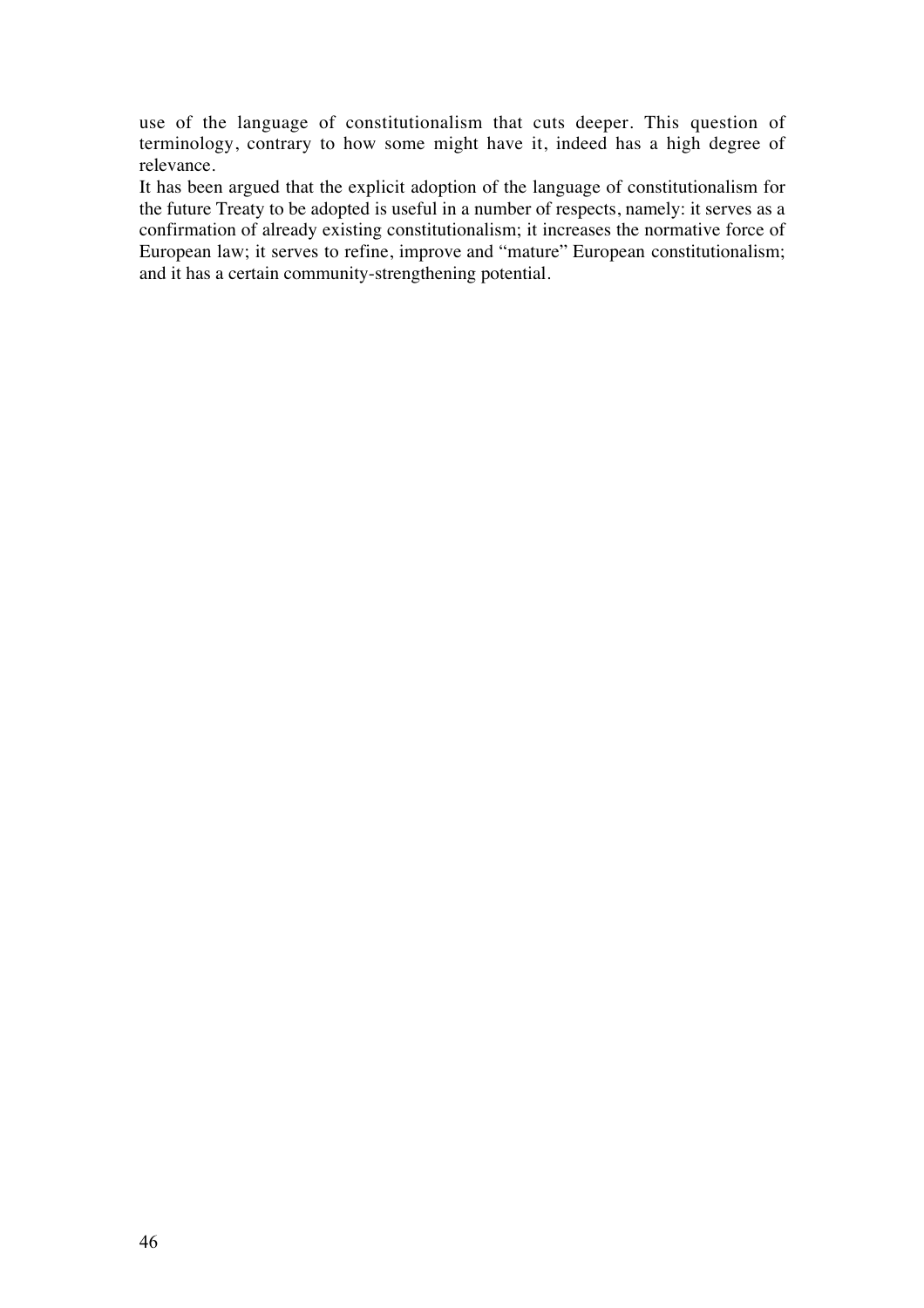#### **VII CONCLUDING REMARKS**

### *1 Summary*

In this paper it has been argued that the no demos thesis – which holds that the EU currently does not have a constitution and moreover should not, or is in principle not able to, have one – is an untenable position. Also the connected position of defensive internationalism, which denies Europe's constitutional format, is not a satisfactory approach. Finally, also the position of those scholars, who adhere to the constitutionalisation thesis but who nevertheless believe that the enactment of a European constitution is either a useless or a negative development, has been resisted. Instead, this paper advances the argument that the European Union has a constitution already and that it is useful and desirable to bring this better to the fore in a more explicit constitution. Such an explicit constitutionalisation will not bear any inherent negative (stately) consequences, as some might have it. The creation of an EU constitution is desirable on the basis of a pragmatic argument of substance (fundamental rights, competences), form (simplification: merger and reorganisation) and process (Convention), as well as for more symbolic and normative reasons.

The Constitution that has been drafted by the Convention on the Future of Europe must be seen as a logical and useful step in the Union's steady constitutional development. Thus, the Draft Constitution must be seen neither as the *foundation*,<sup>225</sup> nor as the *completion or finalisation* of the European polity, but rather as its *maturation*.

#### *2 The way forward*

 $\overline{a}$ 

Even though the Draft Constitution must not be seen as a dramatic revolution in the sense of a constitutional rupture with the current state of affairs, it does however form an important and significant step in the integration process. Not only does the Union now embrace the symbolic and powerful language of constitutionalism in the most explicit way, also many significant substantive changes are introduced, which might not have been carried through with such swift determination by way of the ordinary IGC procedure. Political reactions serve to illustrate the great importance that is attached to the Draft Constitution. For example, in the Netherlands the Draft Constitution will be subjected to the first national (consultative) referendum ever held. $^{226}$ 

<sup>225</sup> Interesting to mention in this respect is the *refoundation* or *constitutional rupture* theory that has emerged on the scene (for discussion, see De Witte (2003), p. 208 *et seq.*). In this approach, the constitution is seen as a new beginning, a refoundation, rather than a continuation and revision of the Treaties. More specifically, this means that the *existing* revision rules of Article 48 TEU can be circumvented by posing that the European constitution will come into force *without* the unanimous backing of the Member States. This approach is taken for example in Article 77 of the Draft Constitution proposed by the European Policy Centre (<http://www.theepc.net/Word/EUconst.doc>) and by the Commission's Draft Constitution commonly known as 'Penelope', available at <http://europa.eu.int/futurm/documents/offtexts/const051202\_en.pdf>. Such strategy is meant to secure the smooth entry into force of the constitution, or, more pejoratively, to "kick awkward members out of the European Union", see Charlemagne, *The Perils of Penelope*, The Economist, 14 December 2002. This constitutional rupture approach, however, is legally not acceptable: see De Witte (2003), pp. 211- 212.

<sup>226</sup> See *Referendum EU-grondwet gaat door nu VVD instemt*, de Volkskrant, 11 September 2003. For more information, see <http://www.europeesreferendum.nl>.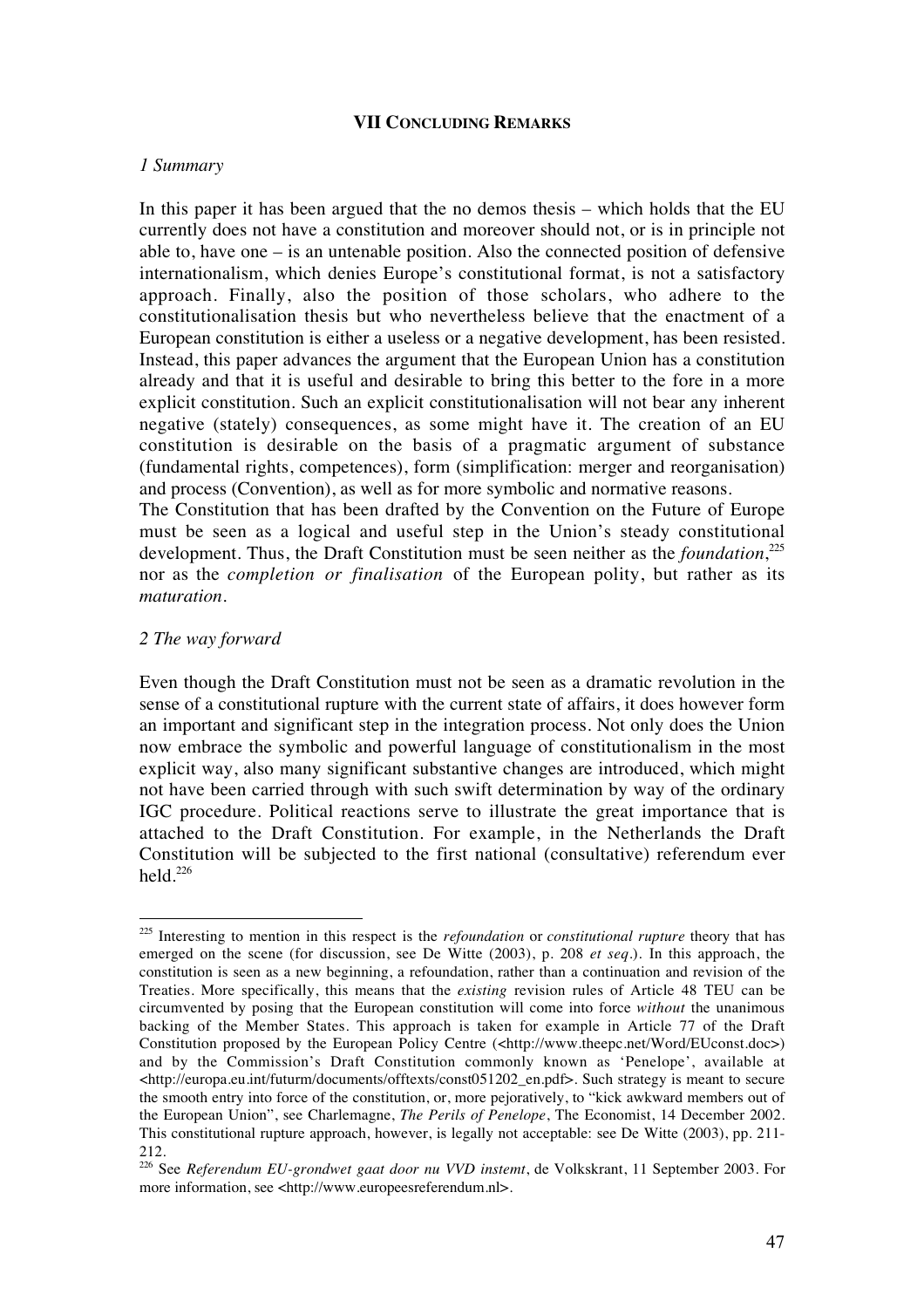The Intergovernmental Conference that will determine the fate of the Convention's Draft Constitution started on 4 October 2003. Giscard d'Estaing emphasised that the Draft is "both an edifice and a balance" and he made a strong appeal to the European Council "to ensure that no disturbance of the balance, by calling its provisions into question, is allowed to jeopardise the solidity of the edifice!".<sup>227</sup> His confident appeal is backed up by the fact that the Draft Constitution reached a broad consensus within the Convention.<sup>228</sup> seemingly making it very hard for the IGC to reject, or perhaps even to partially amend, the text.

Nevertheless, no agreement has been reached so far, since the Brussels summit of 12 and 13 December failed miserably, mostly due to the Spanish and Polish refusal to accept the Draft's new voting mechanism that replaces the for those two countries more advantageous Nice regime. In the wake of the summit, there were even renewed calls for a European core or avant-garde of countries wanting to take the lead,<sup>229</sup> indicating great discontent and disunity amongst the IGC participants. An agreement on the Draft Constitution thus seems far away<sup>230</sup> and the risk remains that the Member States will take more and more bricks out of the edifice ultimately causing the unravelling of the constitution. Even when an agreement is reached, the Constitutional Treaty has to go through a tough ratification process in no less than 25 countries, sometimes involving referenda as well. The road to Europe's first constitution is long and full of risks, but it is to be hoped that we will get there in the end. Interesting times are ahead.

 $227$  See Giscard d'Estaing (2003a), p. 19 and 21. See also CONV 851/03, p. 6 and Giscard d'Estaing (2003b), p. 5.

 $228$  Whereas some Members of the Convention would have preferred an approach that went even further, there was also a group of four members and four alternate members who, though not seeking to block consensus, were unable to give their support to the Draft Constitution: see their alternative report *The Europe of democracies*, annexed to CONV 851/03, pp. 21-24.

<sup>229</sup> See *Brüsseler Verhandlungsfiasko: Schröder droht den EU-Abweichlern*, Der Spiegel, 13 December 2003 and *Chirac für engere Zusammenarbeit Kerneuropas*, Frankfurter Allgemeine Zeitung, 15 December 2003.

<sup>230</sup> See *EU constitution row could last until 2005, Irish PM says*, The Independent, 29 December 2003.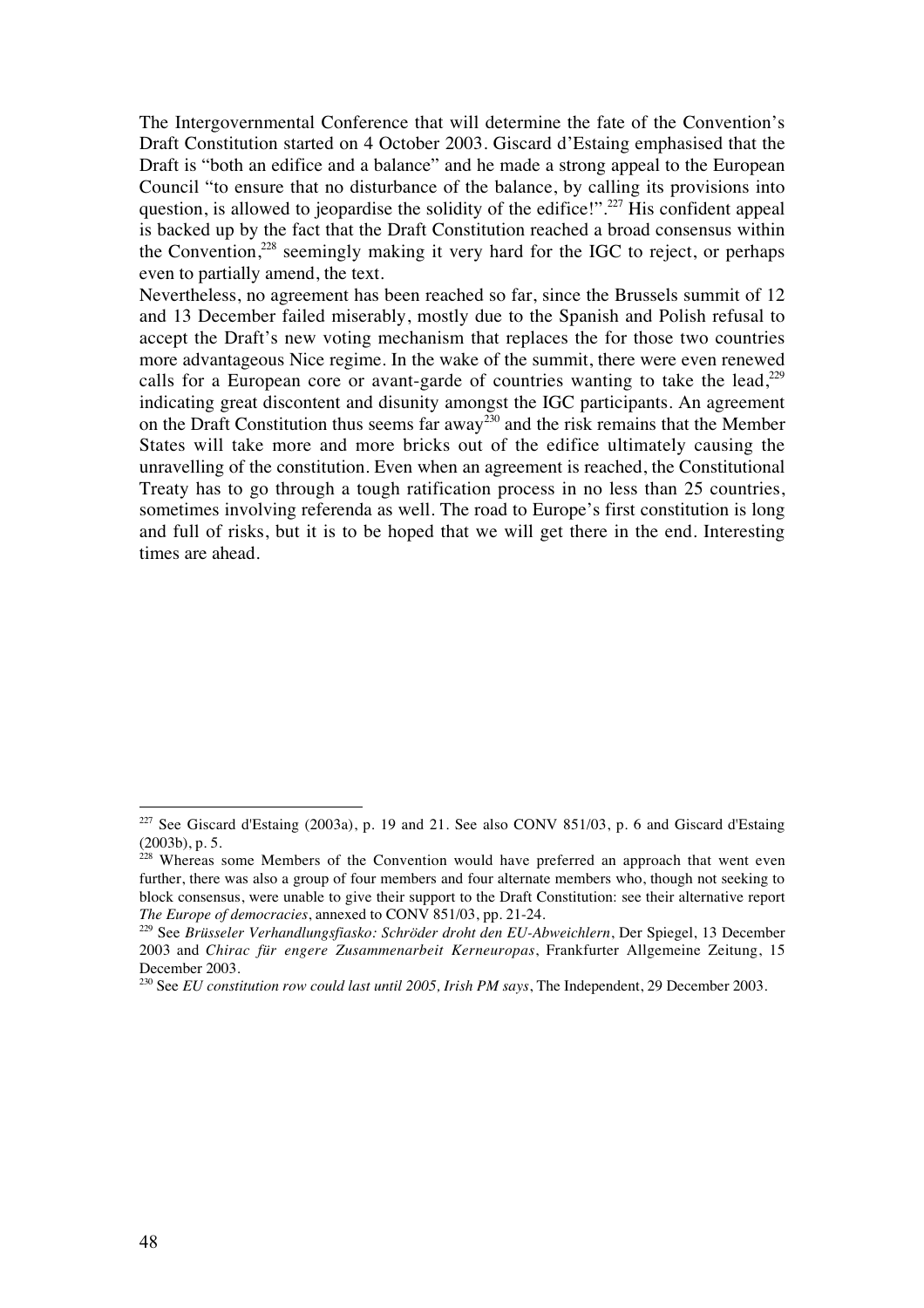#### **REFERENCES**

- Albi, A. (forthcoming), *EU Accession Referendums in the Baltic States*, 11 Tilburg Foreign Law Review.
- Allain, J. (1999), *The European Court of Justice Is an International Court*, 68 Nordic Journal of International Law 249.
- Börzel, T.A. (2003), *What can Federalism teach us about the European Union? The German Experience*, Federal Trust Constitutional Online Essay 17/03, <http://www.fedtrust.co.uk/Media/Boerzel.pdf>.
- Börzel, T.A. and Risse, T. (2000), *Who is Afraid of a European Federation? How to Constitutionalise a Multi-Level Governance System*, in: Joerges, C., Mény, Y. and Weiler, J. H. H. (Eds.), What Kind of Constitution for What Kind of Polity? Responses to Joschka Fischer, European University Institute, pp. 45- 59.
- Brand, M. (2002), *Quo Vadis Europa? Thoughts on the Future of the European Union*, 10 Tilburg Foreign Law Review 106.
- Brand, M. (2003), *Towards the Definitive Status of the Charter of Fundamental Rights of the European Union: Political Document or Legally Binding Text?*, 4:4 German Law Journal 395, <http://www.germanlawjournal.com>.
- Cederman, L.-E. (2001), *Nationalism and Bounded Integration: What it Would Take to Construct a European Demos*, 7 European Journal of International Relations 139.
- Chirac, J. (2000), *Our Europe, speech by M. Jacques Chirac, President of the Republic, to the Bundestag, 27 June 2000* , <http://www.yem.org.uk/files/speech\_chirac.pdf>.
- Ciampi, C.A. (2002), *Speech by the President of the Italian Republic, Carlo Azeglio Ciampi, to the European University Institute - Florence, 26 September 2002*, <http://europa.eu.int/futurum/documents/offtext/sp260902\_en.htm>.
- Closa, C. (2003), *Improving EU Constitutional Politics? A Preliminary Assessment of the Convention*, Constitutionalism Web-Papers, ConWEB No. 1/2003, <http://les1.man.ac.uk/conweb>.
- Craig, P. (2001), *Constitutions, Constitutionalism and the European Union*, 7 European Law Journal 125.
- Craig, P. (2003), *What Constitution does Europe Need? The House that Giscard Built: Constitutional Rooms with a View*, Federal Trust Constitutional Online Essay 26/03, <http://www.fedtrust.co.uk/Media/Craig.pdf>.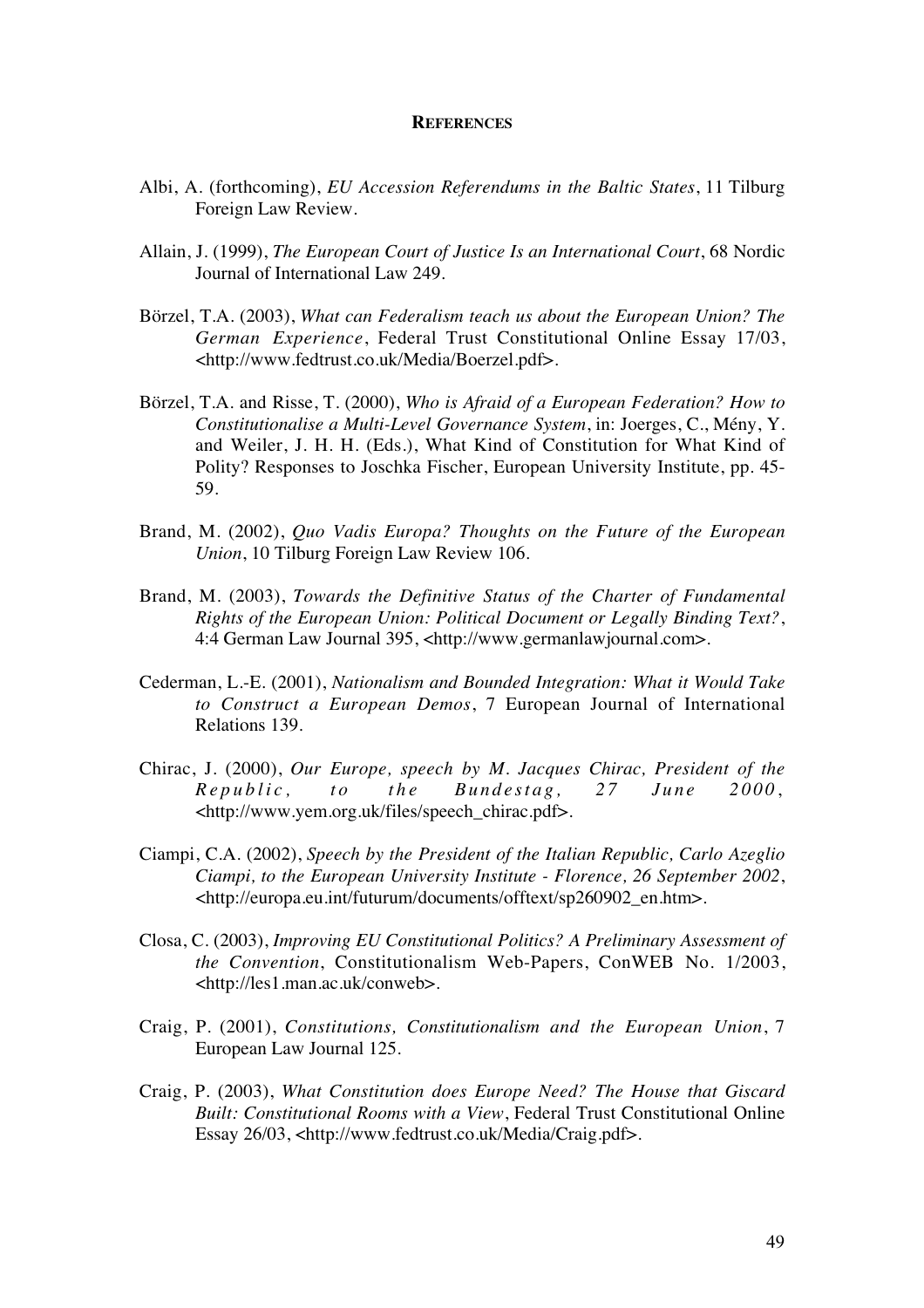- Craig, P. and De Búrca, G. (1998), *EU Law; Text, Cases and Materials,* Oxford University Press, 2nd ed.
- De Búrca, G. (2001), *The Drafting of the European Union Charter of Fundamental Rights*, 26 European Law Review 126.
- De Búrca, G. (2003), *Fundamental Rights and Citizenship*, in: De Witte, B. (Ed.), Ten Reflections on the Constitutional Treaty for Europe, pp. 11-44, <http://www.iue.it/RSCAS/e-texts/200304-10RefConsTreaty.pdf>.
- De Witte, B. (1999), *Direct Effect, Supremacy, and the Nature of the Legal Order*, in: Craig, P. and de Búrca, G. (Eds.), The Evolution of EU Law, Oxford University Press, pp. 177-213.
- De Witte, B. (2000), *De Organisatievorm van de Europese Unie*, in: Koekkoek, A. K. (Ed.), Bijdragen aan een Europese Grondwet, W.E.J. Tjeenk Willink, pp. 45- 58.
- De Witte, B. (2001a), *The Legal Status of the Charter: Vital Question or Non-Issue?*, 8 Maastricht Journal of European and Comparative Law 81.
- De Witte, B. (2001b), *The Nice Declaration: Time for a Constitutional Treaty of the European Union?*, 36 The International Spectator 21.
- De Witte, B. (2002a), *The Closest Thing to a Constitutional Conversation in Europe: The Semi-Permanent Treaty Revision Process*, in: Beaumont, P., Lyons, C. and Walker, N. (Eds.), Convergence and Divergence in European Public Law, Hart, pp. 39-57.
- De Witte, B. (2002b), *Simplification and Reorganization of the European Treaties*, 39 Common Market Law Review 1255.
- De Witte, B. (2003), *Entry into Force and Revision*, in: De Witte, B. (Ed.), Ten Reflections on the Constitutional Treaty for Europe, pp. 203-219, <http://www.iue.it/RSCAS/e-texts/200304-10RefConsTreaty.pdf>.
- Di Fabio, U. (2001), *A European Charter: Towards a Constitution for the Union*, 7 Columbia Journal of European Law 159.
- Dorau, C. and Jacobi, P. (2000), *The Debate over a 'European Constitution': Is it Solely a German Concern?*, 6 European Public Law 413.
- Douglas-Scott, S. (2001), *A Constitution for Europe: in defence of public reason*, Francisco Lucas Pires Working Paper Series on European Constitutionalism, no. 2001/04, <http://www.fd.unl.pt/je/wpflp04a.doc>.
- Dutheil de la Rochère, J. and Pernice, I. (2002), *European Union Law and National Constitutions: General Report*, FIDE Congress, October 2002, <www.fide2002.org/pdfs/euroreportgeneral.pdf>.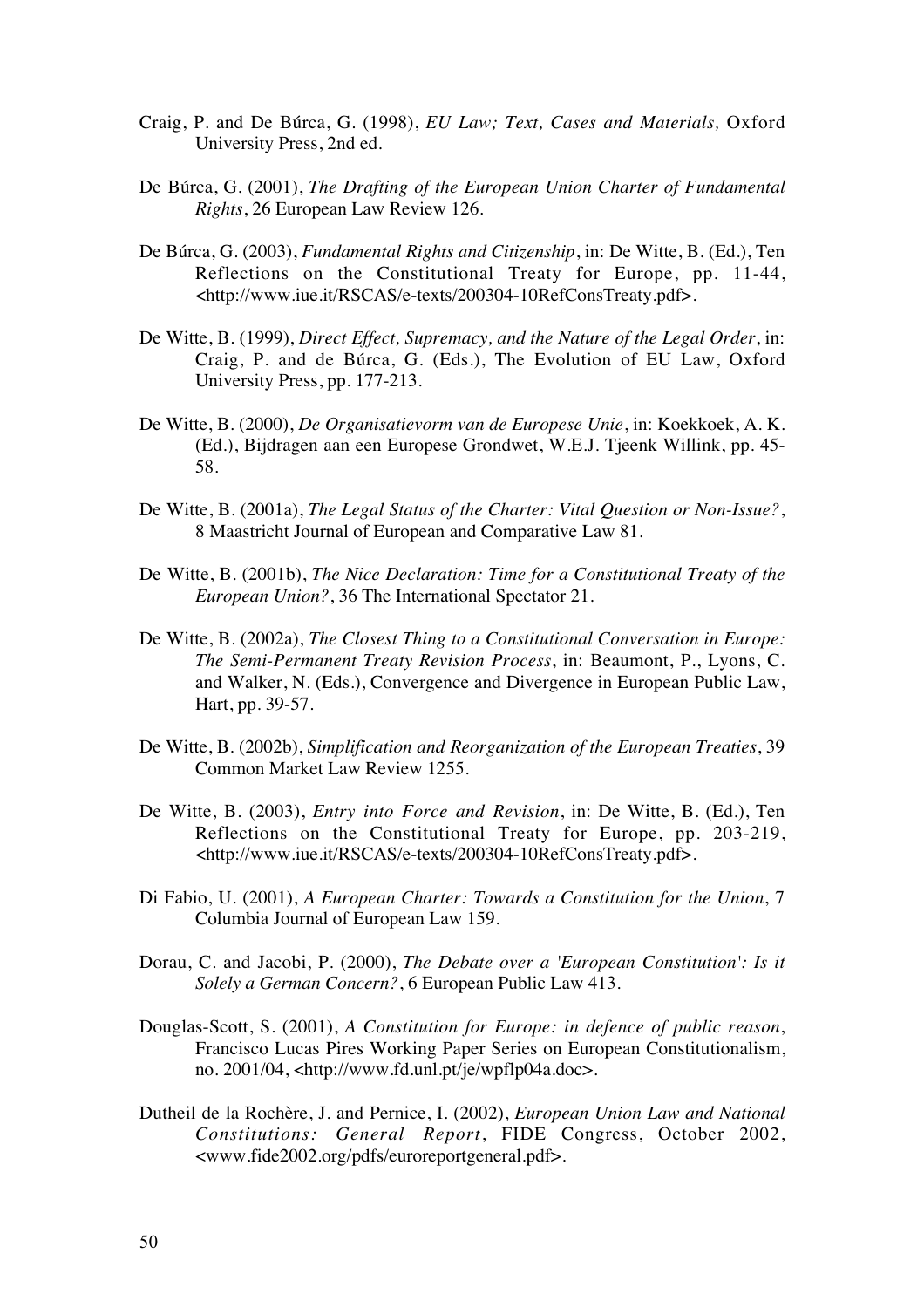- Fassbender, B. (1998), *The United Nations Charter as Constitution of the International Community*, Columbia Journal of Transnational Law 529.
- Fischer, J. (2000), *Speech by Joschka Fischer at the Humboldt University in Berlin, 12 May 2000; From Confederacy to Federation: Thoughts on the Finality of European Integration*, in: Joerges, C., Mény, Y. and Weiler, J. H. H. (Eds.), What Kind of Constitution for What Kind of Polity? Responses to Joschka Fischer, European University Institute, pp. 19-30.
- Føllesdal, A. (2002), *Drafting a European Constitution Challenges and Opportunities*, Constitutionalism Web-Papers, ConWEB No. 4/2002, <http://les1.man.ac.uk/conweb>.
- Giscard d'Estaing, V. (2002), *Introductory Speech by President V. Giscard d'Estaing to the Convention on the future of Europe, 26 February*, <http://europeanconvention.eu.int/docs/speeches/1.PDF>.
- Giscard d'Estaing, V. (2003a), *Oral report presented to the European Council in Thessaloniki by V. Gisard d'Estaing, chairman of the European Convention, 20 June 2003* , <http://europa.eu.int/futurum/documents/speech/sp200603\_en.pdf>.
- Giscard d'Estaing, V. (2003b), *Rome Declaration, 18 July 2003*, <http://europeanconvention.eu.int/docs/Treaty/Rome\_EN.pdf>.
- Goudappel, F.A.N.J. (1997), *Powers and Control Mechanisms in European Federal Systems; A Comparative approach to the form of government of the European Community,* Gouda Quint.
- Grimm, D. (1995), *Does Europe need a Constitution?*, 1 European Law Journal 282.
- Habermas, J. (2001), *Why Europe needs a Constitution*, New Left Review 11 (Sep-Oct), p. 5.
- Haltern, U. (2001), *Europe Goes Camper; The EU Charter of Fundamental Rights From a Consumerist Perspective*, Constitutionalism Web-Papers, ConWEB No. 3/2001, <http://les1.man.ac.uk/conweb>.
- Haltern, U. (2003), *Pathos and Patina: The Failure and Promise of Constitutionalism in the European Imagination*, 9 European Law Journal 14.
- Harmsen, R. (2001), *National Responsibility for European Community Acts under the European Convention on Human Rights: Recasting the Accession Debate*, 7 European Public Law 625.
- Hartley, T. (1999), *Constitutional Problems of the European Union*, Hart Publishing.
- Hirsch Ballin, E.M.H. (2000), *Vervlochten Constituties. Nederland in de Europese Rechtsorde*, in: Koekkoek, A. K. (Ed.), Bijdragen aan een Europese Grondwet, W.E.J. Tjeenk Willink, pp. 11-19.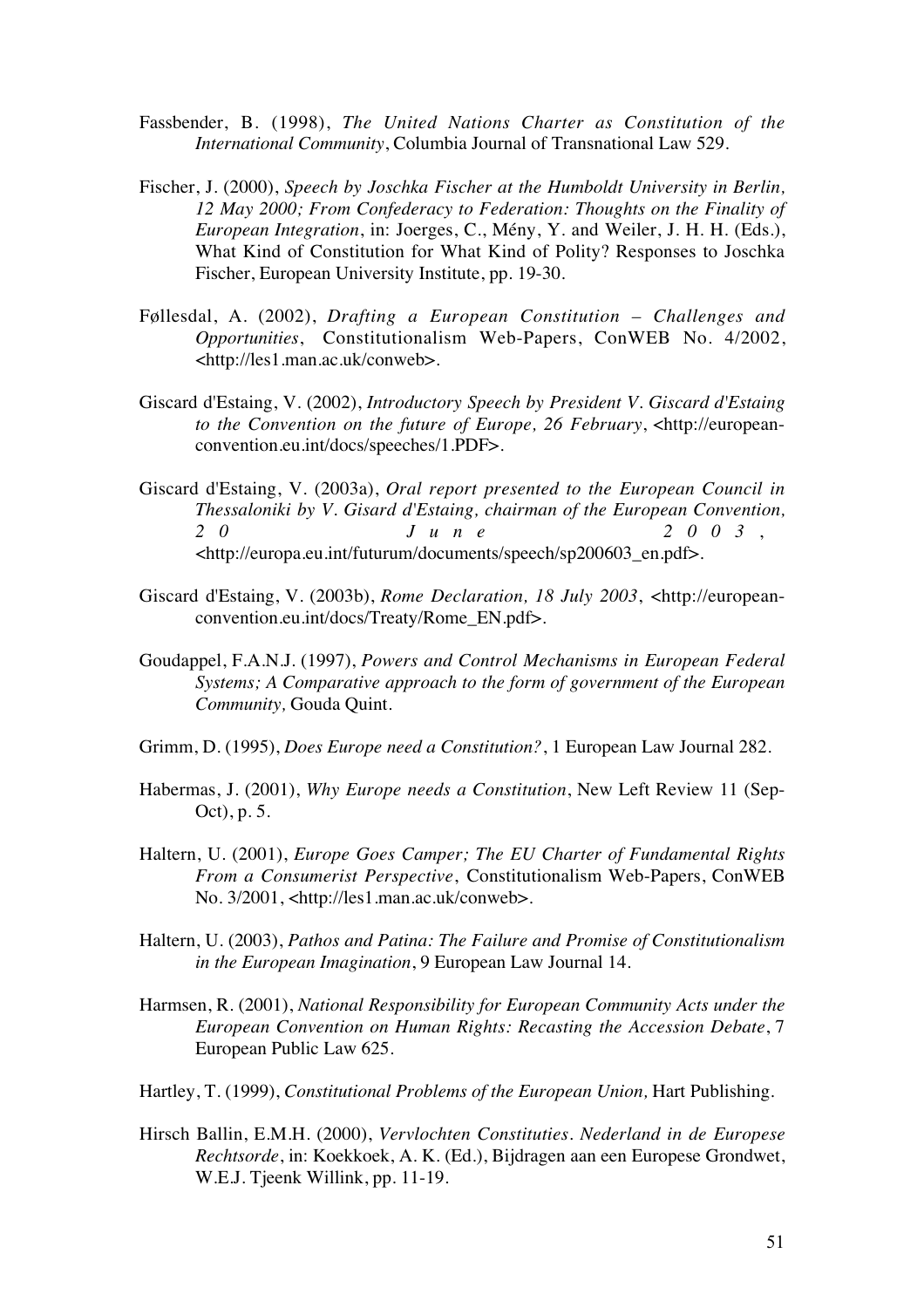- Hirsch Ballin, E.M.H. (2001), *Een Wezenlijke Maatstaf voor Alle Actoren in de Gemeenschap; De Voorlopige Juridische Status van het Handvest van de Grondrechten van de Europese Unie*, 49 SEW 330.
- Jackson, J.H. (1992), *Status of Treaties in Domestic Legal Systems: A Policy Analysis*, 86 American Journal of International Law 310.
- Jacobs, F.G. (2002), *The EU Charter of Fundamental Rights*, in: Arnull, A. and Wincott, D. (Eds.), Accountability and Legitimacy in the European Union, Oxford University Press, pp. 275-290.
- Jarlebring, J. (2003), *Taking stock of the European Convention; What added value does the Convention bring to the process of treaty revision?*, 4:8 German Law Journal 785, <http://www.germanlawjournal.com>.
- Jospin, L. (2001), *Lionel Jospin on the Future of an Enlarged Europe*, <http://www.europa.eu.int/futurum/documents/speech/sp280501\_en.htm>.
- Kok, W. (2001), *Gastcollege Minister-President Kok over 'het Europa van de Toekomst', Universiteit Leiden, woensdag 6 juni 2001*, <http://www.minaz.nl/data/991839720.pdf>.
- Koopmans, T. (1994), *Rechter, D-Mark en Democratie: Het Bundesverfassungsgericht en de Europese Unie*, 69 NJB 245.
- Kumm, M. (1999), *Who is the Final Arbiter of Constitutionality in Europe?: Three Conceptions of the Relationship between the German Federal Constitutional Court and the European Court of Justice*, 36 Common Market Law Review 351.
- Lacroix, J. (2002), *For a European Constitutional Patriotism*, 50 Political Studies 944.
- Lenaerts, K. (1990), *Constitutionalism and the Many Faces of Federalism*, American Journal of Comparative Law 205.
- Lenaerts, K. and De Smijter, E. (2001), *A "Bill of Rights" for the European Union*, 38 Common Market Law Review 273.
- Lenaerts, K. and Desomer, M. (2002), *New Models of Constitution-Making in Europe: The Quest for Legitimacy*, 39 Common Market Law Review 1217.
- Lindahl, H. (2000), *European Integration: Popular Sovereignty and a Politics of Boundaries*, 6 European Law Journal 239.
- Lindahl, H. (2003), *Acquiring a Community: The Acquis and the Institution of European Legal Order*, 9 European Law Journal 433.
- Lubbers, R.F.M. and Koorevaar, J.G. (1998), *Nation state and democracy in the globalizing world*, <http://cwis.kub.nl/globus/Lubpdfs/globaliz/global08.pdf>.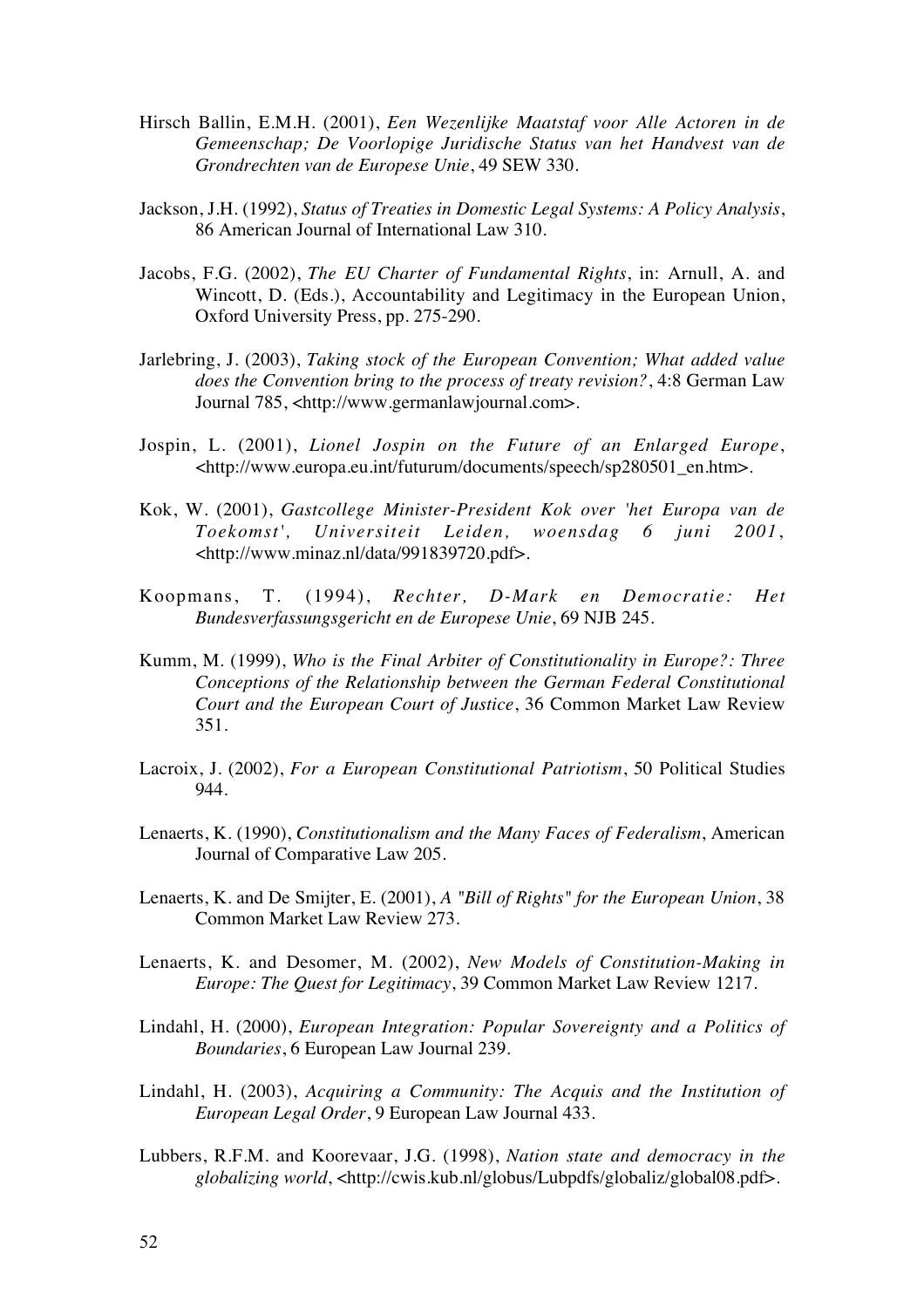- MacCormick, N. (1995), *The Maastricht-Urteil: Sovereignty Now*, 1 European Law Journal 259.
- MacCormick, N. (1999), *Questioning Sovereignty: Law, State and Nation in the European Commonwealth,* Oxford University Press.

Mancini, G.F. (1998), *Europe: The Case for Statehood*, 4 European Law Journal 29.

- McCrudden, C. (2001), *The Future of the EU Charter of Fundamental Rights*, Jean Monnet Working Paper 10/01, <www.jeanmonnetprogram.org>.
- Monnet, J. (1962), *A Ferment of Change*, 1 Journal of Common Market Studies 203.
- Morijn, J. (2002), *Judicial Reference to the EU Fundamental Rights Charter; First experiences and possible prospects* , <http://europa.eu.int/futurum/documents/other/oth000602\_en.pdf>.
- Oliver, P. (2002), *EU Law and National Constitutions: Community Report*, FIDE Congress, October 2002, <www.fide2002.org/pdfs/communityreport.pdf>.
- Pernice, I. (1999), *Multilevel Constitutionalism and the Treaty of Amsterdam: European Constitution-Making Revisited?*, 36 Common Market Law Review 703.
- Piris, J.-C. (1999), *Does the European Union have a Constitution? Does it need one?*, 24 European Law Review 557.
- Prechal, S. (1995), *Directives in European Community Law,* Oxford University Press.
- Rau, J., *Plädoyer für eine Europäische Verfassung: Rede von Bundespräsident Johannes Rau vor dem Europäischen Parlament am 4. April 2001 in Straßburg*, Die Welt, 5 April 2001.
- Raz, J. (1998), *On the Authority and Interpretation of Constitutions: Some Preliminaries*, in: Alexander, L. (Ed.), Constitutionalism: Philosophical Foundations, Cambridge University Press, pp. 152-193.
- Salmon, T. and Nicoll, W. (2001), *Understanding the European Union,* Longman.
- Sap, J.W. (1997), *The Reflection of Calvinism in the Development of the European Parliament*, 6 Tilburg Foreign Law Review 257.
- Schilling, T. (1996a), *The Autonomy of the Community Legal Order: An Analysis of Possible Foundations*, 37 Harvard International Law Journal 389.
- Schilling, T. (1996b), *Rejoinder: The Autonomy of the Community Legal Order*, Jean Monnet Working Paper 10/96, <www.jeanmonnetprogram.org>.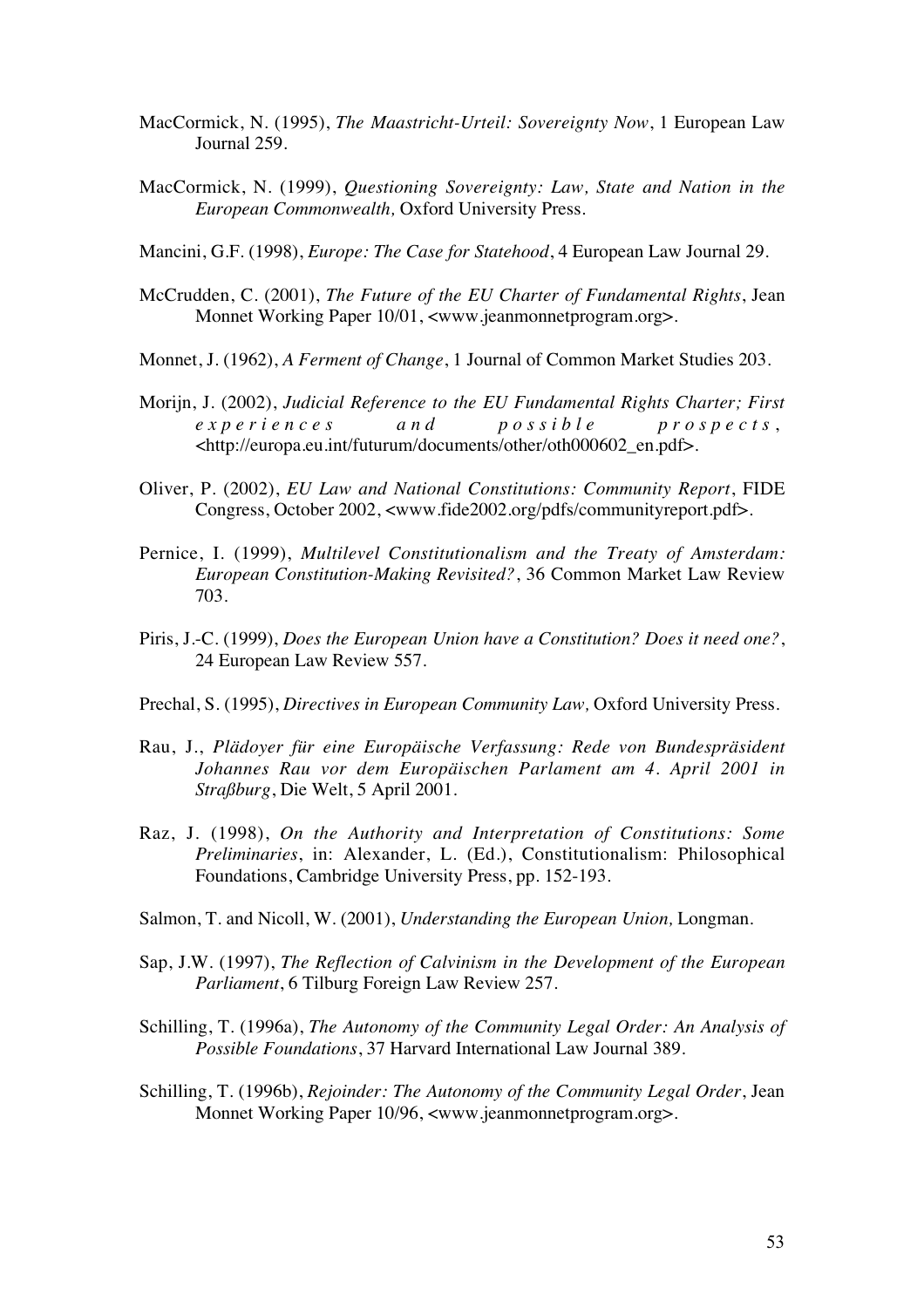- Scott, J. (2002), *The culture of constitution-making? "Listening" at the Convention on the Future of Europe*, 3:9 German Law Journal, <http://www.germanlawjournal.com>.
- Shaw, J. (1999), *Postnational Constitutionalism in the European Union*, 6 Journal of European Public Policy 579.
- Shaw, J. (2003), *Process, Responsibility and Inclusion in EU Constitutionalism*, 9 European Law Journal 45.
- Snyder, F. (1998), *General Course on Constitutional Law of the European Union,* European University Institute.
- Stein, E. (1981), *Lawyers, Judges and the Making of a Transnational Constitution*, 75 American Journal of International Law 1.
- Steyger, E. (1995), *Europe and its Members; A Constitutional Approach,* Dartmouth Publishing Company.
- Straw, J. (2002), *Strength in Europe Begins at Home, Speech by Jack Straw, Edinburgh, 27/08/02*, <http://europa.eu.int/futurum>.
- Tolias, Y.S. (2002), *Has the Problem Concerning the Delimitation of the Community's Competence been Resolved since the Maastricht Judgment of the Bundesverfassungsgericht?*, 13 European Business Law Review 267.
- Van Gerven, W. (1996), *Toward a Coherent Constitutional System within the European Union*, 2 European Public Law 81.
- Verhofstadt, G. (2000), *Speech to the European Policy Center A Vision of Europe (Brussels, 21 September 2000)*, <http://premier.fgov.be/topics/speeches/e\_speech35.html>.
- Vitorino, A. (2000), *The Charter of Fundamental Rights as a foundation for the Area of Freedom, Security and Justice*, D. Lasok Lecture 2000, Exeter 19 May 2000, <http://europa.eu.int/comm/commissioners/vitorino/speeches/2000/maio/2000 -19-mai-en\_exeter\_carta\_direitos\_fund.pdf>.
- Von Bogdandy, A. (1999), *The Legal Case for Unity: the European Union as a Single Organization with a Single Legal System*, 36 Common Market Law Review 887.
- Walker, N. (1996), *European Constitutionalism and European Integration*, Public Law 266.
- Walker, N. (2002a), *The Charter of Fundamental Rights of the EU: Legal, Symbolic and Constitutional Implications*, in: Zervakis, P. A. and Cullen, P. J. (Eds.), The Post-Nice Process: Towards a European Constitution?, Nomos Verlagsgesellschaft, pp. 119-128.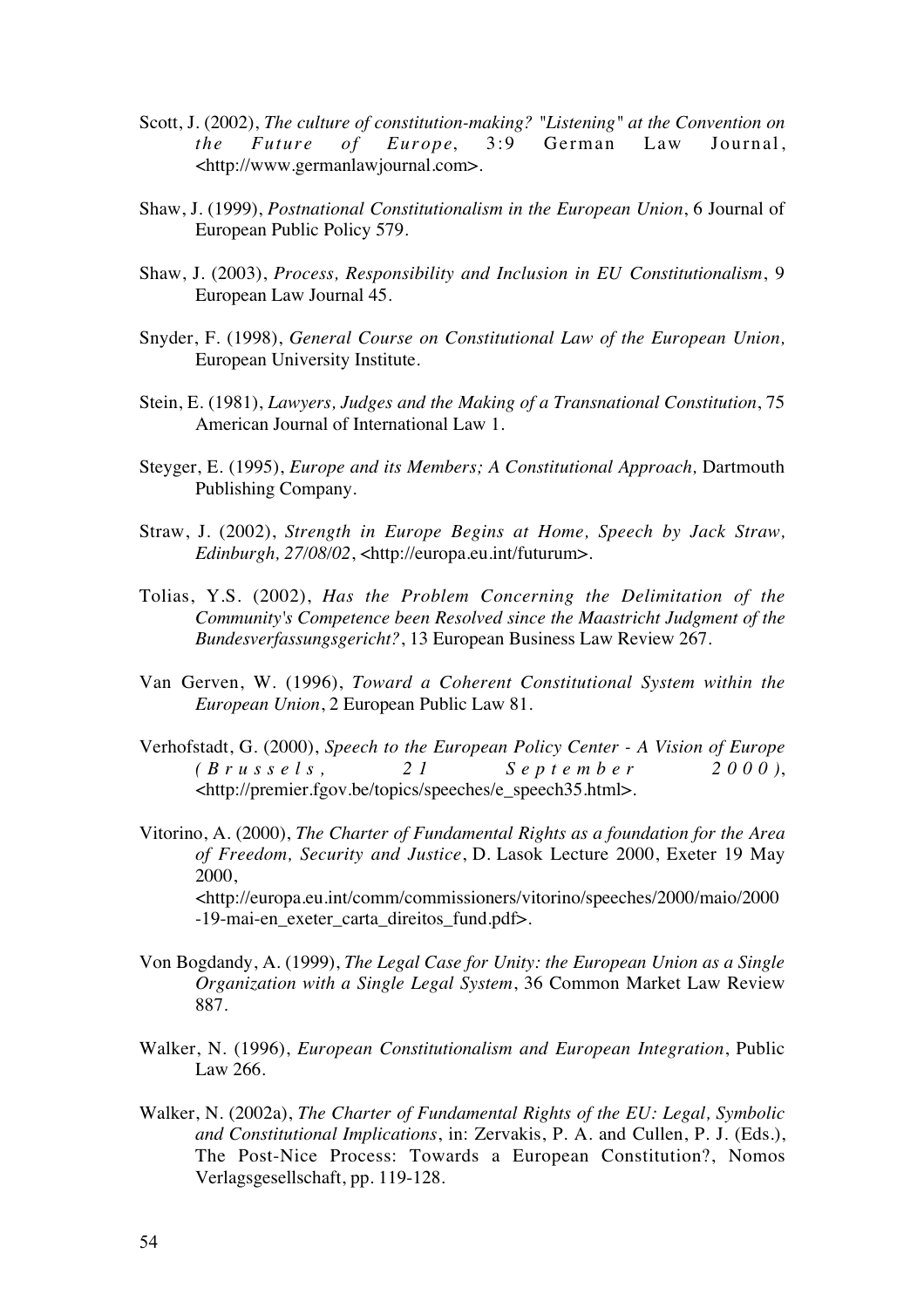- Walker, N. (2002b), *The Idea of a European Constitution and the Finalité of Integration*, Francisco Lucas Pires Working Paper Series on European Constitutionalism, no. 2002/01, <http://www.fd.unl.pt/je/wpflp05a.doc>.
- Walker, N. (2002c), *The Idea of Constitutional Pluralism*, 65 Modern Law Review 317.
- Walker, N. (2003a), *Europe's Constitutional Passion Play*, 28 European Law Review 905.
- Walker, N. (2003b), *Postnational Constitutionalism and the Problem of Translation*, Institute for International Law and Justice, NYU School of Law - Working Paper IILJ 2003/03, <http://www.nyuiilj.org/governance/workingpapger\_2003\_03.pdf>.
- Ward, I. (2001), *Beyond Constitutionalism: The Search for a European Political Imagination*, 7 European Law Journal 24.
- Weatherill, S. (2002), *Is constitutional finality feasible or desirable? On the cases for European constitutionalism and a European Constitution*, Constitutionalism Web-Papers, ConWEB No. 7/2002, <http://les1.man.ac.uk/conweb>.
- Weatherill, S. (2003), *Competence*, in: De Witte, B. (Ed.), Ten Reflections on the Constitutional Treaty for Europe, pp. 45-66, <http://www.iue.it/RSCAS/etexts/200304-10RefConsTreaty.pdf>.
- Weiler, J.H.H. (1995), *Does Europe Need a Constitution? Demos, Telos and the German Maastricht Decision*, 1 European Law Journal 219.
- Weiler, J.H.H. (1998a), *Bread and Circus: The State of the European Union*, 4 Columbia Journal of European Law 223.
- Weiler, J.H.H. (1998b), *Europe: The Case Against the Case for Statehood*, 4 European Law Journal 43.
- Weiler, J.H.H. (1999), *The Constitution of Europe; "Do the New Clothes Have an Emperor?" and Other Essays on European Integration, Cambridge University* Press.
- Weiler, J.H.H. (2000a), *Epilogue; Fischer: The Dark Side*, in: Joerges, C., Mény, Y. and Weiler, J. H. H. (Eds.), What Kind of Constitution for What Kind of Polity?, European University Institute, pp. 235-247.
- Weiler, J.H.H. (2000b), *Federalism and Constitutionalism: Europe's Sonderweg*, Jean Monnet Working Paper 10/00, <www.jeanmonnetprogram.org>.
- Weiler, J.H.H. (2002), *A Constitution for Europe? Some Hard Choices*, 40 Journal of Common Market Studies 563.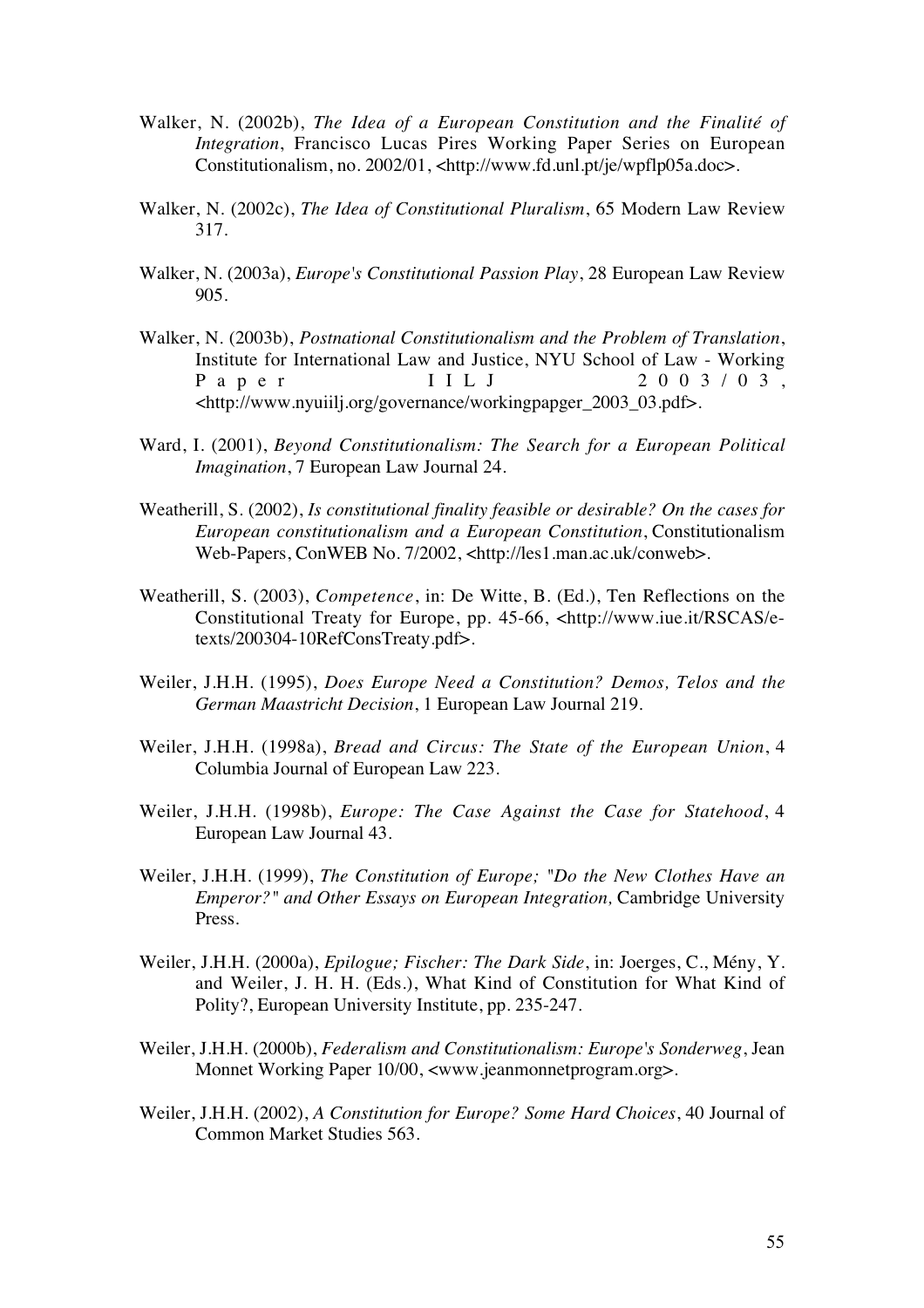- Wiener, A. (2001), *The Constitutional Significance of the Charter of Fundamental Rights*, 2:18 German Law Journal, <http://www.germanlawjournal.com>.
- Wilkinson, M. (2002), *Postnationalism, (Dis)organised Civil Society and Democracy in the European Union: Is Constitutionalism Part of the Solution or Part of the Problem?*, 3:9 German Law Journal, <http://www.germanlawjournal.com>.
- Wouters, J. (2000), *National Constitutions and the European Union*, 27 Legal Issues of European Integration 25.

Wyatt, D. (1982), *New Legal Order, or Old?*, 7 European Law Review 147.

Zuleeg, M. (1997), *The European Constitution under Constitutional Constraints: The German Scenario*, 22 European Law Review 19.

## **CASES:**

# *PCIJ/ICJ*

- *Advisory Opinion on the Jurisdiction of the Courts of Danzig*, PCIJ Reports, 1928, ser. B, No. 15.
- *Applicability of the Obligation to Arbitrate under Section 21 of the United Nations Headquarters Agreement of 26 June 1947*, ICJ Reports, 1988.

# *ECJ*

- Case 26/62, *Van Gend en Loos*, [1963] ECR 1.
- Case 6/64, *Costa v. ENEL*, [1964] ECR 585.
- Case 11/70, *Internationale Handelsgesellschaft*, [1970] ECR 1125.
- Case 294/83, *Les Verts*, [1986] ECR 1339.
- Case 314/85, *Foto-Frost*, [1987] ECR 4199.
- Case C-2/88, *Zwartveld*, [1990] ECR I-3365.
- *Opinion 1/91*, [1991] ECR I-6079.
- Case C-314/91, *Weber*, [1993] ECR I-1093.
- Case C-376/98, *Germany v. Parliament and Council*, [2000] ECR I-8419.

## *Bundesverfassungsgericht*

- *Solange I*, [1974] 2 Common Market Law Reports 540.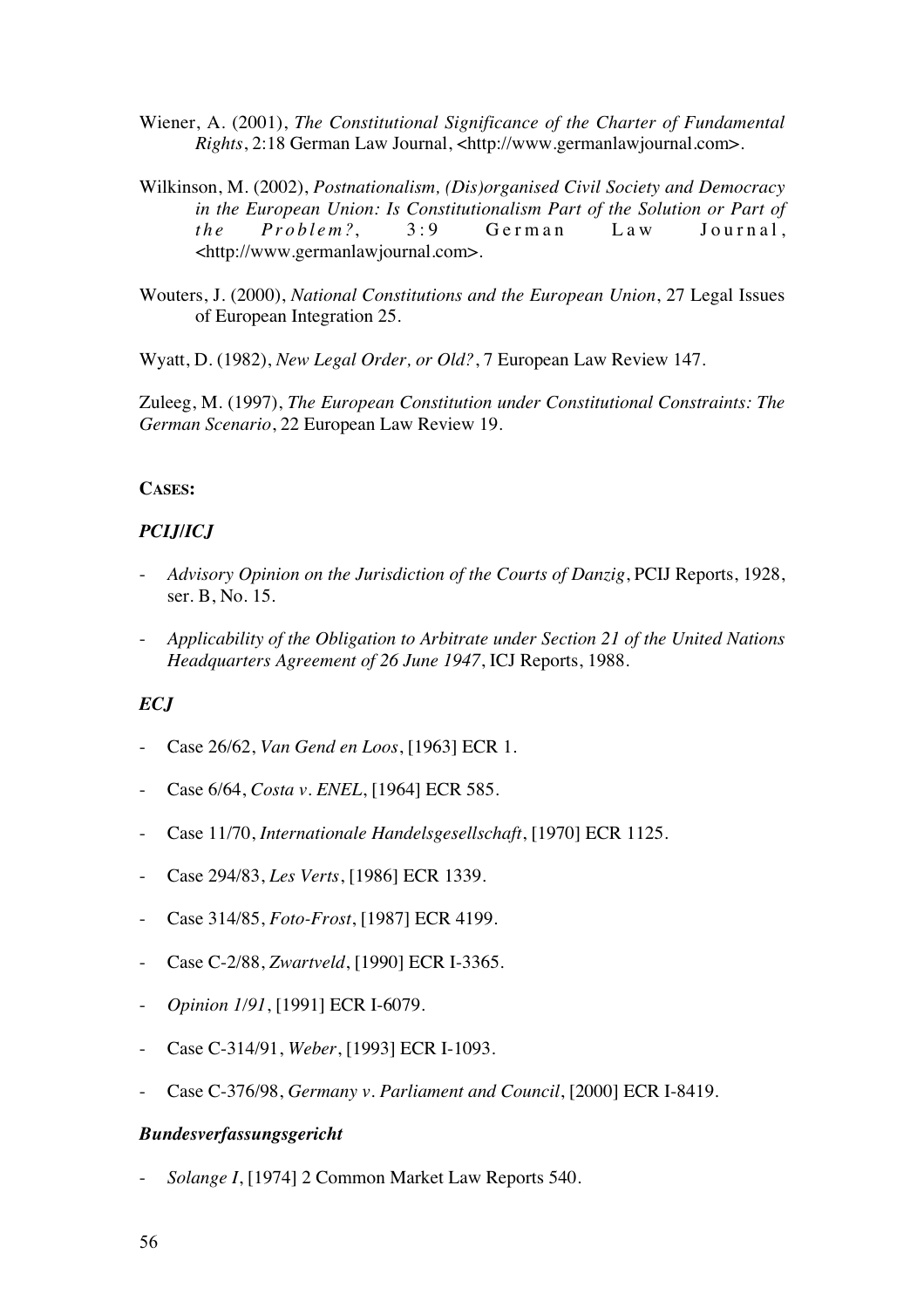- *Brunner v. The European Union Treaty*, [1994] 1 Common Market Law Reports 57.

## **OTHER DOCUMENTS:**

- *Giscard wants to be Europe's Benjamin Franklin*, <http://www.euobserver.com> of 7 February 2002.
- Charlemagne, *The Perils of Penelope*, The Economist, 14 December 2002.
- *Analysis: The document that will shape Europe's future*, The Independent, 7 February 2003.
- *Hain claims victory on EU treaty*, The Guardian, 27 May 2003.
- *Referendum EU-grondwet gaat door nu VVD instemt*, de Volkskrant, 11 September 2003.
- *Brüsseler Verhandlungsfiasko: Schröder droht den EU-Abweichlern*, Der Spiegel, 13 December 2003.
- *Chirac für engere Zusammenarbeit Kerneuropas*, Frankfurter Allgemeine Zeitung, 15 December 2003.

## **The European Policy Centre:**

- *Draft Constitution of the European Union* , <http://www.theepc.net/Word/EUconst.doc>.

## **European Commission:**

- Draft Constitution 'Penelope', available at <http://europa.eu.int/futurm/documents/offtexts/const051202\_en.pdf>.

# **European University Institute:**

- *Reforming the Treaties' Amendment Procedures*, European University Institute*,* <http://www.iue.it/RSC/pdf/2ndrapport\_UK.pdf>.

## **European Council:**

Laeken Presidency Conclusions, 14-15 December 2001.

## **Convention on the Future of Europe:**

- CONV 369/02.
- CONV 528/03.